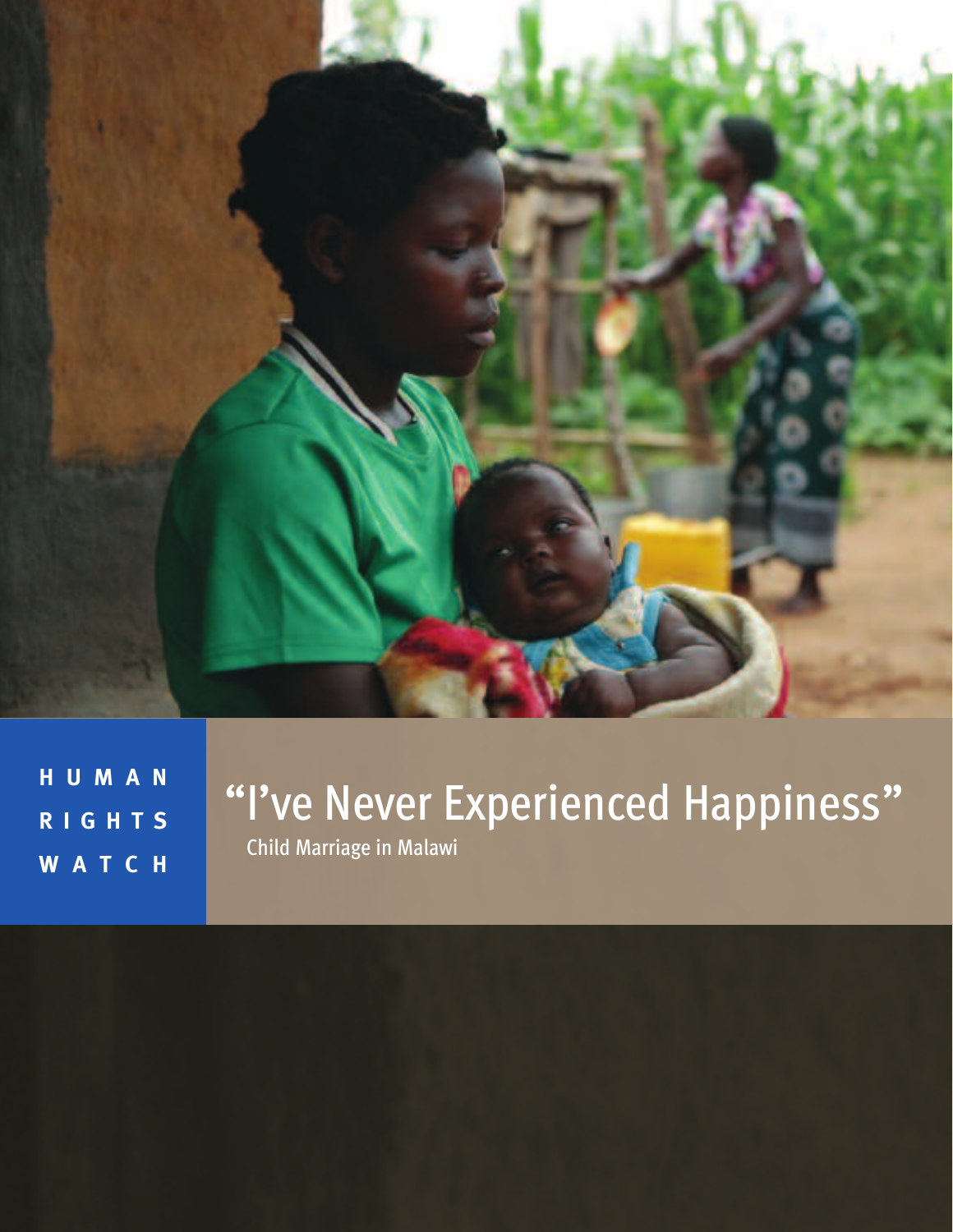

# **"I've Never Experienced Happiness"**

Child Marriage in Malawi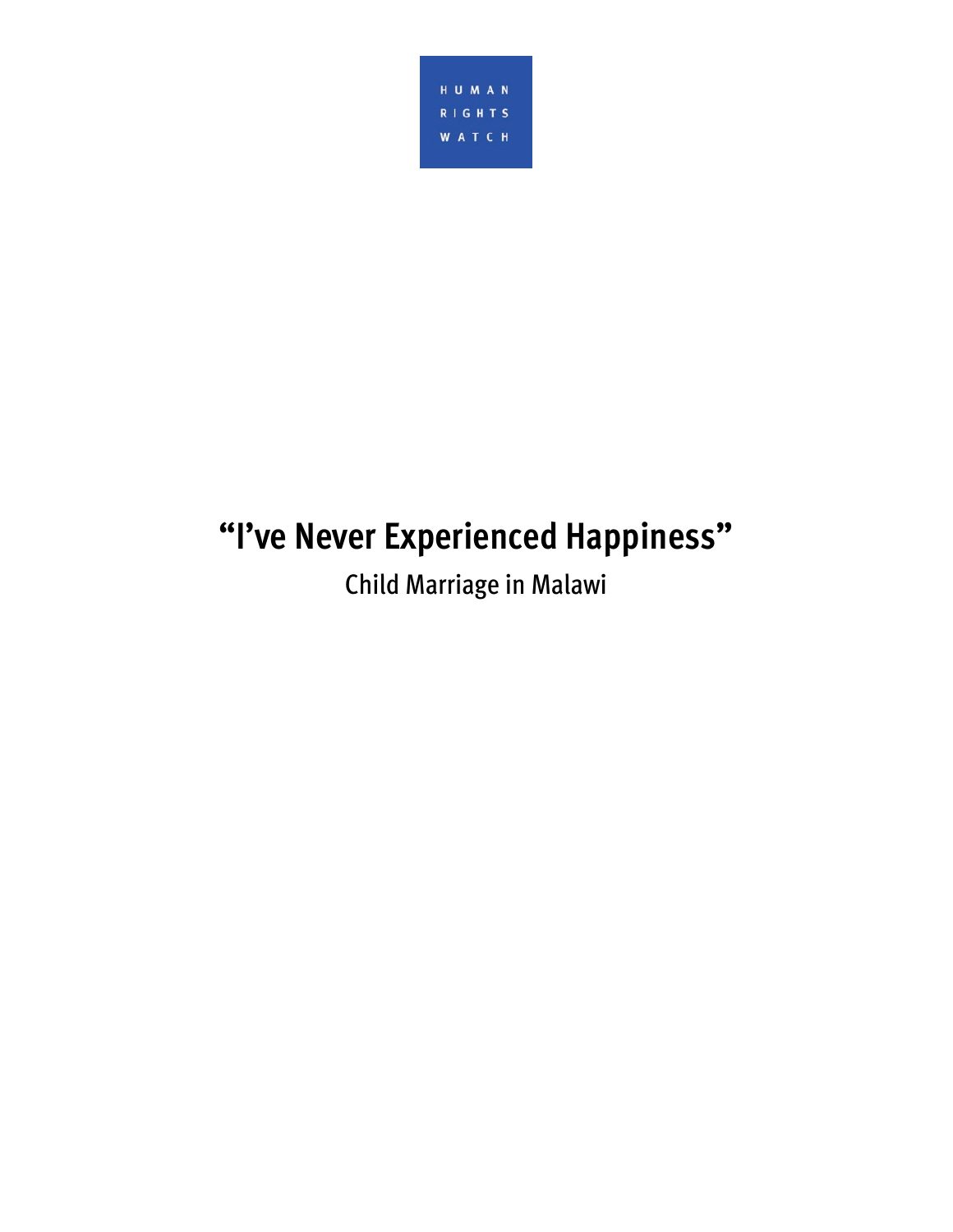Copyright © 2014 Human Rights Watch All rights reserved. Printed in the United States of America ISBN: 978-1-62313-1098 Cover design by Rafael Jimenez

Human Rights Watch is dedicated to protecting the human rights of people around the world. We stand with victims and activists to prevent discrimination, to uphold political freedom, to protect people from inhumane conduct in wartime, and to bring offenders to justice. We investigate and expose human rights violations and hold abusers accountable. We challenge governments and those who hold power to end abusive practices and respect international human rights law. We enlist the public and the international community to support the cause of human rights for all.

Human Rights Watch is an international organization with staff in more than 40 countries, and offices in Amsterdam, Beirut, Berlin, Brussels, Chicago, Geneva, Goma, Johannesburg, London, Los Angeles, Moscow, Nairobi, New York, Paris, San Francisco, Tokyo, Toronto, Tunis, Washington DC, and Zurich.

For more information, please visit our website: http://www.hrw.org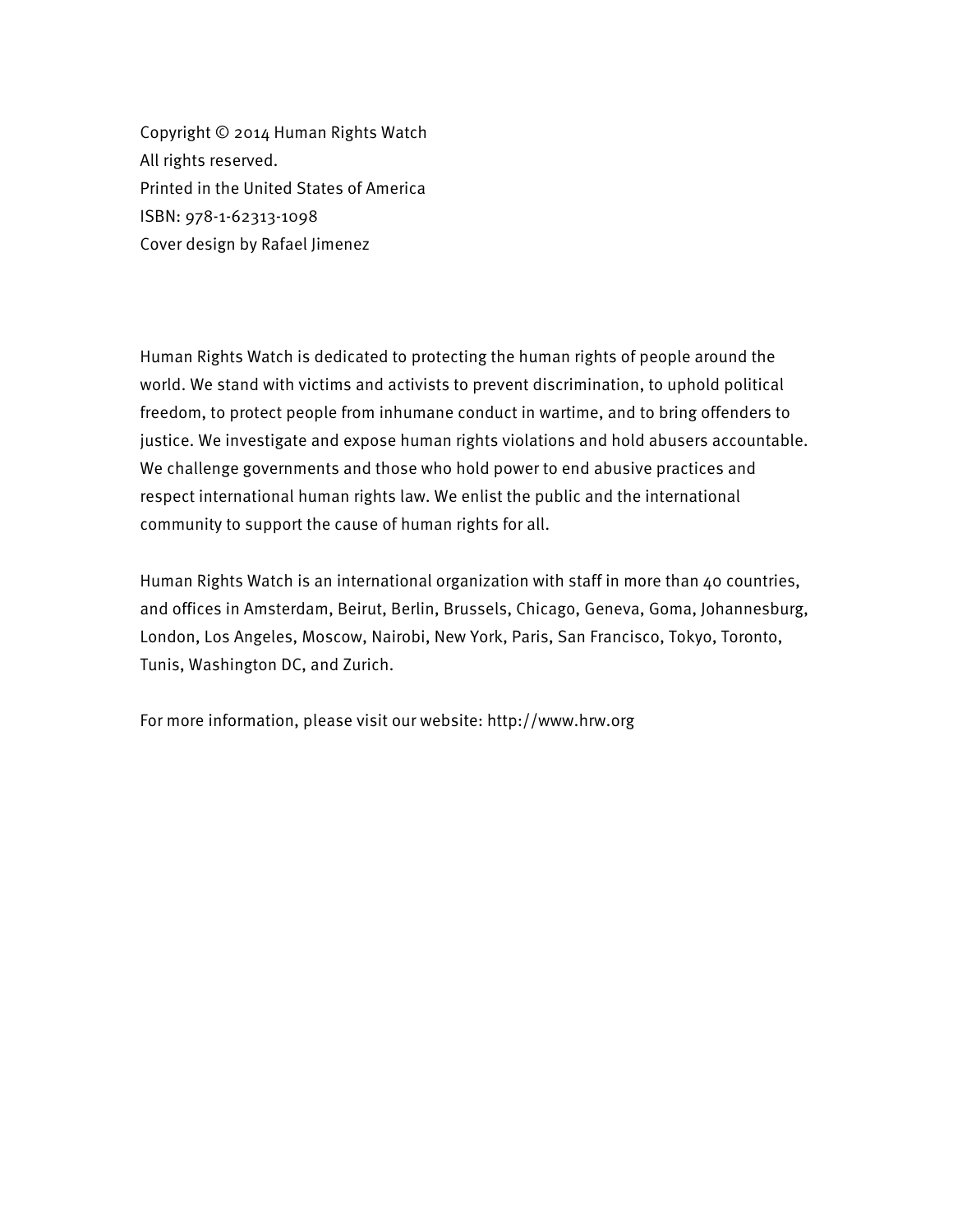

**MARCH 2014** 

978-1-62313-1098

## "I've Never Experienced Happiness" Child Marriage in Malawi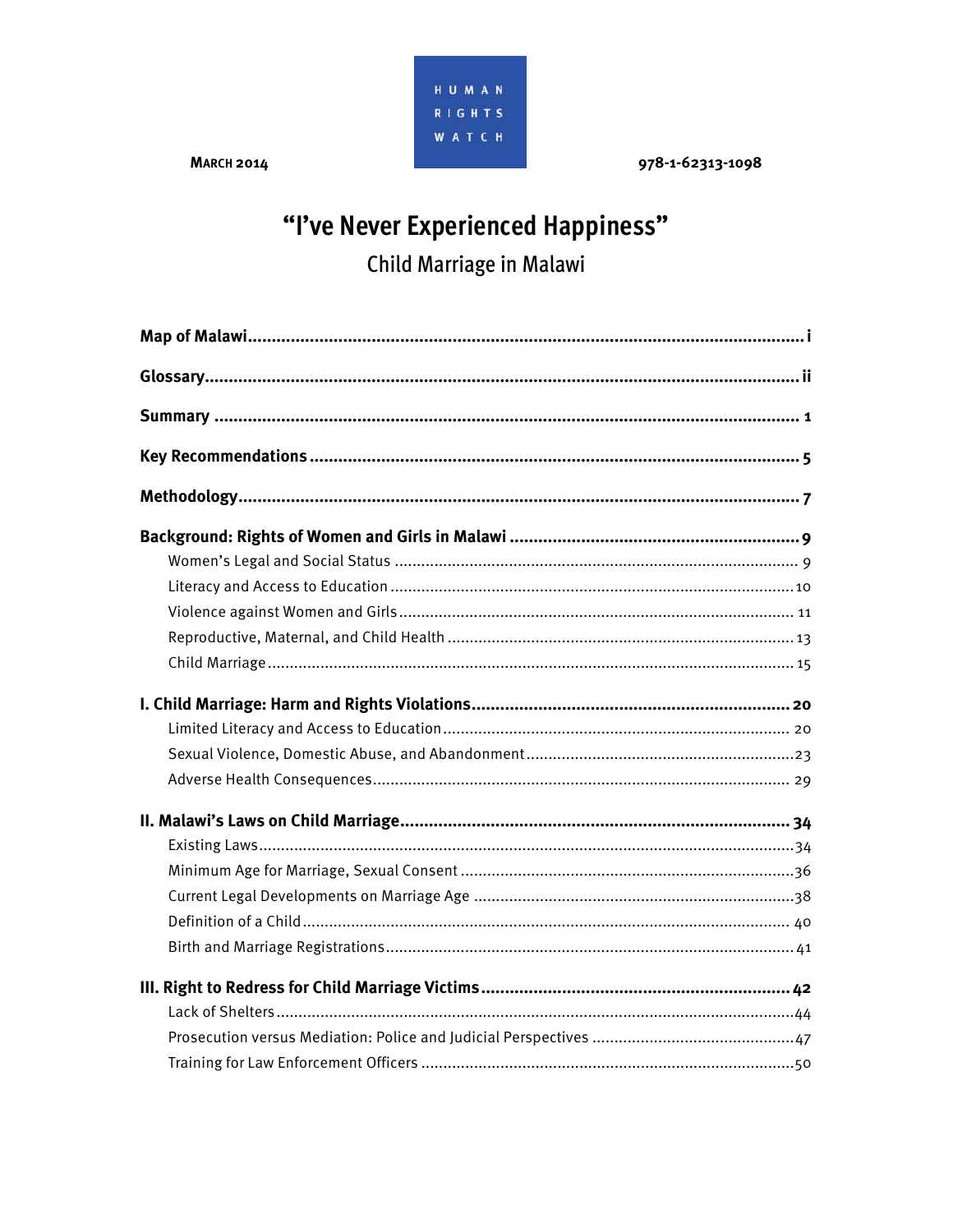| Obligation to Enforce Consistent Definition of a Child, Minimum Marriage Age, and Birth and |  |
|---------------------------------------------------------------------------------------------|--|
|                                                                                             |  |
|                                                                                             |  |
|                                                                                             |  |
|                                                                                             |  |
|                                                                                             |  |
|                                                                                             |  |
|                                                                                             |  |
|                                                                                             |  |
|                                                                                             |  |
|                                                                                             |  |
|                                                                                             |  |
|                                                                                             |  |
|                                                                                             |  |
|                                                                                             |  |
|                                                                                             |  |
|                                                                                             |  |
|                                                                                             |  |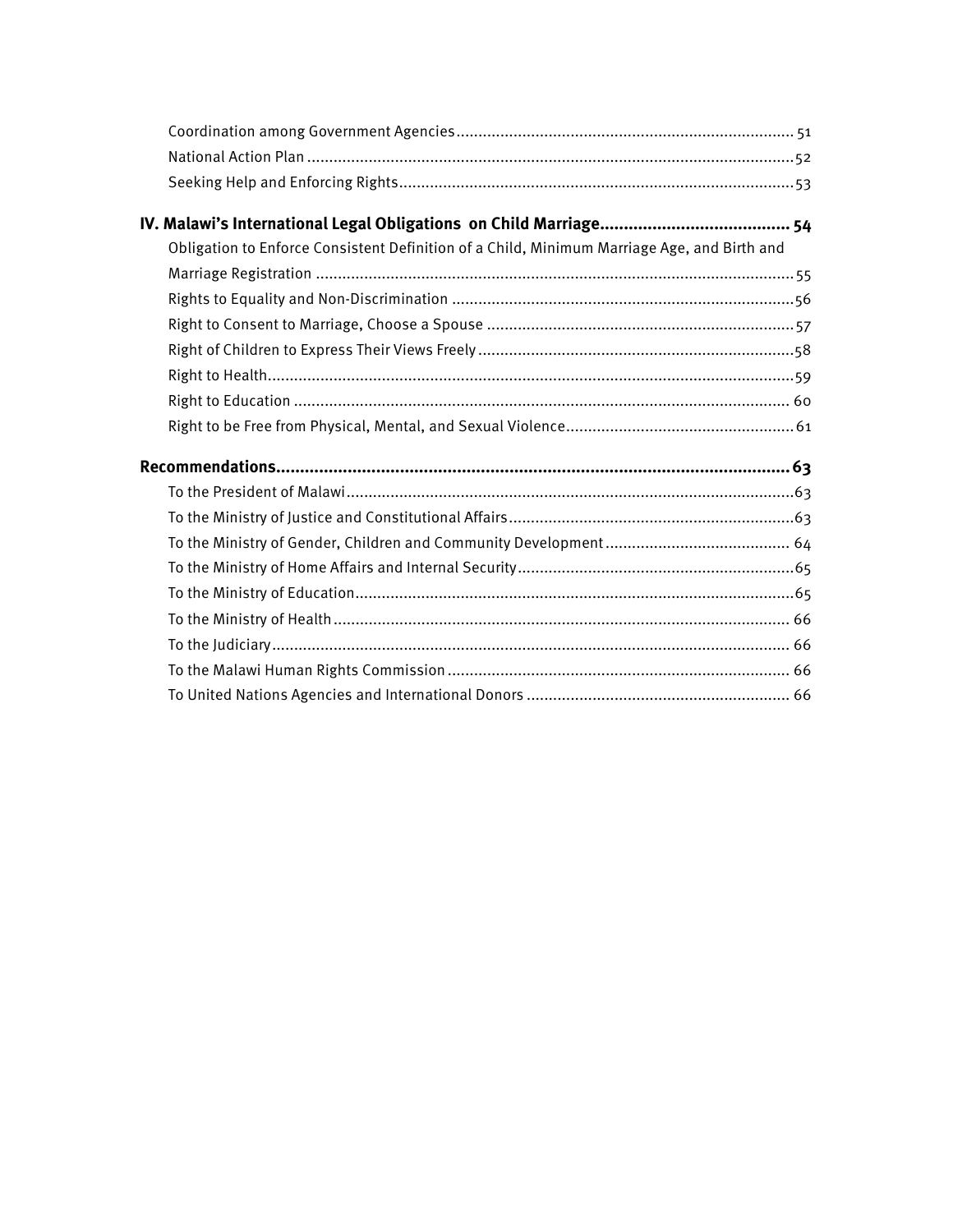## **Map of Malawi**

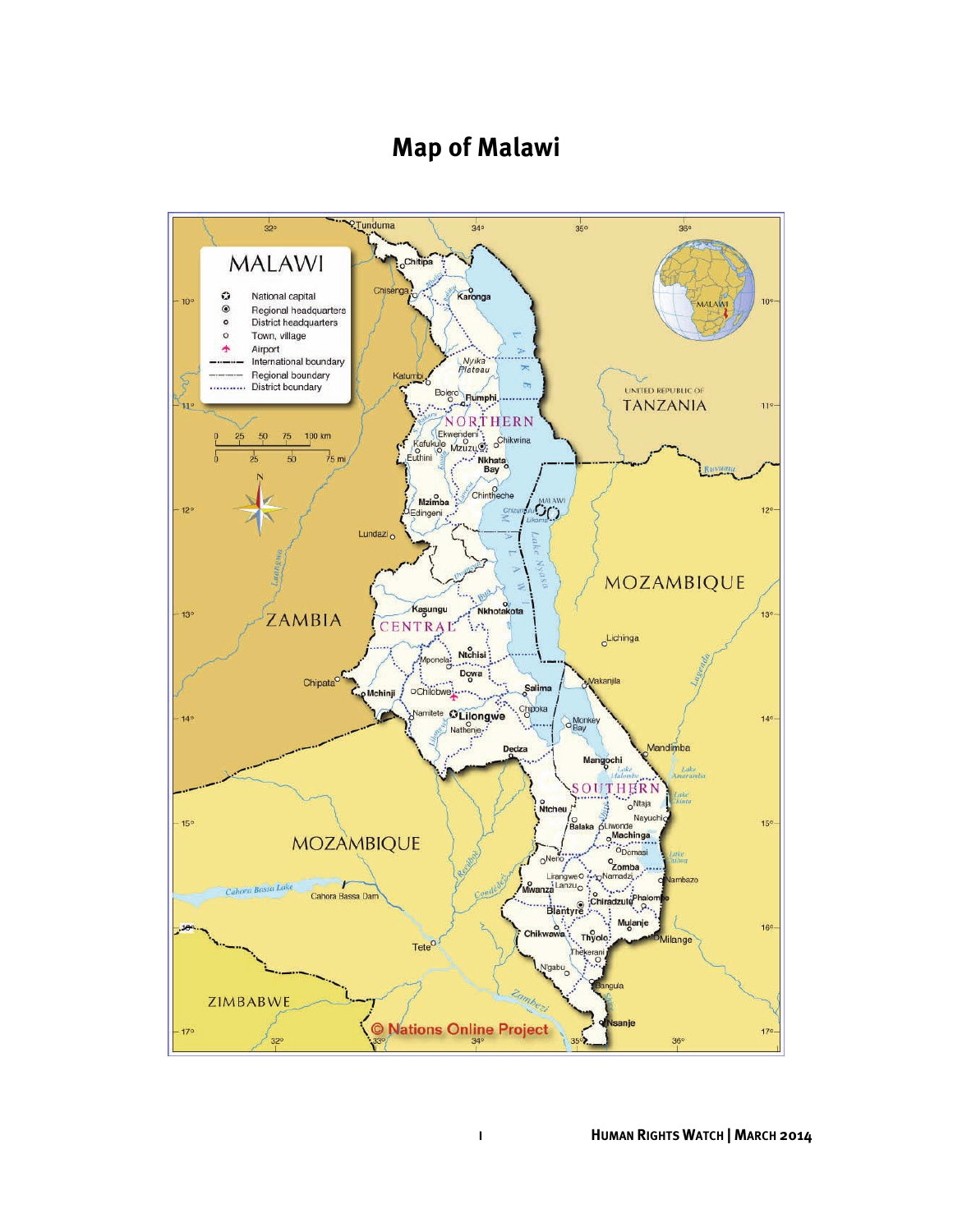## **Glossary**

This report uses the following definitions:

"Child" is used to refer to anyone under the age of 18, consistent with usage under international law.

"Girl" refers to a female child under age 18.

"Child marriage" refers to a union where either spouse is below 18 years of age.

"Marriage" is used in its widest sense to cover a betrothal or union between two people, recognized under civil law, religious law, or customary rites, and understood to be binding by the spouses concerned, their families and the wider community, whether or not it has been formally registered in law.

"Forced marriage" refers to a union in which there is the absence of free and full consent of one or both parties. It encompasses related harmful practices such as wife inheritance, bride kidnapping, girl-child compensation, and marriage as dispute settlement or debt payment, which are practiced in Malawi.

"Sex work" refers to the commercial exchange of sexual services.

"Commercial sexual exploitation" of children refers to sexual abuse by the adult and remuneration in cash or kind to the child or third persons.

"Child protection worker" refers to child protection workers employed by the Malawi Ministry of Gender, Children and Community Development.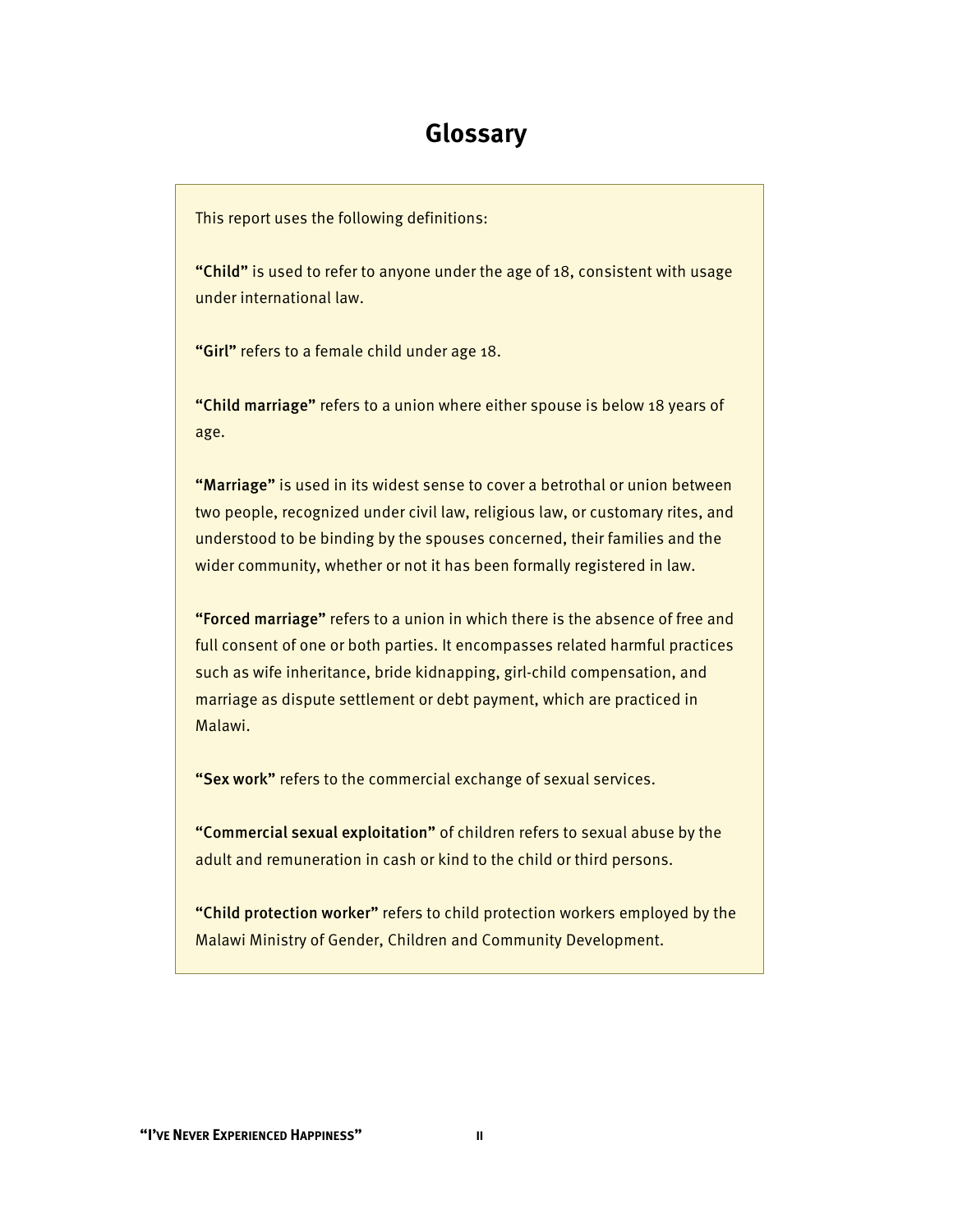## **Summary**

Two years ago, when she was 12 years old, Chimwemwe K. married a 17-year-old boy. She had started a sexual relationship with him when she was 10 because, she said, he gave her money and small gifts, while at home her parents could not afford to buy her clothes or provide enough food. Chimwemwe became pregnant shortly after, and their families forced them to marry. Chimwemwe said about the marriage: "It was my only solution from poverty, and I was pregnant."

Chimwemwe today says, "I've never experienced happiness in my marriage. I've never seen the benefit of being married." Her husband beats her and she almost died when she was giving birth: "I bled a lot and I was in labor for two days."

Chimwemwe has not reported her husband to the police for the violence because, "I fear my husband will be arrested and I don't want to go back to my parents. So I would rather live with him even if he beats me." Chimwemwe has never thought of leaving her abusive husband because, "I cannot manage on my own. Also, if I chase him away I will face stigma from the community."

Chimwemwe dropped out of school in standard four (equivalent to fourth grade) but says she does not want to go back because "I was not good with books."

Chimwemwe's experience reflects a common reality for many girls in Malawi, which has one of the highest rates of child marriage in the world. On average, one out of two girls in the country will be married by her eighteenth birthday, according to the United Nations. In 2010, half of women aged 20 to 24 years were married or in union before they were 18. Some are as young as 9 or 10 when they are married.

Many Malawian communities see child marriage as being in the best interests of girls and their families. Some families see it as an important way to improve their economic status, sometimes through payment of dowry by the groom to the bride's family, or through continued support by their daughter's husband. For some girls, marriage may suggest a route, often unfulfilled, to escape poverty. Child marriage is also deeply entrenched in Malawi's traditions and patriarchal cultures, which encourage early sexual initiation and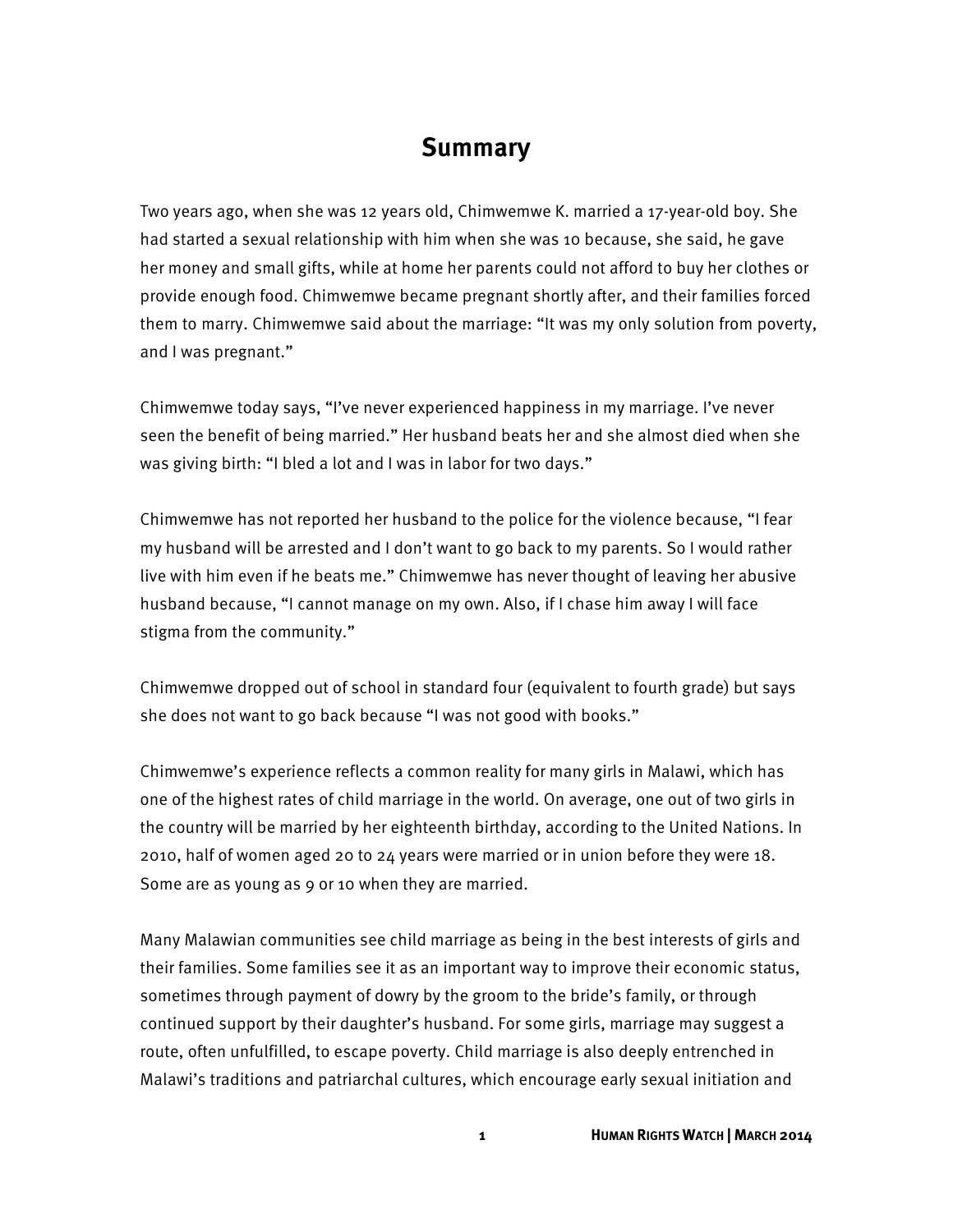marriage and women's subordination in society, but stigmatize adolescent pregnancy. Marriage is regarded as a means of protecting girls who get pregnant from undermining family honor.

Child marriage has a negative impact on girl's and women's realization of key human rights, including their rights to health, education, to be free from physical, mental, and sexual violence, and to marry only when they are able and willing to give their free and full consent. The younger the age of marriage the more serious these impacts are.

Girls told Human Rights Watch that marriage interrupted or ended their education. Many said that they found it difficult to return to school after marriage because of lack of money for school fees, lack of child care, unavailability of flexible school programs or adult classes, and the need to do household chores. Others said that their husbands or in-laws would not allow them to continue school after marriage. In adulthood, many child brides remained financially dependent on often abusive spouses in part because they lacked the education and skills needed to provide for themselves and their families.

Human Rights Watch documented cases in which child marriage exposed girls to genderbased violence, including domestic and sexual violence. Some girls who rejected forced marriages said they were threatened, verbally abused, or thrown out of their homes by their families. Others told us they were verbally or physically assaulted by their husbands and in-laws. Still others said their husbands abandoned them and left them to care for children without any financial support, thus increasing the likelihood of their being impoverished. We also learned of cases in which child marriage led girls into commercial sexual exploitation and child labor.

Many girls we interviewed had suffered emotionally and psychologically. They said they were unhappy in their marriages and regretted having married early. Health workers described the reproductive health harms and risks of early pregnancy when girls marry young, including maternal death, obstetric fistula, premature delivery, and anaemia. The shortage of prenatal and postnatal health care services, especially in Malawi's rural areas, increases these risks. Health workers also talked about the avoidable costs of early pregnancy to the health care system.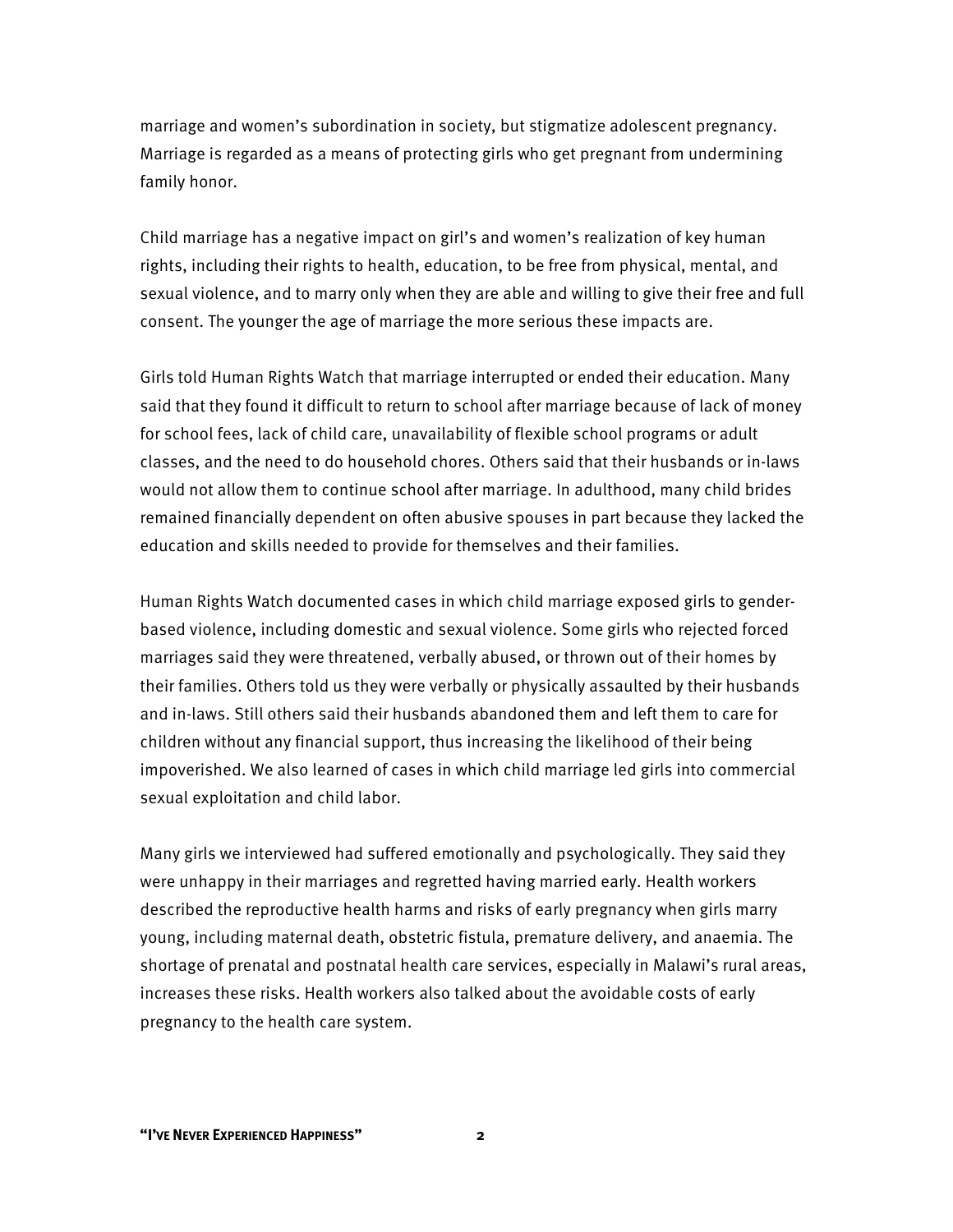Based on extensive interviews with girls and women in six districts in Central and Southern Malawi, and with government officials, magistrates, child protection workers, police officers in charge of child protection, traditional and religious leaders, health workers, and experts, this report describes factors contributing to child marriage, the severe consequences of child marriage, the risks that girls face when they resist these marriages, and the abuses they frequently face in marriage. It also examines the absence of protection for victims of child marriage and the many obstacles they face in attempting to obtain redress; as well as shortcomings in existing programs to combat child marriage.

Malawi has adopted major legislative and policy reforms in the area of women's human rights including a Gender Equality Act in 2013 that promotes gender equality in the areas of education and reproductive health. The government also amended the Penal Code Act in 2011 to raise the age of sexual consent from 13 to 16 years. Malawi's laws also have important protections for girls and women that prohibit forced marriage, criminalize the abduction of girls under 16, and prohibit discrimination against women and girls. In addition, parliament in October 2013 passed the Education Bill, making education universal and compulsory for all – a big advancement for girls' access to education. Many girls also benefit from a "readmission" policy that allows girls who become pregnant while in school or who drop out due to marriage to continue with school. However, Malawi lacks a comprehensive adolescent reproductive health policy and strategy to address its high rates of teenage pregnancy.

Human Rights Watch found that Malawi's government has failed to enforce existing legal protections against child marriage, and to develop and implement a comprehensive national child marriage plan.

Although Malawi has adopted some important laws and policies to protect women's and girls' rights, existing laws provide only partial protection. Malawi's laws do not explicitly prohibit child marriage, and there is no set minimum age of marriage. The laws also fail to consistently define who is a child, to require free and full consent to marriage, and to criminalize marital rape. The government has yet to enact the Marriage, Divorce and Family Relations Bill , a comprehensive family law developed in 2006 that has stronger protections from child and forced marriage and provides 18 as the minimum marriage age.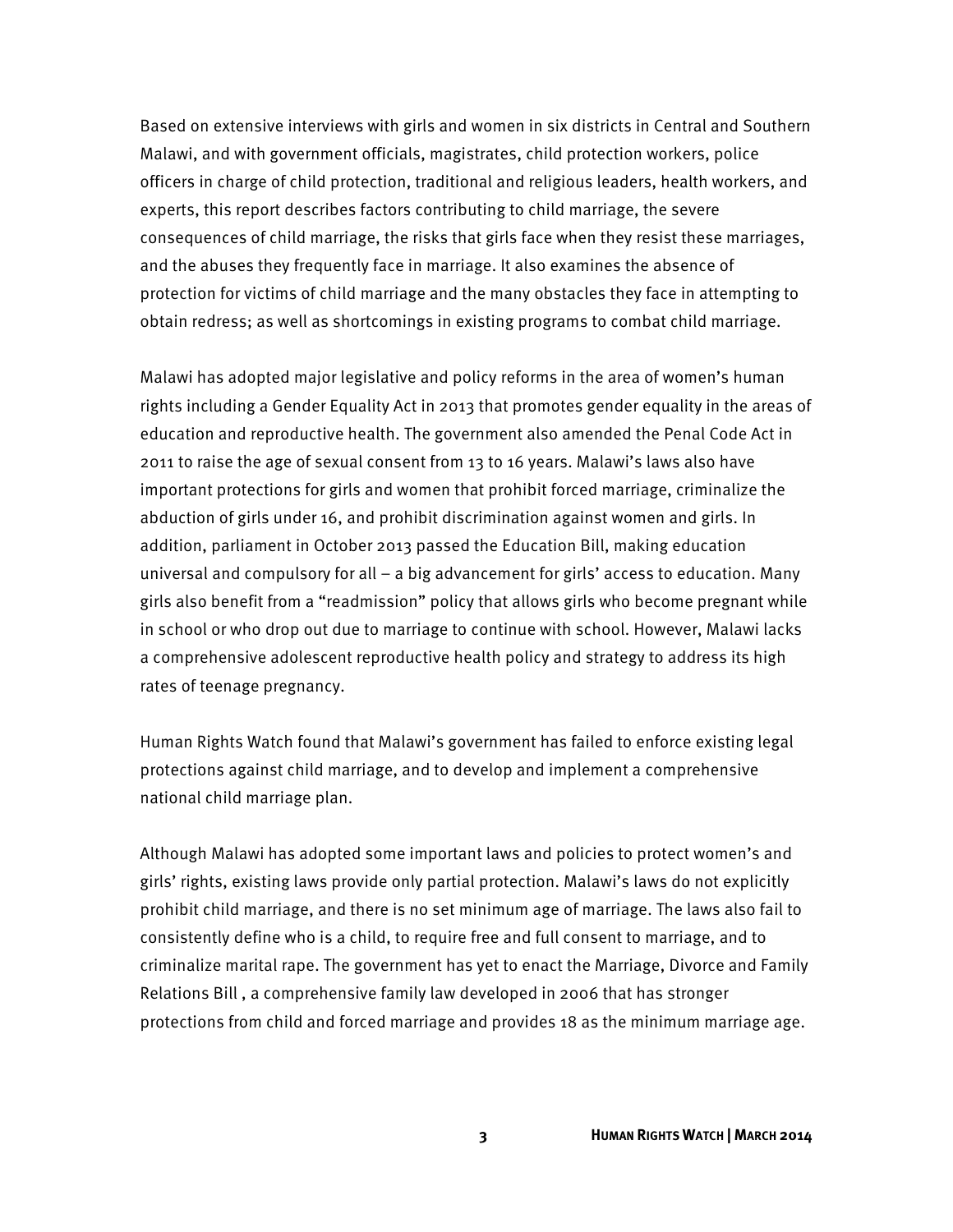Victims of child marriage in Malawi face many barriers in getting help from authorities. Many girls and women do not know what their rights are under the law, or do not know where to look for assistance other than from their own families or traditional authorities, who often fail them. The absence of clear family legislation means that most matters relating to marriage, divorce, maintenance payments, and domestic violence are handled through customary procedures.

Neither the customary systems nor the judicial courts succeed in providing adequate redress to survivors of gender-based violence. Both systems, but especially customary processes, prioritize "family reconciliation" over prosecution, supposedly because it maintains family unity and community peace. But this is often at the expense of the security of survivors and their ability to obtain justice for serious harms suffered.

These problems are compounded and perpetuated by poor coordination among government agencies responsible for responding to violence against women; little or no monitoring of cases handled by officials from these agencies; negligent and dismissive police responses to reports of violence against women; lack of infrastructure, resources, and well-trained personnel in the justice system; and widespread and deep-seated discriminatory attitudes towards women. Moreover, Malawi does not have sufficient specialized safe spaces where victims of forced marriage and other gender-related abuses can find shelter and protection.

Today, the government and domestic and international nongovernmental organizations with the assistance of international donors are implementing programs to address child marriage and widespread violence against women in Malawi. But little effort is devoted to evaluating the effectiveness of these programs systematically. Proper evaluation of existing programs would assist the government in developing a comprehensive plan or strategy detailing specific and targeted action to end child marriage.

Human Rights Watch calls on the Malawi government to take immediate and long-term measures to protect girls from child and forced marriage and ensure the fulfillment of their human rights, in accordance with its international human rights obligations. Reforms are needed now to mitigate the far-reaching harms of child marriage and its negative implications for Malawi's future development.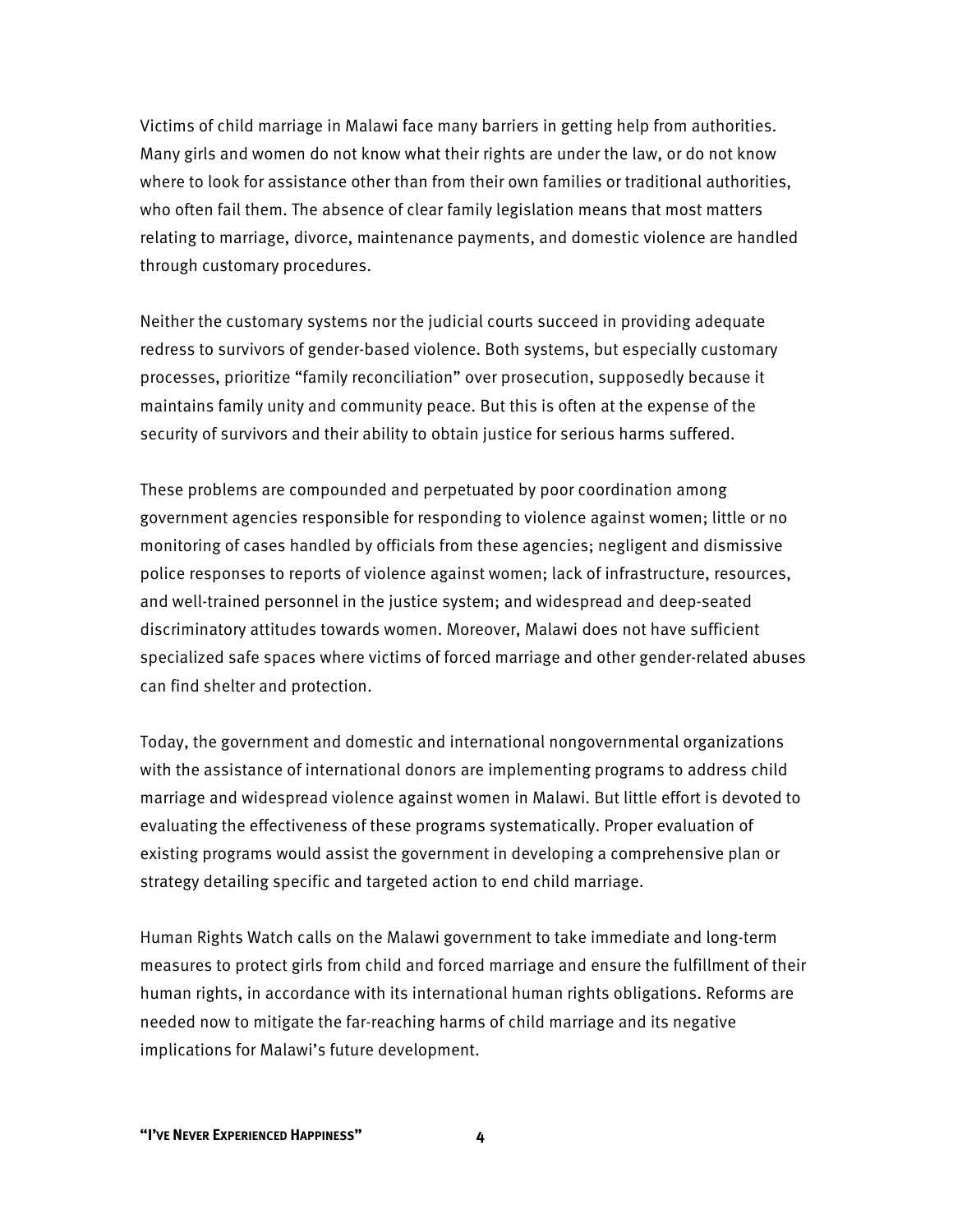## **Key Recommendations**

#### To the President of Malawi

- Sign into law the Education Bill that was passed by parliament in October 2013.
- Publicly support the prompt enactment of the Marriage, Divorce and Family Relations Bill, calling on relevant government agencies to consult and take the required legislative steps for passage.

### To the Ministry of Justice and Constitutional Affairs

- Take the necessary legislative steps for the enactment of the Marriage, Divorce, and Family Relations Bill, and together with relevant ministries and government agencies, promptly carry out its provisions.
- Together with the Ministry of Home Affairs and Internal Security, provide regular training for police and prosecutors on their legal responsibilities to investigate and prosecute violence against women, including child marriage, under the applicable law. Trainings should clarify that child marriage can be prosecuted as a crime in addition to using Penal Code provisions on defilement and abduction.

### To the Ministry of Gender, Children and Community Development

• Create a national action plan to combat child marriage, with input from women's and children's rights groups, health professionals, and other service providers; coordinating efforts among all relevant ministries; and ensure sufficient resources to implement the plan.

### To the Ministry of Education

- After the Education Bill becomes law:
	- o Develop a comprehensive plan to implement the provision on compulsory education.
	- o Initiate a national awareness raising campaign on the education law, with particular attention to compulsory education.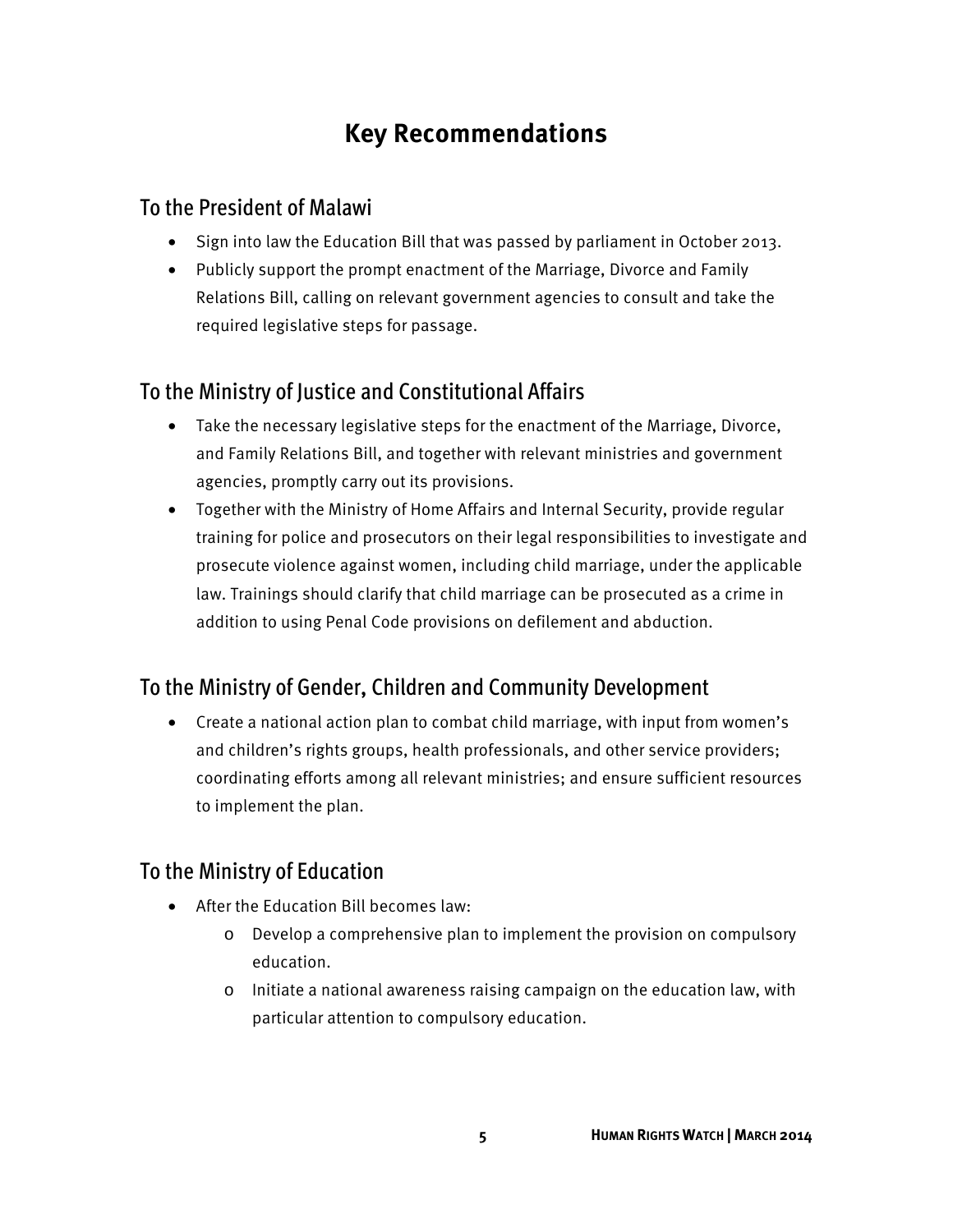## To the Ministry of Health

• Develop and implement a national policy and strategy on adolescent reproductive health. Both the policy and the strategy should have a strong focus on the right to access health information and services, including contraception, and address factors that contribute to unplanned pregnancies.

## To United Nations Agencies and International Donors

- Support nongovernmental organizations to monitor and evaluate programs on violence against women, including child marriage, and to use this information to improve programing.
- Support the establishment and maintenance of shelters for survivors of genderbased violence.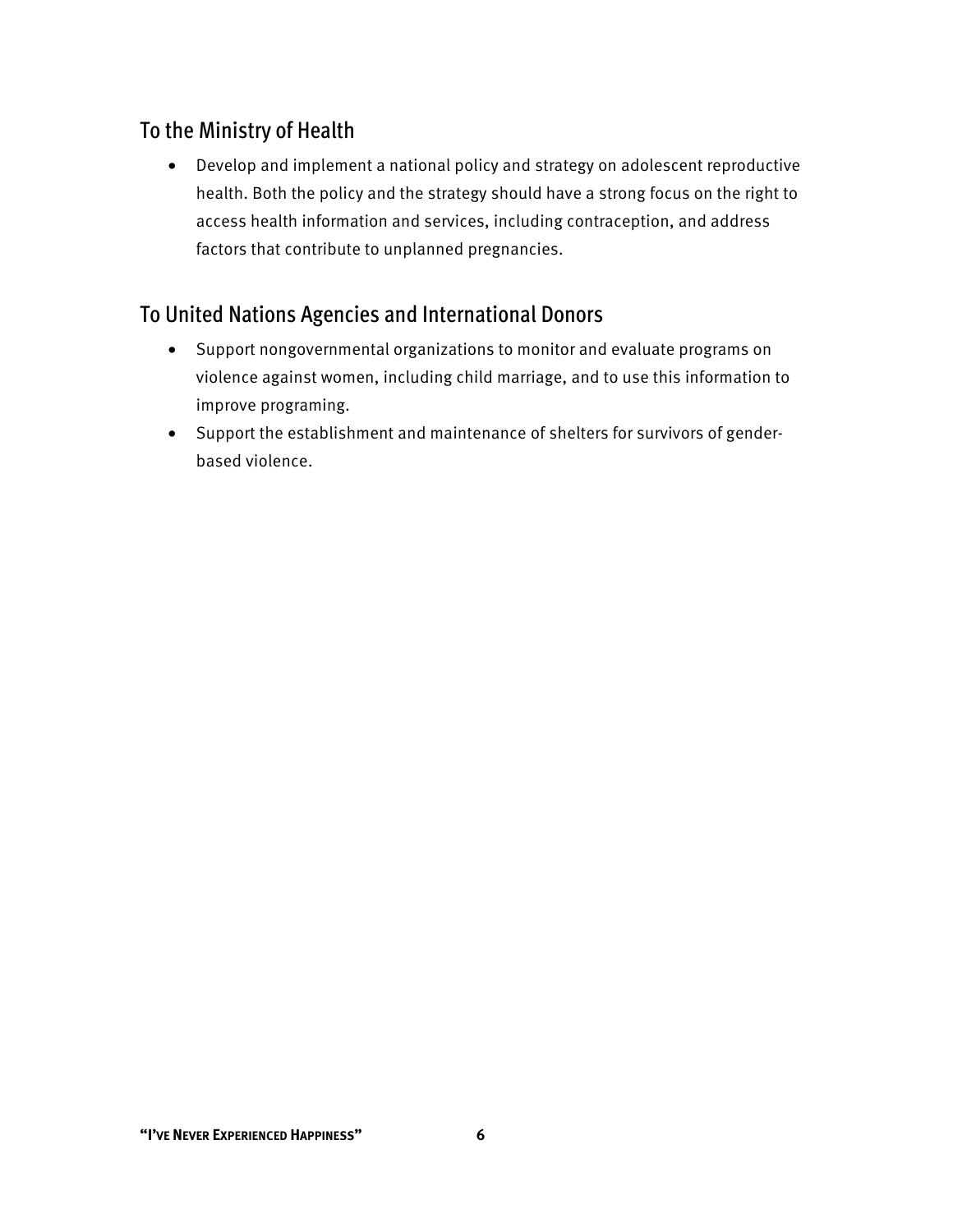## **Methodology**

This report is based on field research Human Rights Watch conducted between September and December 2013 in Chikwawa, Mangochi, and Mwanza districts in Southern Malawi; and Dowa, Lilongwe, and Nkhotakota districts in Central Malawi. Interviews were also conducted by phone and email. Human Rights Watch selected the districts in which to conduct the research in consultation with local organizations working on women's rights and on child marriage. Districts were selected in order to reflect cultural and religious variations in the country.

Human Rights Watch also reviewed laws, policies, official government strategies, and reports by academics, national and international organizations, and United Nations agencies. We conducted an extensive review of literature on child marriage in Malawi and other countries in which there are similar consequences on the lives of girls and women.

Human Rights Watch researchers interviewed 80 girls and women: 34 were currently married; 15 had been married but left the marriages for various reasons; 17 were unmarried teenage mothers, some of them in school; and 14 were primary or secondary students who had not married or been pregnant. Some girls and women were unsure about their age, but most girls and women we interviewed were married or became pregnant as children, under the age of 18.

Human Rights Watch interviewed women individually and in small groups. We conducted 53 individual and 27 group interviews. Most group interviews involved four to seven girls and women. A key focus of these interviews was on girls' access to education, but interviewees also relayed experiences of marriage of their sisters and friends.

Individual girls and women were identified with the assistance of local nongovernmental organizations (NGOs) providing services to women, and by district youth officers. Human Rights Watch conducted most interviews in confidential settings. Where we interviewed women in their villages, the interviews took place in their homes with as much privacy as possible. We informed all participants of the purpose of the interview, its voluntary nature, and the ways the information would be used. Each orally consented to be interviewed. We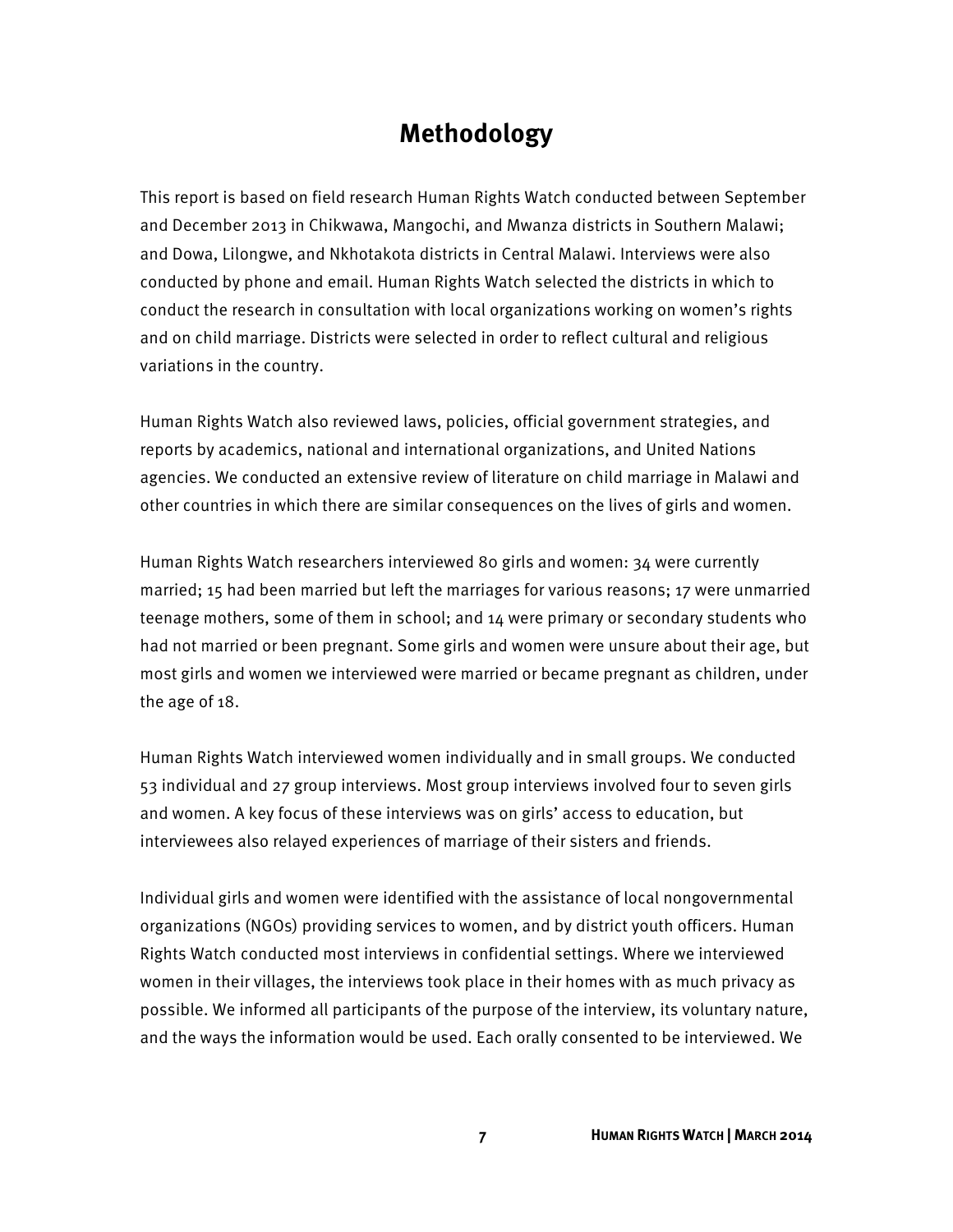told participants they could decline to answer questions or end the interview at any time, particularly where they were recounting traumatic personal experiences.

Interviews lasted between 30 minutes and one hour. Human Rights Watch conducted some interviews in English but most in Chichewa with the assistance of a female interpreter. We took care to minimize the risk to women and girls who were recounting difficult experiences that could further traumatize them. Where appropriate, Human Rights Watch provided contact information for organizations offering legal, social, or counseling services. We gave Interviewees no material compensation for participating, but reimbursed the cost of public transport to and from the interview.

Human Rights Watch also interviewed government officials in the Ministries of Justice and Constitutional Affairs; Home Affairs and Internal Security; Education; and Health. We also spoke to the director of public prosecutions and officials from the Malawi Human Rights Commission. We had hoped to include the perspectives of the Ministry of Gender, Children and Community Development. But despite repeated requests, the ministry did not grant us a meeting.

We interviewed6 magistrates (one in each district we visited); 19 child protection workers, including 13 police officers in charge of child protection; 8 social welfare officers; 12 traditional leaders; 2 religious leaders; 8 health workers; and 2 district youth officers. We also observed 6 Victim Support Units at police stations. Finally, we also interviewed 27 representatives of NGOs working on women's and children's rights; as well as officials from the United Nations and international donor organizations.

Some girls were unsure about their exact ages or dates of birth. This report uses the estimates provided by the girls – many said that their parents had told them their age. Where we felt the estimate was too low or high we have mentioned that the girl looked older or younger.

The report uses pseudonyms to protect the privacy and security of the women and girls interviewed. We selected pseudonyms randomly, and they may not reflect the interviewee's ethnicity or region. We have also sometimes withheld the exact dates of interviews, the location of interviews, as well as additional identifying details.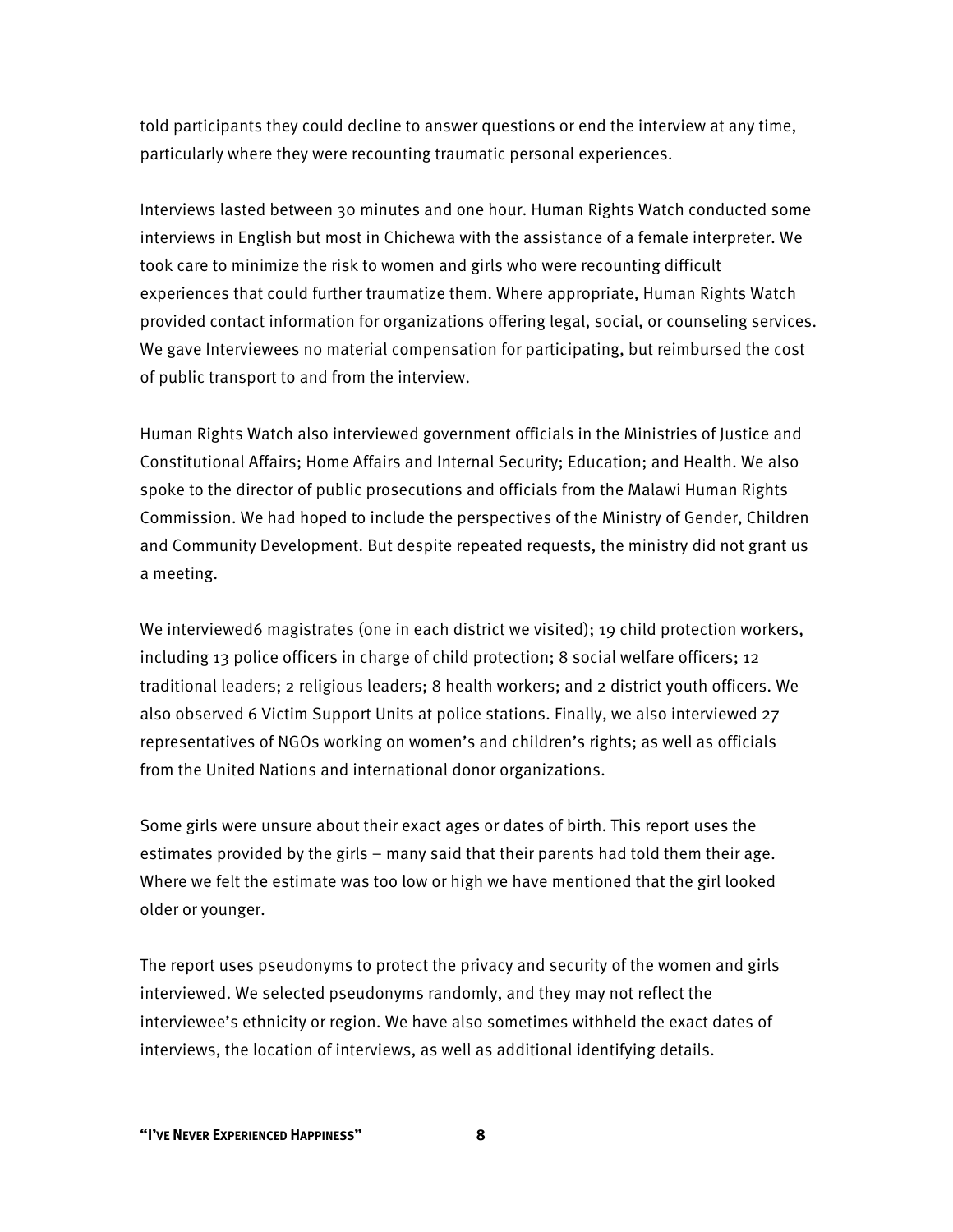## **Background: Rights of Women and Girls in Malawi**

Malawi has a population of 13.2 million people, the great majority of whom (85 percent) live in rural areas.<sup>1</sup> The country is one of the world's poorest with a gross national per capita income of US\$320.2 More than half (51 percent) of the population is considered poor.3 More women than men are poor.4 Most women are employed in the agricultural sector that is the mainstay of Malawi's economy, but they earn less than their male counterparts.5 Of those in non-agriculture waged employment, 21 percent are women, while 79 percent are men, and the numbers have not changed in recent years.<sup>6</sup> Malawi's human development challenges are reflected in its ranking of 170 out of 187 countries on the United Nations' Human Development Index.7

#### Women's Legal and Social Status

Malawi's Constitution recognizes women's right to full and equal protection by the law, and non-discrimination on the basis of their gender or marital status.8 The constitution calls for legislation to eliminate customs and practices that discriminate against women.9 The Malawi government has developed laws, policies, and programs that promote protection and respect for women's and girls' human rights.10 It is also developing a national gender policy. The government's blueprint for development, the Malawi Growth

**.** 

<sup>1</sup> Government of Malawi, National Statistical Office (NSO), "Integrated Household Survey 2010-2011: Household Socio Economic Characteristics Report," 2012,

http://www.nsomalawi.mw/images/stories/data\_on\_line/economics/ihs/IHS3/IHS3\_Report.pdf (accessed September 3, 2013), p. 11.

<sup>2</sup> World Bank, "Malawi," undated, http://data.worldbank.org/country/malawi (accessed September 12, 2013).

<sup>3</sup> NSO, "Integrated Household Survey 2010-2011," p. 206. On average, a Malawian consumes about Malawian Kwacha (MK) 150 (US\$0.45) per day. Ibid., p. 97

<sup>4</sup> Ministry of Gender, Children and Community Development and the NSO, "Gender and Development Index 2011," June 2012, http://www.nsomalawi.mw/images/stories/data\_on\_line/economics/Gender/MALAWI\_GENDER\_AND\_DEVELOPMENT\_INDE X%20-June%202012.pdf (accessed November 28, 2013), p. 24.

<sup>5</sup> Ibid. The study also notes that compared to men, women spend about six times more time doing domestic work and attributes this to their low levels of education , p. 25. as much, time in domestic, care and volunteer activities as compared to men.  $6$  Ibid., p. 25.

<sup>7</sup> United Nations Development Programme (UNDP), "Human Development Report 2013,"

http://www.undp.org/content/dam/undp/library/corporate/HDR/2013GlobalHDR/English/HDR2013%20Report%20English. pdf (accessed September 2, 2013), p. 147.

<sup>8</sup> Malawi Constitution, art. 24. Discrimination on the basis of sex is also prohibited. Ibid., art. 20 (1).

<sup>9</sup> Ibid., art. 20(1).

<sup>10</sup> Since 2010, Malawi adopted the Gender Equality Act 2013, the Deceased Estates (Wills, Inheritance and Protection) Act 2011, the Child Care Protection and Justice Act 2010, and the Legal Aid Act 2010.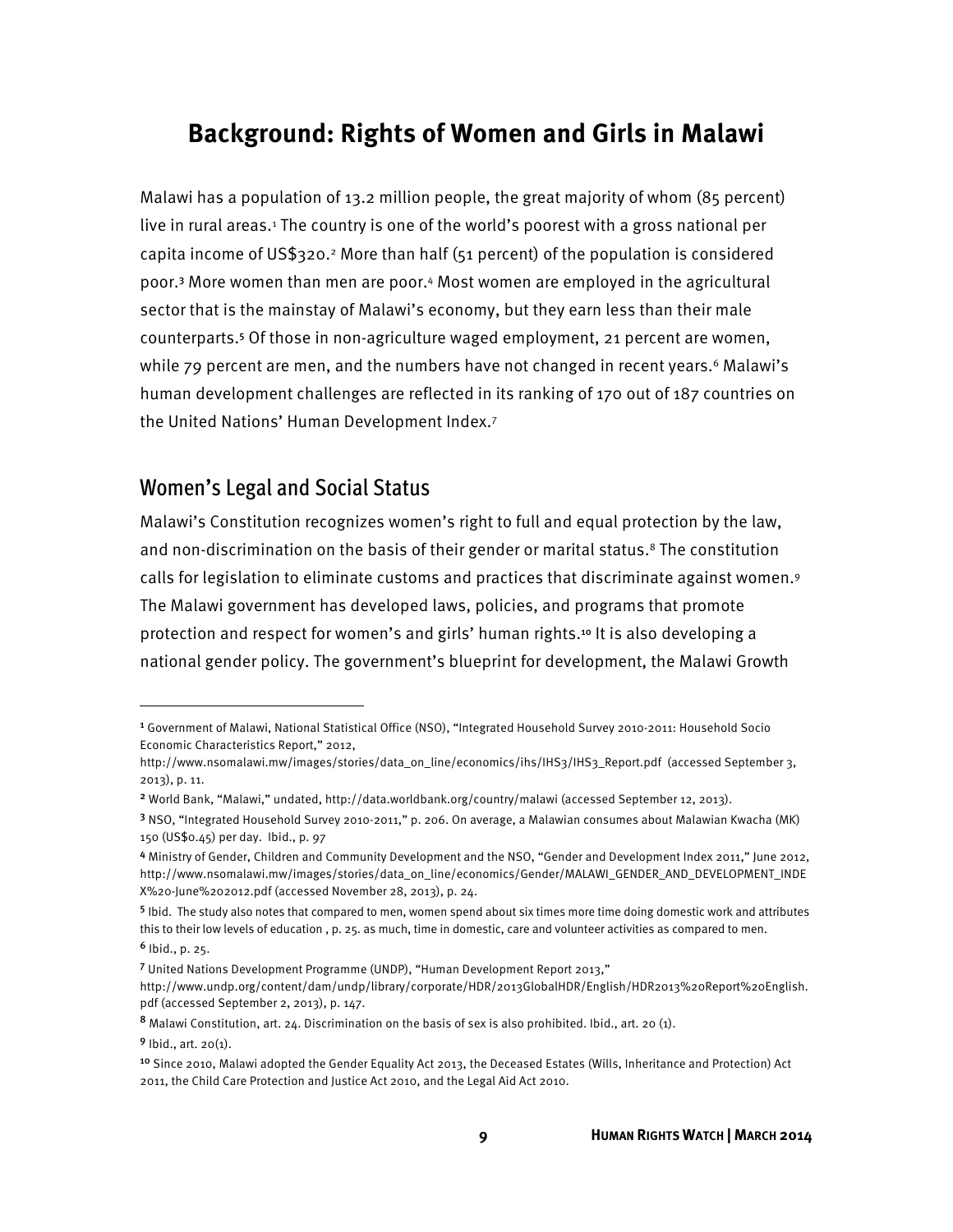and Development Strategy II (MGDS) 2011-2016, promotes gender equality and gender mainstreaming in all sectors.<sup>11</sup>

In practice, however, women's rights in Malawi remain largely curtailed. Malawi is ranked 124 out of 148 countries in the 2012 UN Ggender Iinequality Iindex.12 Patriarchal beliefs and attitudes still prevail and traditional and cultural practices, many of which are harmful to human rights, shape the lives of women and girls.<sup>13</sup> The unequal status of women in Malawi is further affected by the inter-locking factors of general poverty and discriminatory treatment in the family and public life. Both matrilineal and patrilineal systems operate in Malawi's ethnic groups and both perpetuate discrimination against women in the family.<sup>14</sup>

#### Literacy and Access to Education

Despite the government's efforts to advance the rights of girls' access to education, there remain significant gender disparities in educational opportunities. The proportion of those who have never attended school is higher among women, estimated at 28 percent, compared to 14 percent of men.15 More boys than girls enroll in secondary school.16 Of the 74 percent of the population aged 15 years and above that have not attained any educational qualification, 80 percent are women.17 The literacy rate is 65 percent, and more men (74 percent) than women (57 percent) are literate.<sup>18</sup>

Many girls drop out of school as a result of pregnancy. Data on girls who drop out due to marriage and pregnancy is not comprehensive. However, available data shows that between 2010 and 2013, 27,612 girls in primary and 4,053 girls in secondary schools

<sup>13</sup> For more information see, Malawi Human Rights Commission (MHRC), "Cultural Practices and their Impact on the Enjoyment of Human Rights, Particularly the Rights of Women and Children in Malawi,"2005,

 $\overline{\phantom{a}}$ 

<sup>17</sup> Ibid., p. 25.

<sup>11</sup> Government of Malawi, "MGDS II 2011-2016," 2012, http://www.imf.org/external/pubs/ft/scr/2012/cr12222.pdf (accessed October 30, 2013), p. 50.

<sup>12</sup> UNDP, Human Development Report 2013: p. 4.

http://www.medcol.mw/commhealth/publications/cultural\_practices\_report.pdf (accessed September 3, 2013). Also see National Youth Council of Malawi, "Report on Profiling Early Marriages in Malawi: Making a Case to 'Stop' Early Marriages", 2009, http://www.nycommw.org/reports/Report-20Profiling%20Early%20Marriages%20MW.pdf (accessed August 21, 2013) pp. 5 and 11.

<sup>14</sup> See, for example, Ngeyi Ruth Kamyongolo and Bernadette Malunga, "The Treatment of Consent in Sexual Assault Law in Malawi," May 2011, http://theequalityeffect.org/pdfs/ConsentPaperMalawi.pdf (accessed September 12, 2013), p. 12.

<sup>15</sup> Ibid., p. 22.

<sup>16</sup> NSO, "Integrated Household Survey 2010-2011: Household Socio Economic Characteristics Report," p. 35.

<sup>18</sup> Ibid., p. 21.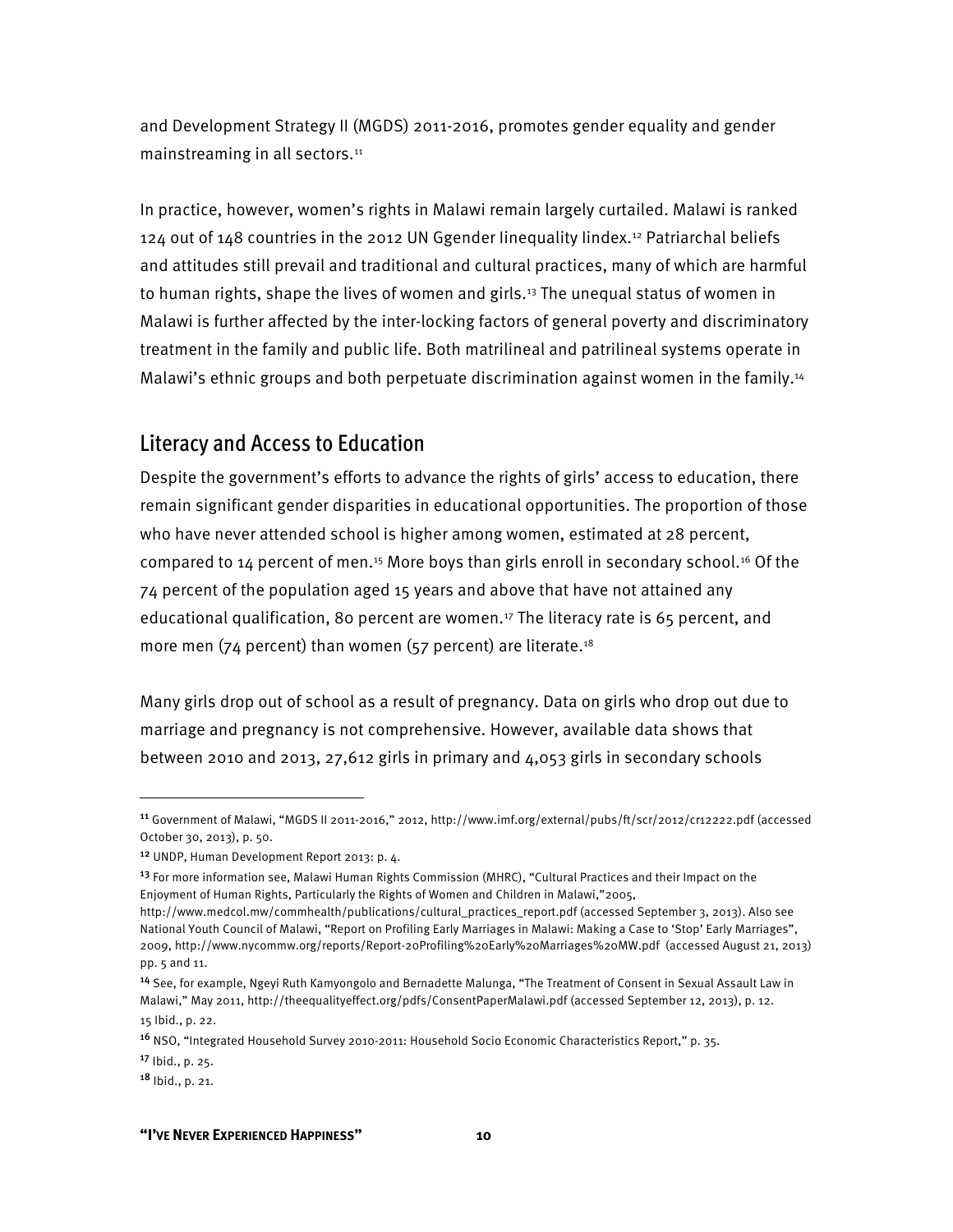dropped out due to marriage.19 During the same period, another 14,051 primary school girls and 5,597 secondary school girls dropped out because they were pregnant.<sup>20</sup>

#### Violence against Women and Girls

Violence against women in Malawi appears widespread. A 2005 study of intimate partner violence  $-$  the first nationally representative study  $-$  found that 49 percent of women, or nearly half, have experienced some form of abuse by their intimate partner.21 According to the 2010 Demographic Health Survey (DHS), of all women and girls aged 15 - 49 in Malawi, approximately 41 percent have experienced physical or sexual violence.22 Many have experienced controlling behaviors from a husband or intimate partner, such as insisting on knowing where they are at all times (51 percent), and being jealous or angry if they talk to other men (43 percent).23 A 2012 study looking at domestic violence against pregnant women at a district hospital in southern Malawi found that 59 percent had been psychologically, physically, or sexually abused during pregnancy.24

The 2010 DHS found that levels of physical and sexual violence against women have generally not changed since the 2004 DHS.<sup>25</sup> The study also showed that younger women, women who are divorced, separated, or widowed, and women with less than a secondary education, are more likely to experience violence.26 Most violence against women occurs in the home, within the family unit.<sup>27</sup> Common perpetrators of physical and sexual violence against women are current or former intimate partners.28 Violence against women is frequently viewed as a private family affair and few women report it.29 Roughly one in three

 $\overline{\phantom{a}}$ 

<sup>22</sup> NSO and ICF Macro, "Malawi Demographic and Health Survey 2010," p. 246.

<sup>19</sup> Human Rights Watch email communication with Chandiwira Nyirenda, Department of Planning, Ministry of Education, Science and Technology, Lilongwe, November 20, 2013.

 $20$  Ibid.

<sup>21</sup> Pelser E. et al., "Intimate Partner Violence: Results from a National Gender-Based Violence Study in Malawi," 2005, http://www.issafrica.org/uploads/Book2005PartnerViolence.PDF (accessed August 10, 2013), p. 10.

<sup>23</sup> Ibid., p. 248.

<sup>&</sup>lt;sup>24</sup> Robert Chasweka et al., "Magnitude of Domestic Violence against Pregnant Women in Malawi," *Journal of Research in* Nursing and Midwifery, July 2012, Vol. 1(2), p. 18.

<sup>25</sup> Ibid., pp. 242, 247, 248 and 249.

<sup>26</sup> Ibid., pp. 240-53.

<sup>27</sup> Government of Malawi, Ministry of Health, "Malawi Health Sector Strategic Plan, 2011 – 2016: Moving towards Equity and Quality," 2011, p. 29.

<sup>&</sup>lt;sup>28</sup> NSO and ICF Macro, "Malawi Demographic and Health Survey 2010," pp. 242 and 245.

<sup>&</sup>lt;sup>29</sup> Ministry of Health and UNICEF, "Assessment of the Capacity of the Health Sector to Respond to Violence against Women and Children in Malawi," p. 14; and NSO and ICF Macro, "Malawi Demographic and Health Survey 2010," p. 259.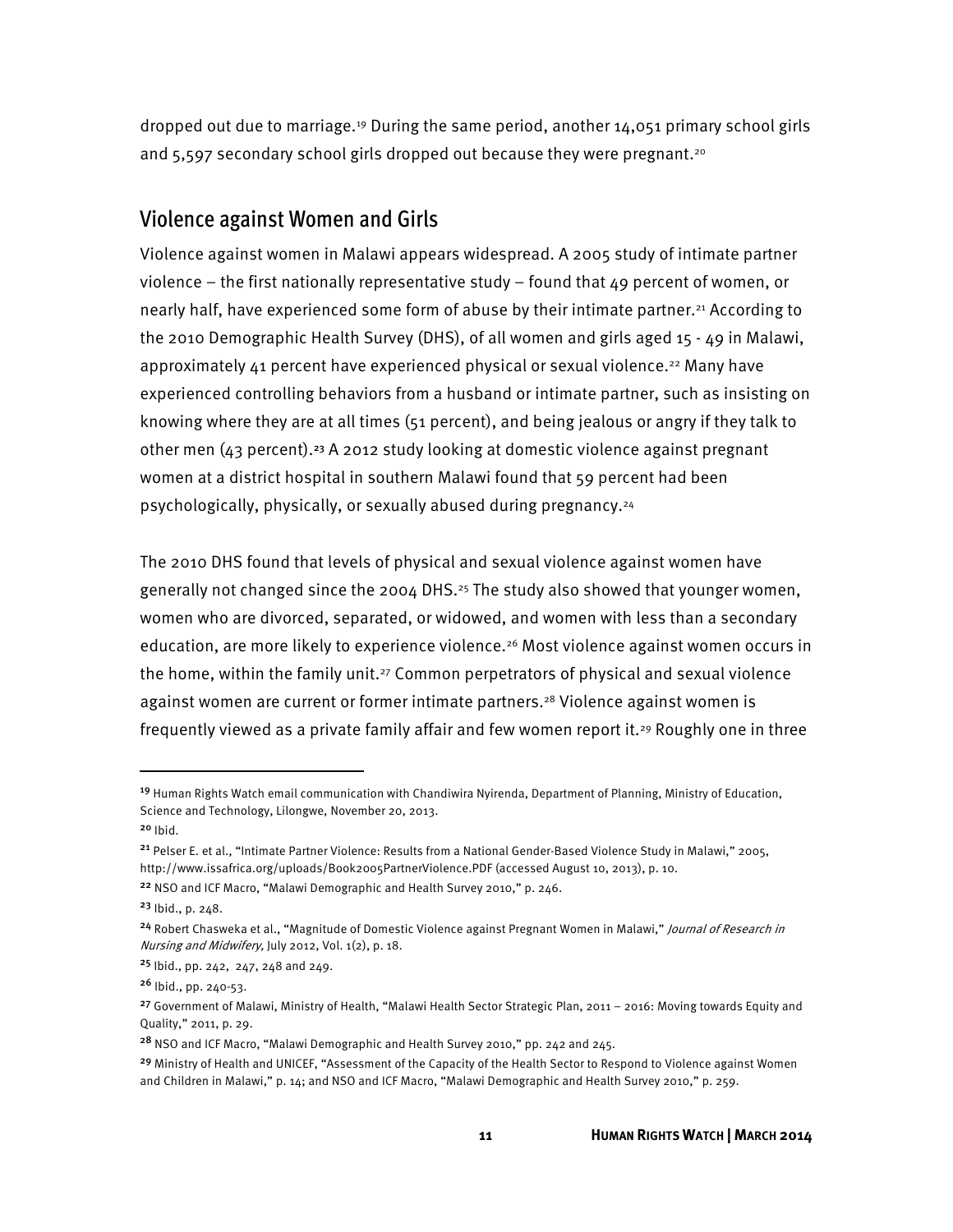women, 36 percent, who experience physical or sexual violence never tell anyone about it, and nearly half, 48 percent, never seek help.<sup>30</sup>

Poor implementation of laws, gaps in laws, and cultural attitudes that condone violence against women are major challenges in preventing abuse.31 The Prevention of Domestic Violence Act is thought to have been largely ineffectual in protecting victims of domestic violence.32

Malawi's Penal Code criminalizes assault, rape, and attempted rape but does not criminalize marital rape.33 It sets the age of sexual consent at 16 for girls.34 The definition of rape in the Penal Code is limited. It addresses women and girls only, and it does not address forced anal sex, or forced non-penile penetration of the vagina or anus as constituting rape. Malawi lacks a sexual offense law to address these gaps. However, there is scope to include a broader perspective on sexual violence in the Prevention of Domestic Violence Act, which is currently being reviewed by the Malawi Law Commission.

The government is also reviewing its strategy for addressing gender-based violence, the National Response to Combat Gender-Based Violence, 2008-2013. It is not clear what impact this strategy has had. The strategy did not address child marriage and many of the NGOs with whom Human Rights Watch spoke did not even know that this strategy existed.

A number of international and national NGOs have been trying to address the problem of violence against women, but resources are scarce. The Malawi police service, with support from various government ministries and UN agencies, especially UNICEF, has developed Victim Support Units (VSUs), Community Victim Support Units (CVSUs) and One Stop Centers to help women and child survivors of violence. According to UNICEF,

 $30$  Ibid.

**.** 

<sup>31</sup> Ibid., p. 239. Also see NSO and ICF Macro, "Malawi Demographic and Health Survey 2010," p. 239.

<sup>32</sup> Human Rights Watch interview with Fahad Assani, minister of justice and Constitutional affairs, Pacharo Kayira, chief state advocate, and Chipiliro Thombozi, economist, Ministry of Justice and Constitutional Affairs, Lilongwe, October 29, 2013. Also see, Ministry of Health and UNICEF, "Assessment of the Capacity of the Health Sector to Respond to Violence against Women and Children in Malawi," pp. 25 -26 for analysis of gaps and challenges in implementing this law. <sup>33</sup> Penal Code Act, arts. 132 and 133, p. 9.

<sup>34</sup> Penal Code Act, 2011, art. 138(1), states, "Any person who carnally knows any girl under the age of sixteen years shall be guilty of a felony and shall be liable to imprisonment for life."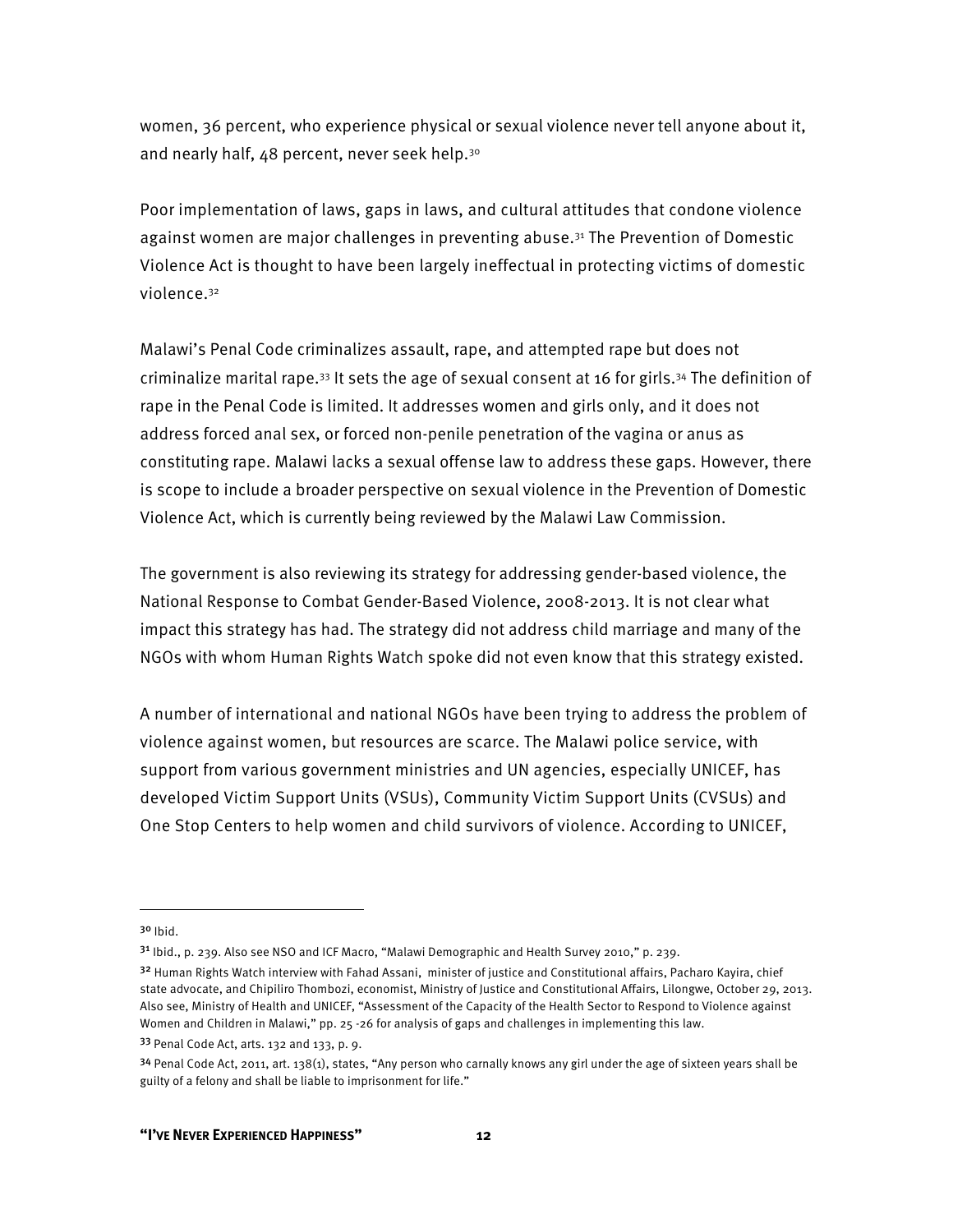there are 400 VSUs and 250 CVSUs in the country, and four hospitals in four major towns host One Stop Centers.35

#### Reproductive, Maternal, and Child Health

Malawi's government, with substantial international donor support, has made efforts to improve the quality and availability of health services, including through increased financing to the health sector.36 There have been specific efforts to improve reproductive health care, for example, through increasing access to family planning services, and encouraging pregnant women to deliver in health facilities.37 The Ministry of Health has developed a National Sexual and Reproductive Health and Rights Policy and a National Sexual and Reproductive Health and Rights Strategy, 2011 - 2016. There is a Road Map for Accelerating the Reduction of Maternal and Neonatal Morbidity and Mortality in Malawi. The Ministry of Health developed the Malawi Health Sector Strategic Plan (MHSSP) 2011- 2016, which focuses on attainment of the UN Millennium Development Goals (MDGs), mainstreaming gender issues in the planning and implementation of all health programs, and tracking them for impact.38 All of these identify child marriage as a contributing factor to poor health outcomes, including the high maternal mortality rate, but without much detail about how to address this aspect.

These efforts have produced some positive results. Malawi has reduced its total fertility rate and infant and child mortality rates, and increased age at first birth.<sup>39</sup> It has increased

l

<sup>35</sup> UNICEF, "Protecting Children in Malawi: A Report on the Major Findings of the Mapping and Assessment of the National Child Protection System," July 2012,

http://www.unmalawi.org/pdf/2012%20Malawi%20Child%20Protection%20System%20Mapping%20and%20Assessment %20Report.pdf (accessed August 23, 2013), p. 11. VSUs are specialized units, which are situated at police stations, and are staffed by officers trained to investigate and mediate or prosecute cases involving women and children. They also offer counseling and referral services for survivors. CVSUs are specialized units based at the community level and do prevention interventions, counseling, and referral of cases to the police for prosecution. VSUs and some CVSUs offer accommodation to survivors of violence. One Stop Centers are based at hospitals and ensure that women and girls survivors of violence access various services, including legal information, medical care, and psychosocial support in one place.

<sup>36</sup> Government of Malawi, Ministry of Health, "Malawi Health Sector Strategic Plan, 2011 – 2016: Moving towards Equity and Quality," 2011,

http://medcol.mw/commhealth/publications/3%20Malawi%20HSSP%20Final%20Document%20%283%29.pdf (accessed October 31, 2013). p. 31.

<sup>37</sup> Ministry of Health, "Malawi Health Sector Strategic Plan, 2011 – 2016," p. 127.

 $38$  Ministry of Health, "Malawi Health Sector Strategic Plan, 2011 – 2016," pp. XI and  $47$ .

<sup>39</sup> Ministry of Health, Malawi Health Sector Strategic Plan, 2011 – 2016: Moving towards Equity and Quality, 2011, p. 12; NSO and ICF Macro, "Malawi Demographic and Health Survey 2010," pp. 44, 49 and 221; WHO et al., "Trends in Maternal Mortality: 1990 – 2010," pp. 41.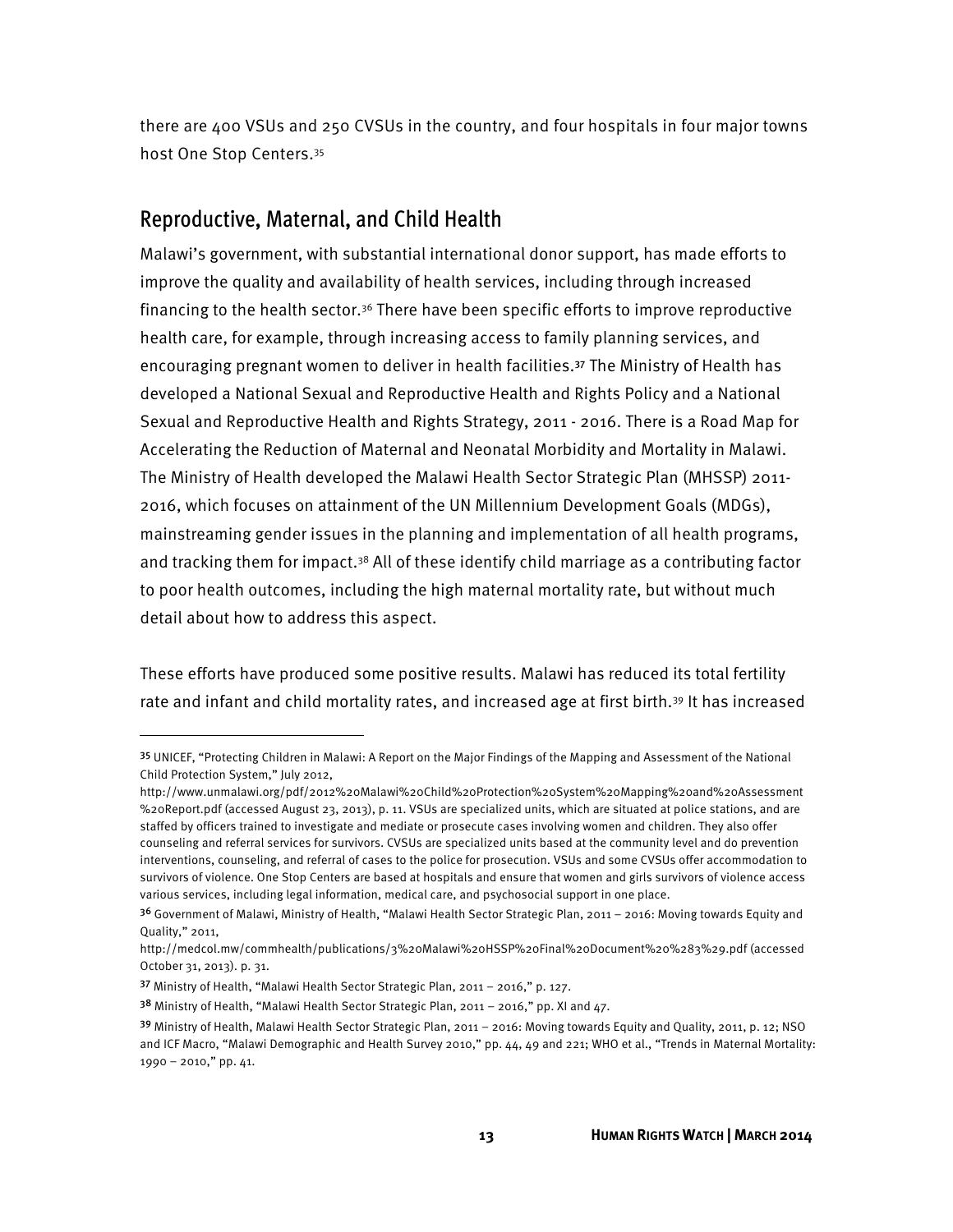the number of women giving birth in health facilities, and the number of people living with HIV who are on treatment. The contraceptive prevalence rate (CPR) has increased,<sup>40</sup> while the maternal mortality rate has significantly decreased, from 984 deaths per 100,000 live births in 2004 to 675 in 2010.41

Nonetheless, Malawi's health indicators remain poor and often vary greatly according to residence, age, wealth, and educational status. Malawi still has high rates of maternal mortality, which represents about 16 percent of all deaths of women aged 15-49.42 The total fertility rate (TFR) is also high at 5.7 births and the rate is higher among women with no education.43 About 1 in 10 people are living with HIV in Malawi, and more women than men are infected (13 and 8 percent respectively). 44 Early child-bearing is common: 7 percent of women aged 25-49 have given birth by age 15, while 65 percent have become mothers by age 20.<sup>45</sup>

Malawi does not have a comprehensive national policy and strategy on adolescent reproductive health. The 2007 National Standards for Youth Friendly Health Services guides services for adolescents. A Young People's Health Strategy expired several years ago.46 The Ministry of Health told Human Rights Watch that it is reviewing the National Standards for Youth Friendly Health Services to address gaps in implementation and to use that information to review the Young People's Health Strategy.

Many health services – including for reproductive and maternal health – remain limited, and often of poor quality when available due to a lack of qualified health personnel,

 $\overline{\phantom{a}}$ 

<sup>45</sup> Ibid., p. 49.

<sup>4</sup>º NSO and ICF Macro, "Malawi Demographic and Health Survey 2010," p. 57. The CPR increased from 33 percent in 2004 to 46 percent in 2010. The CPR is the proportion of women of reproductive age who are using (or whose partner is using) a contraceptive method at a given point in time. See,

http://www.who.int/whosis/whostat2006ContraceptivePrevalenceRate.pdf (accessed September 1, 2013).

<sup>41</sup> Ibid., p. 221.

 $42$  Ibid.

<sup>43</sup> Women with more than a secondary education have a TFR of 2.1 compared with women with no education who have a TFR of 6.9. ibid., p. 44. The total fertility rate represents the number of children that would be born to a woman if she were to live to the end of her childbearing years (15-49) and bear children in accordance with current age-specific fertility rates. See World Bank, "Indicators," undated, http://data.worldbank.org/indicator/SP.DYN.TFRT.IN. (accessed September 12, 2013). <sup>44</sup> HIV prevalence among adults aged 15 to 49 is 11 percent. NSO and ICF Macro, 2011, "Malawi Demographic and Health

Survey 2010," p. 196.

<sup>46</sup> Human Rights Watch interview with Hans Katengeza, reproductive health officer responsible for youth and adolescents, Ministry of Health, Lilongwe, October 28, 2013.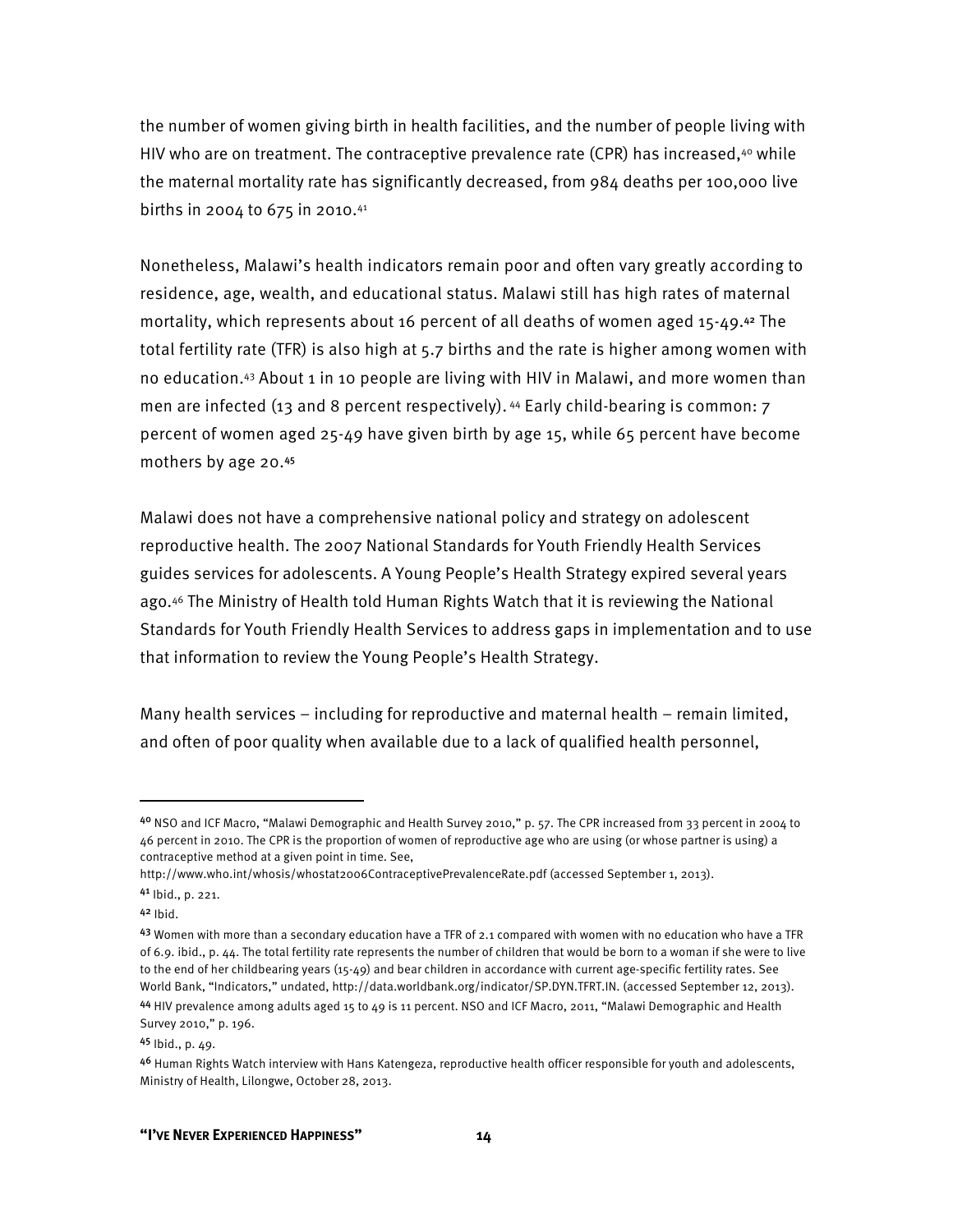equipment, and supplies.47 Access to reproductive and maternal health services is worse in rural areas due to inadequate health infrastructure and personnel being largely based in urban or semi-urban areas, and limited means of transport.48 For example, only 46 percent of the population has access to a health facility within a 5 kilometer radius and only 25 percent of the population lives within 25 kilometer of a hospital.49

#### Child Marriage

Malawi has one of the highest rates of child marriage in the world. It is ranked eighth of the 20 countries that are considered to have the highest rates of child marriage by the UN Population Fund (UNFPA).<sup>50</sup> On average, one out of two girls in Malawi will be married by their eighteenth birthday according to the United Nations.51 In 2010, half of the women (50 percent) aged 20–24 years were married or in union before age 18 (compared to 6.4 percent of boys); while 12 percent of women married before they were 15 compared to only 1.2 percent of men.52 Data shows little to no change in child marriage prevalence since 2000 where it stood at 47 percent.53 Child marriage is common across all three regions of Malawi, and in both rural and urban areas.54 Child marriage prevalence in Malawi is also higher than the regional average for sub-Saharan Africa (37 percent).<sup>55</sup>

In its 2005 study on cultural practices, Malawi's Human Rights Commission noted that girls in Malawi may be forced to marry as early as 9 years old, immediately after attaining puberty, or even before attaining puberty so long as they look physically mature.56 Boys of the same background generally got married around the age of 17.57

**.** 

<sup>47</sup> Ministry of Health, "Malawi Health Sector Strategic Plan, 2011 – 2016," p. 30.

<sup>48</sup> Ibid., pp. 1-2.

<sup>49</sup> Ministry of Health, "National Sexual and Reproductive Health and Rights Strategy, 2011 – 2016, 2012," p. 1.

<sup>50</sup> United Nations Population Fund (UNFPA), "Marrying too Young: End Child Marriage," 2012,

http://www.unfpa.org/webdav/site/global/shared/documents/publications/2012/MarryingTooYoung.pdf (accessed January 8, 2014), p. 23.

<sup>51</sup> UNFPA, "Profiles of 10 Countries with the Highest Rates of Child Marriage," undated,

http://www.unfpa.org/webdav/site/global/shared/documents/publications/2012/ChildMarriage\_8\_annex1\_indicatordefinition.pdf (accessed July 15, 2013), p. 8.

<sup>52</sup> NSO and ICF Macro, "Malawi Demographic and Health Survey 2010," p. 76.

<sup>53</sup> UNFPA, "Profiles of 10 Countries with the Highest Rates of Child Marriage," undated, p. 8.

<sup>54</sup> Ibid.

<sup>55</sup> Ibid.

 $56$  Ibid.

<sup>57</sup> MHRC, "Cultural Practices and their Impact on the Enjoyment of Human Rights, Particularly the Rights of Women and Children in Malawi," pp. 25, 33, 34 and 78.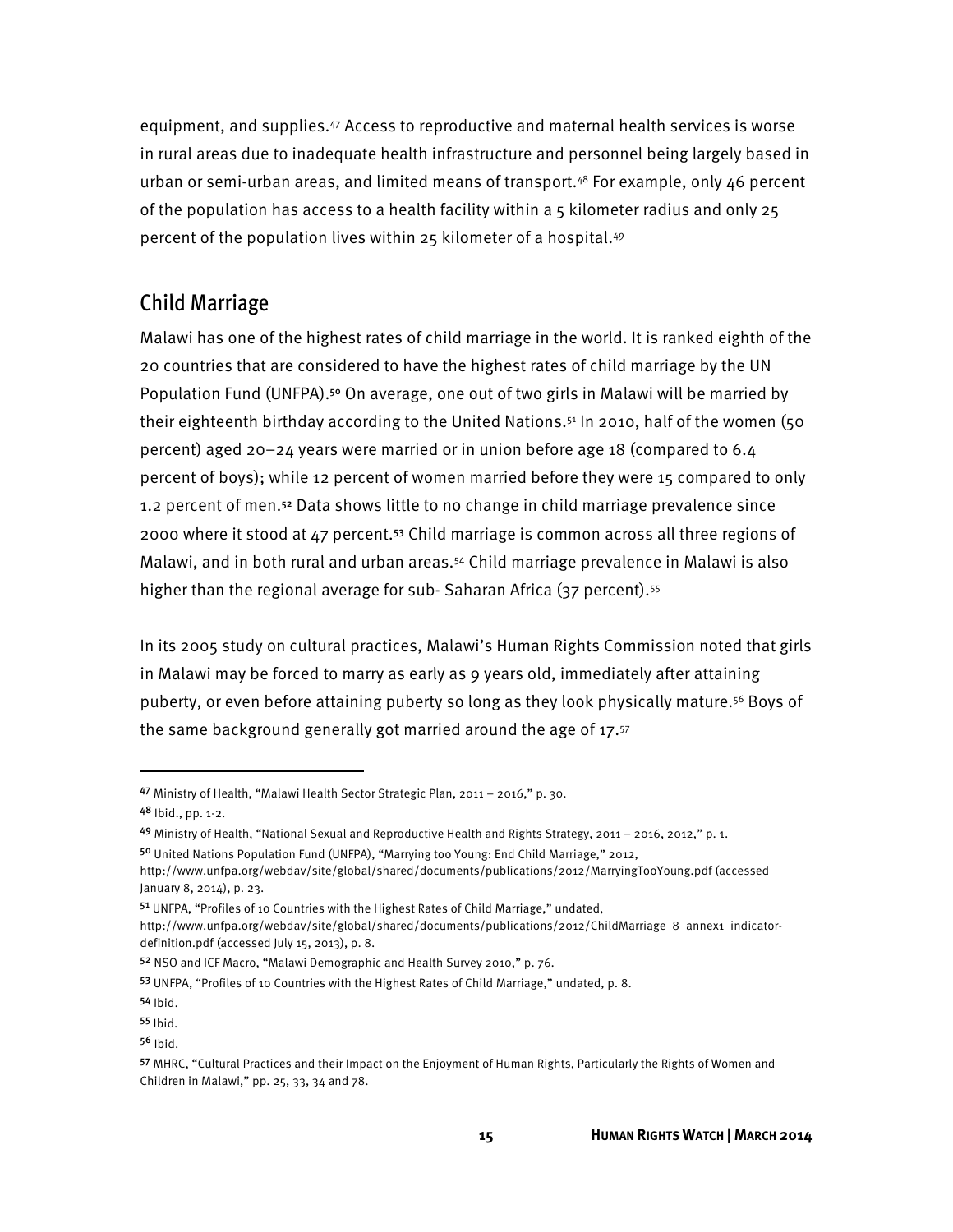The most important reasons why child marriage in Malawi is so prevalent are poverty, teenage pregnancy, traditions and cultures that tolerate violence against girls and women and their subordination, and lack of adequate education and employment opportunities. These factors are all interlinked and heightened by a lack of strong judicial and government policy framework to ensure that existing laws designed to prevent and address child marriage are enforced.

#### Poverty and Teenage Pregnancy

Poverty contributes to child marriage in many ways. First, many poor families view young girls as a financial burden, prompting them to marry their daughters off as soon as they can. Girls themselves see marriage as a way out of poverty. Zulu K., 14, married four months before our interview, told Human Rights Watch: "I got married because I wanted to end my problems. I was going to school, but I did not have school uniform. We didn't have food at home. I stay with my father who sells buckets. My parents are separated and I have nine siblings."58

Second, some families believe that marrying their daughters may give them a chance for a better life and better prospects for the future. Chaonaine A., 19, married a 21-year-old son of a chief when she was 16. She has four siblings, her parents are poor, and she dropped out of school in standard eight because they could not buy her uniform or textbooks. She told Human Rights Watch that, "My parents forced me [to marry]. They said I would be better off married."59 Chaonane's husband paid her parents MK 8,000 (\$19) as dowry.

Third, due to limited economic resources and opportunities, some families also see their daughters as a monetary asset. Countrywide, some poor families marry off daughters to get money to meet basic needs such as food, and sometimes to get dowry or continued support by their daughter's husband. A practice known as *kupimbira*, practiced largely in the northern part of Malawi, is a form of debt repayment in which a girl is given to the creditor for marriage for failure to repay a debt.<sup>60</sup>

l

<sup>58</sup> Human Rights Watch Interview with Zulu K., Chikwawa district, September 18, 2013.

<sup>59</sup> Human Rights Watch interview with Chaonaine A., Nkhotakota district, September 24, 2013.

<sup>60</sup> MHRC, "Cultural Practices and their Impact on the Enjoyment of Human Rights, Particularly the Rights of Women and Children in Malawi," p. 25.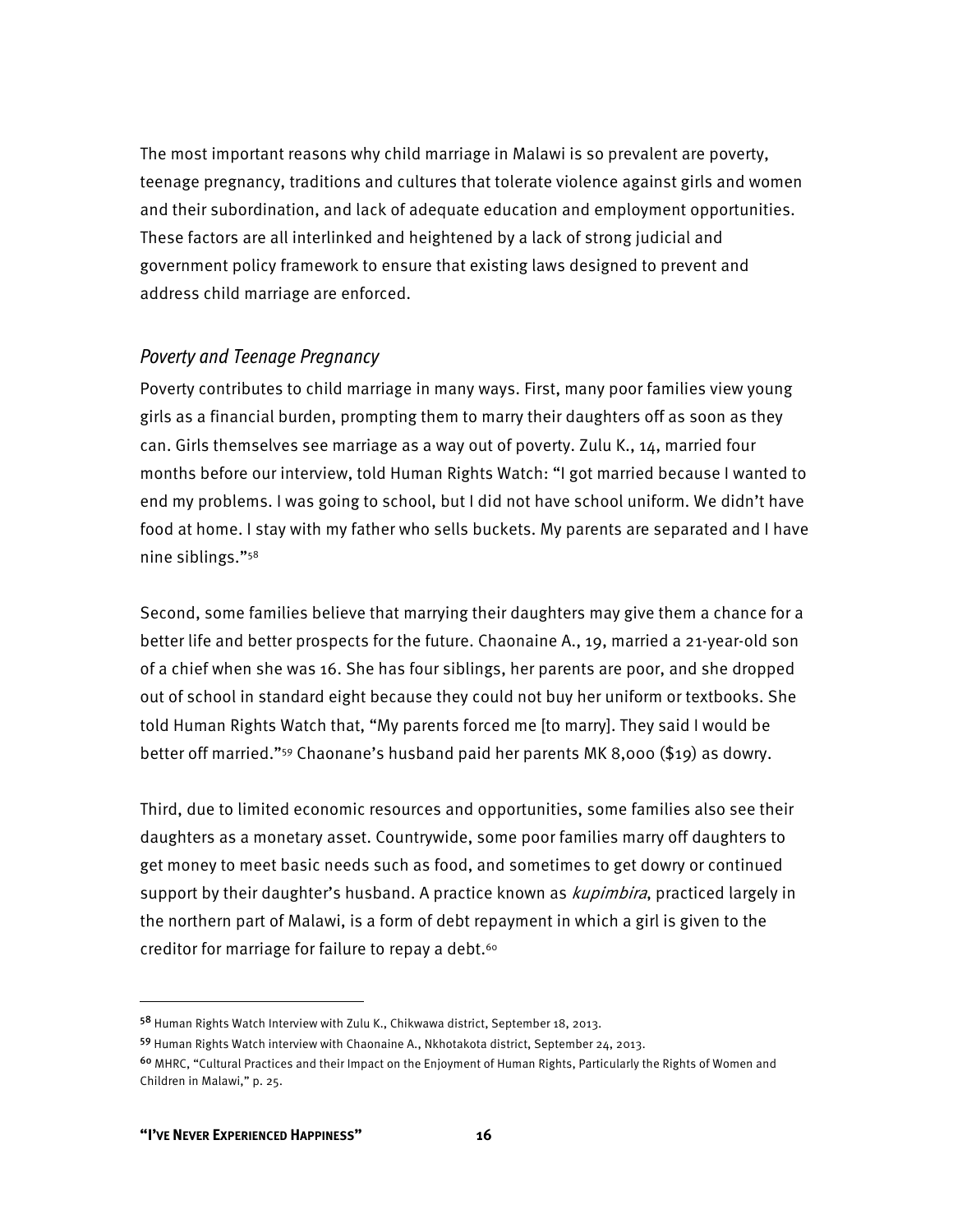Also, because of poverty, many girls engage is transactional sex, a commonly accepted practice in Malawi. Sometimes parents also force girls to have sex with men to get money or food.61 Because of poor knowledge of sexuality and contraception, as well as lack of power to negotiate safer sex with the men, many girls end up becoming pregnant and being forced into marriage. Lucy P., 17, said she dropped out of school in 2011 when she was 15: "I got a boyfriend who could look after me because my parents are poor. After some time he told me to have sex with him. I became pregnant and my mother forced me to marry him."62 When asked why she did not use protection, Lucy said, "My boyfriend used to give me money so I could not insist that he use condoms."

#### Tradition and Culture

 $\overline{a}$ 

Child and forced marriage are deeply entrenched in Malawi's traditions and patriarchal cultures, which encourage early sexual initiation and marriage and women's subordination in society, but stigmatize adolescent pregnancy. $63$  Marriage is regarded as a means of protecting girls who get pregnant from undermining family honor. A traditional leader in Lilongwe district told Human Rights Watch, "In my culture, we call a pregnant [unmarried] girl 'disabled.'" He said that when he learns of a teenage pregnancy, he tries to convince the boy to marry the girl because marriage is the only option for her.<sup>64</sup>

One issue contributing to teenage pregnancy and subsequently child marriages is girls' poor knowledge of reproductive health. Many of the girls we interviewed lacked accurate reproductive health information. Some displayed a lack of basic knowledge about sexuality and contraception, while others said they did not have this knowledge before getting married. Girls told us they did not discuss sex with their parents.

Despite a "life skills" program that includes sexuality education, some girls who had been to school also lacked correct information on sexuality. Patricia K. said she started having sex before she reached puberty, and became pregnant when she was about 14 and in standard five (fifth grade). She said, "I was thinking of it more like playing. I didn't think I

<sup>61</sup> See Stephenson R. et al., "Community Environments Shaping Transactional Sex among Sexually Active Men in Malawi, Nigeria, and Tanzania," 2012, http://www.ncbi.nlm.nih.gov/pubmed/23215551 (accessed January 2, 2014).

<sup>62</sup> Human Rights Watch interview with Lucy P., Nkhotakota district, September 24, 2013.

<sup>&</sup>lt;sup>63</sup> See MHRC, "Cultural Practices and their Impact on the Enjoyment of Human Rights, Particularly the Rights of Women and Children in Malawi," for a comprehensive analysis of cultural and traditional practices that promote child marriage.

<sup>64</sup> Human Rights Watch interview with David Kantcheri, village headman Chitsatanji., Lilongwe district, September 22, 2013.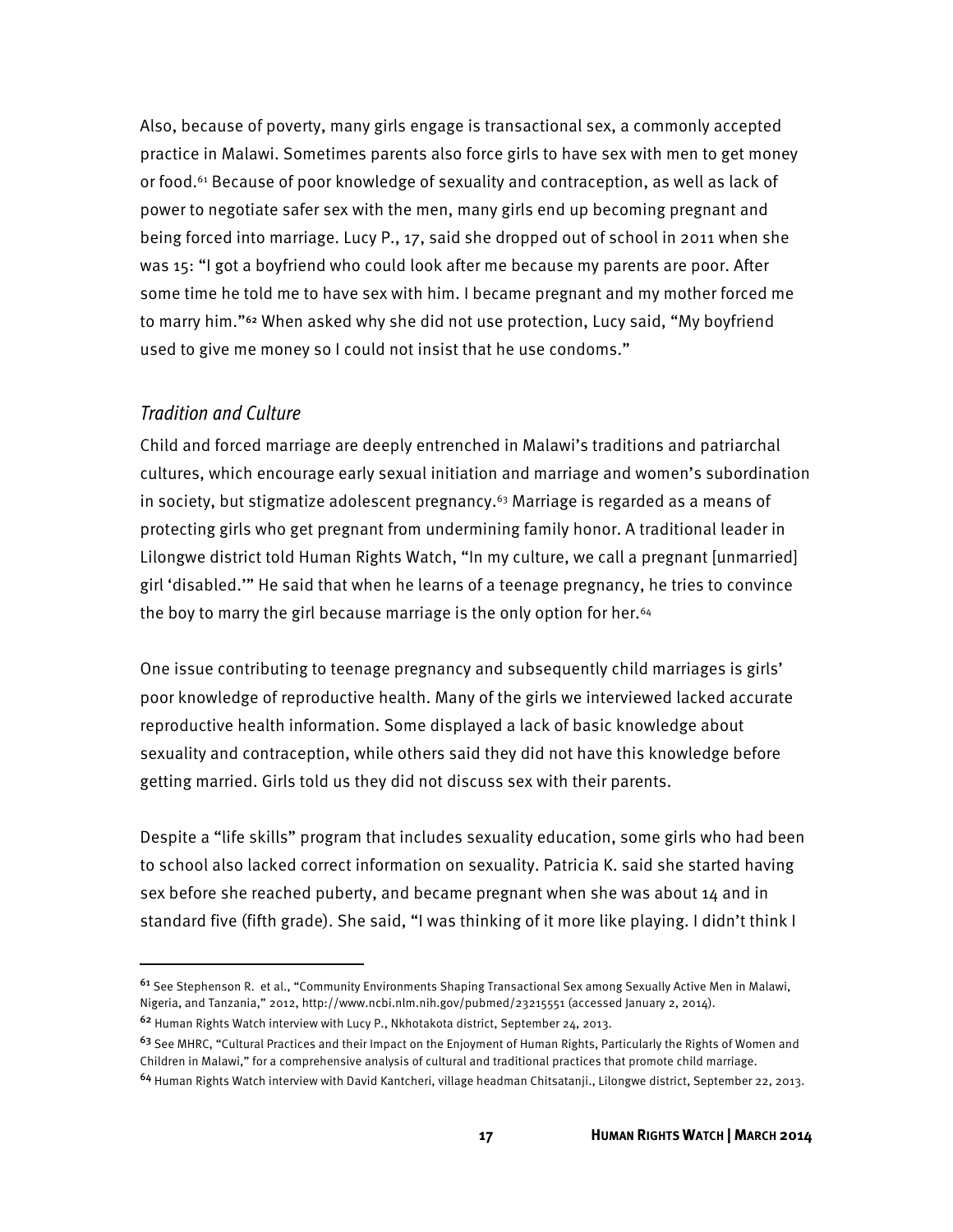would get pregnant."<sup>65</sup> Human Rights Watch interviewed four girls who told us that they became pregnant after their first sexual encounter. All believed that they would not get pregnant because it was their first time.

#### Education

When girls are not in school, they are more likely to get married. Conversely, school helps girls delay marriage. In Malawi, girls are more likely to be withdrawn from school when families face financial constraints because of their low social status and the costs of educating them.66 At the same time, the quality of education in Malawi is largely poor and few students move onto higher education or obtain employment when they complete their education.67 As a result, many parents do not see the value of education, whereas children, mainly girls, can contribute to the family's income through petty trading, working in family farms, as well as through marriage when they receive dowry and other benefits.<sup>68</sup>

A representative from the Forum for Women Educationists in Malawi (FAWEMA) said: "Education is not attractive to girls. They see girls who finished school staying at home with no jobs and ask: Why should I go to school? If they are not in school, they marry."<sup>69</sup> Another NGO official commented, "Some primary schools have never sent a girl to secondary school. It is difficult for girls to be motivated."70

Alima G., 18, said she dropped out of school when she was 14 and in standard eight (eighth grade):

I had too much work to do at home. My mother always made me to skip school so that I can go to the farm and cook for my four siblings. We did not

<sup>65</sup> Human Rights Watch interview with Patricia K., Chikwawa district, September 18, 2013.

<sup>66</sup> According to a government survey, in 2011 in primary and secondary schools, 15 percent of females (compared to 2.1 percent of males) dropped out of school because of marriage, and 7.7 percent of females (compared t0 3.6 of males) left to help with house chores. NSO, "Integrated Household Survey 2010-2011," p. 38.

<sup>67</sup> Ibid.

<sup>68</sup> See Stephenson R et al., "Community environments shaping transactional sex among sexually active men in Malawi, Nigeria, and Tanzania," 2012, http://www.ncbi.nlm.nih.gov/pubmed/23215551 (accessed January 2, 2014).

<sup>69</sup> Human Rights Interview with Hendrina M. Givah., FAWEMA, Lilongwe, September 23, 2013.

<sup>70</sup> Human Rights Watch interview with Boniface Mandere, head of advocacy, Eye of the Child, Blantyre, September 16, 2013. A government study found that in 2011, 45 percent of students who dropped out of primary school cited lack of interest in studying. NSO, "Integrated Household Survey 2010-2011," p. 38. The study does not have sex disaggregated data on this issue.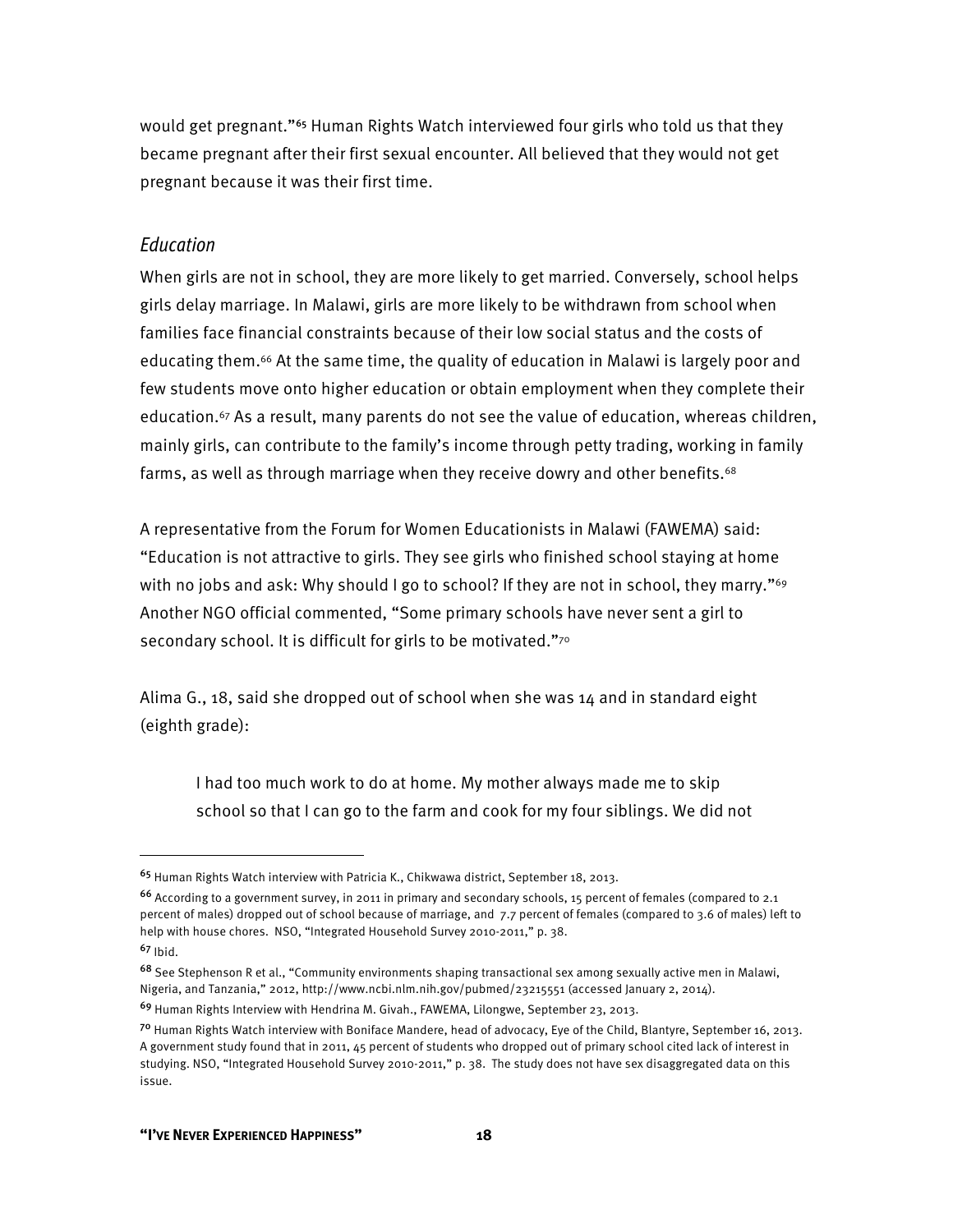have money or food. I got a boyfriend who started taking care of me but then I became pregnant and left school.<sup>71</sup>

Alima married a few months after stopping school, but left the marriage after one and a half years as her husband was physically and emotionally abusing her.

<sup>71</sup> Human Rights Interview with Alima G., Nkhotakota district, September 24, 2013.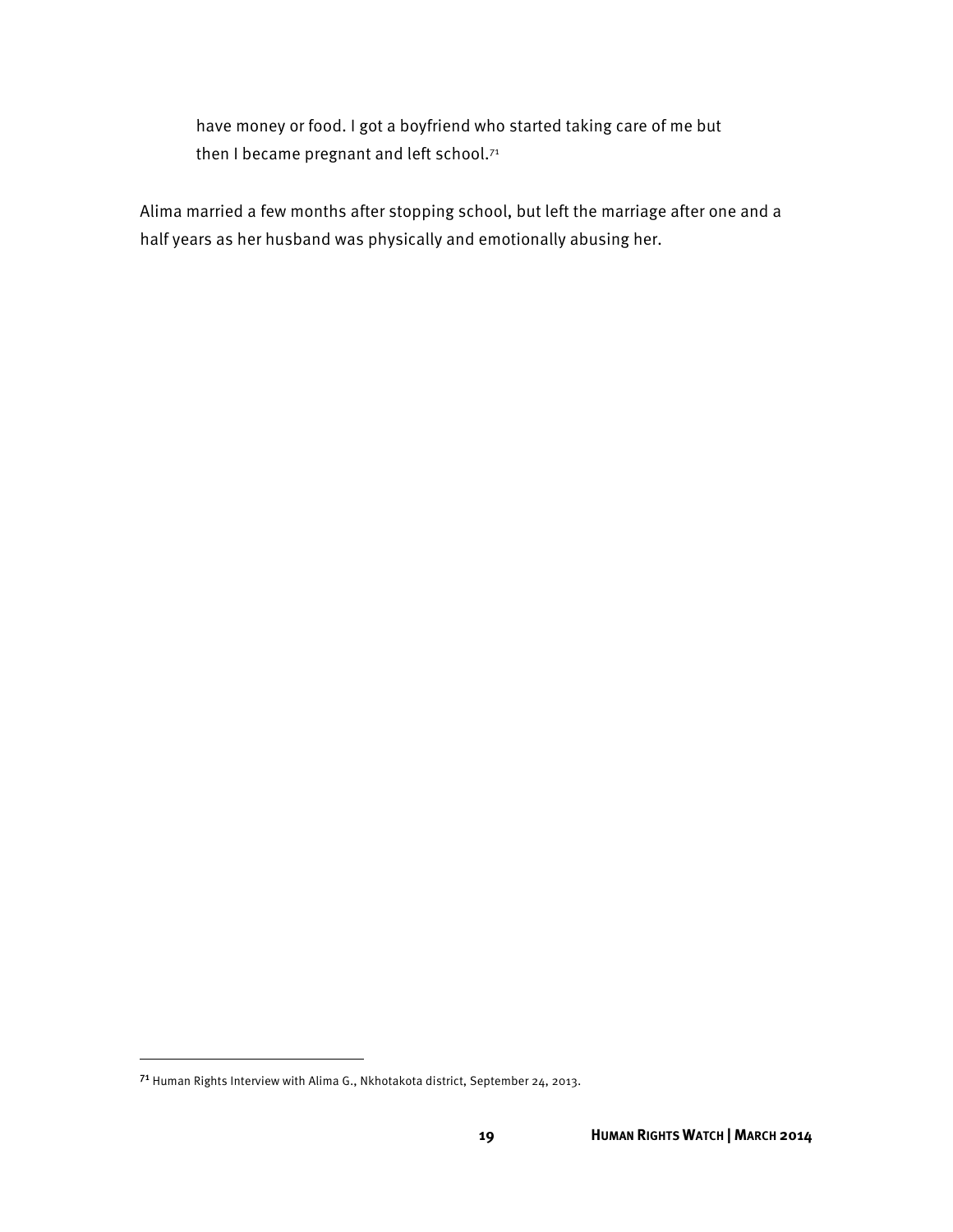## **I. Child Marriage: Harm and Rights Violations**

Child marriage violates a range of human rights recognized under international law. These include: the right to bodily integrity and to be free from violence; the right to education; the right to decide when and whom to marry; and the right to the highest attainable standard of health.

#### Limited Literacy and Access to Education

I really want to go back to school so that I can get a job and live a better life. But I'm very busy with housework and my mother-in-law doesn't support my going back to school.

—Changamile F., married at 16, Chikwawa district, September 2013

Child marriage often interrupts girls' education or denies them access altogether. Few of the girls we interviewed had returned to school after marriage or pregnancy. Some of the reasons given by girls for not returning were lack of money, lack of child care, unavailability of adult classes or other flexible school programs such as evening classes, and the need to do household chores. Others said that their husbands or in-laws would not allow them to continue school after marriage, or that marriage was incompatible with schooling.

Kausiwa C., 24, became pregnant when she was 15 after her father forced her to leave school to look after her sick mother, and immediately married her 27-year-old boyfriend. She told Human Rights Watch:

I was in school in form two before she got sick. Then my father told me to leave school to look after her. I have two brothers who go to school. When I left school, I got a boyfriend to take care of me. He used to give me small amounts of money and I fell for it. I became pregnant and married him.72

 $72$  Human Rights Interview with Kausiwa C., Mwanza district, September 17, 2013. Malawi operates an 8-4-4 system of education (eight years in primary school, four in secondary school, and another four in university). The first year of primary school, standard one, is equivalent to grade one in the United States, while form one equals grade 9.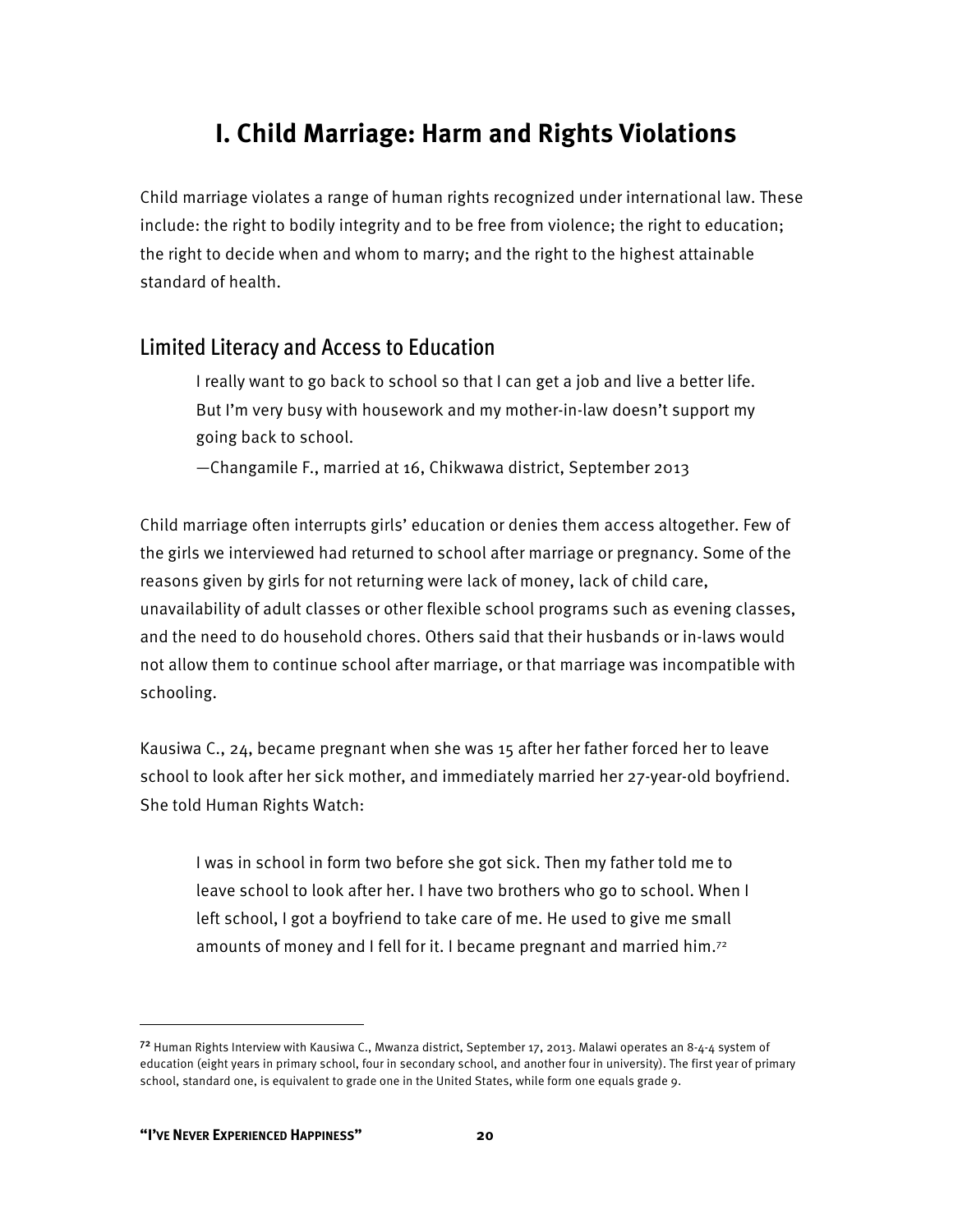Kausiwa said that a local NGO helped her to return to school in 2012, but her husband has tried to stop her:

He wants me to stop school. He gives me many house chores. He says I'm wasting time going to school and that I will fail at school. I really want to complete schooling but I'm often absent from school looking after my mother.73

Kabwila N., 17, said she left school in standard eight when she was 15 because of poverty. She said she could not go back to school because she felt ashamed about having become pregnant: "I would not want to go back to school because I started having sex with my boyfriend while at school. I am not fit to go back."74 Gowelo L., about 20, said she studied up to standard four. She said, "I do not want to go back to school because I am married. My work is to look after my husband. I can go to adult school but the adult literacy classes here just teach people how to read and write and I can do that."75

Those girls and women who had not returned to school after marriage often said they regretted not being able to complete their education and hoped to do so in the future. Esther B. said she was 18 but looked much younger.76 She left school in standard seven to marry her 28-year-old boyfriend who was married with another wife and children. When Human Rights Watch interviewed her, she was admitted at the Mwanza District Hospital waiting to give birth to her first child. Her husband had abandoned her and returned to his first wife. Esther had bad anemia and high blood pressure and her mother told us she was struggling to buy her food. Esther said, "I now know the benefits of education. I have faced so many problems. I will return to school after I have the baby."77

A 2012 study by the Population Council, an international organization that conducts research on HIV/AIDS, gender, and poverty and youth in order to improve reproductive

<sup>73</sup> Human Rights Interview with Kausiwa C., Mwanza district, September 17, 2013.

<sup>74</sup> Human Rights Watch interview with Kabwila N., Lilongwe distict, September 22, 2013.

<sup>75</sup> Human Rights Watch interview with Gowelo L., Lilongwe district, September 22, 2012.

<sup>&</sup>lt;sup>76</sup> Human Rights Watch had been told by a local NGO official who knew her case that from their investigations she should be about 15 years.

<sup>77</sup> Human Rights Interview with Esther B., Mwanza district, September 17, 2013.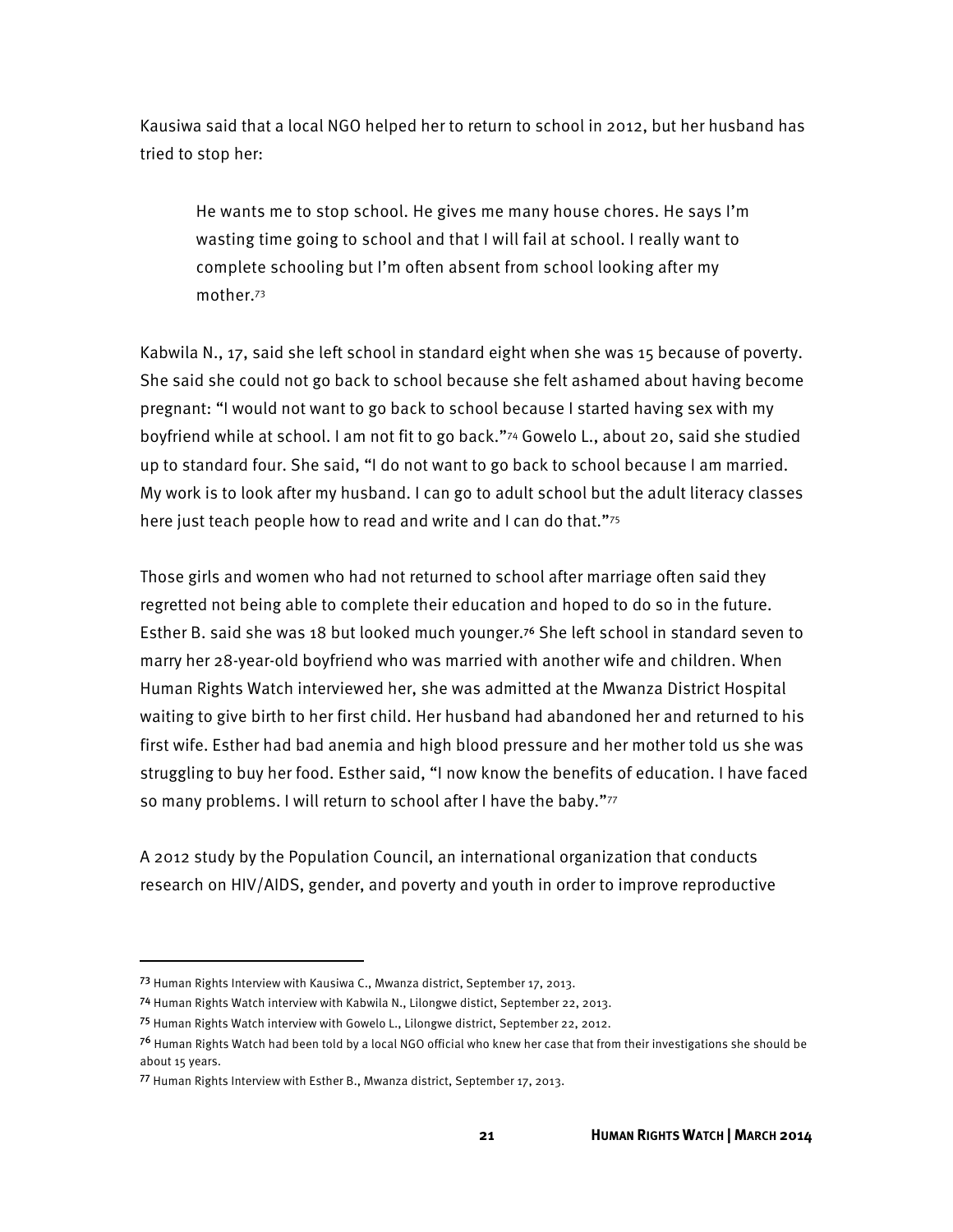health services, found that in contrast to their peers who left school for other reasons, girls who had left school because of marriage were less likely to return to school.<sup>78</sup>

Studies have shown that girls who continue their education, especially until completing secondary school, are more likely to invest in their own children's education, enabling them to become economically independent and positive contributors to society.79 On the other hand, children of young and illiterate mothers tend to face the same cycle of childhood deprivation and abuse.<sup>80</sup>

Malawi has a readmission policy that allows girls who become pregnant while in school to return after giving birth, but it requires the pregnant girl to withdraw from school for one academic year before applying for readmission. A deputy school head told Human Rights Watch, "We don't allow pregnant girls to continue with school. We ask her to go home and return after the baby is born. If she attends pregnant, she can be ridiculed by other students and be a bad influence."81

Some girls and community members are not aware of the readmission policy. Government monitoring of the implementation of this policy is poor. For example, there is no data on the number of teenage mothers that have been readmitted to school under the policy, what challenges they face after readmission, or how they perform at school including whether they remain in school or drop out.<sup>82</sup>

Many NGOs workers, police officers in charge of child protection, social workers and teachers told Human Rights Watch that a law compelling parents to send children to school was needed if married girls or teenage mothers are to benefit more from the readmission policy, and more generally to ensure that parents educate girls. A police

l

<sup>&</sup>lt;sup>78</sup> According to the study, only 2.8 percent of 253 girls who dropped out because of marriage had gone back to school. Satvika Chalasani et al., "Adolescent Pregnancy and Education Trajectories in Malawi," September 21, 2012, http://paa2013.princeton.edu/papers/132776 (accessed January 3, 2014), p. 7.

<sup>79</sup> UNICEF, "The State of the World's Children," p. 64; UNICEF Innocenti Digest, "Early Marriage: Child Spouses," No. 7, March 2001, http://www.unicef-irc.org/publications/pdf/digest7e.pdf (accessed April 20, 2012), p. 16. <sup>80</sup> Ibid.

<sup>81</sup> Human Rights interview with Kenneth Tengani Malemia, deputy head teacher, Dyeratu Primary School, Chikwawa district, September 18, 2013.

<sup>82</sup> An official from the Ministry of Education told us, "This data is not available. It is important but it has been overlooked." Human Rights interview with Mr. Kandiwira, Statistical unit, Ministry of Education, September 29, 2013; Human Rights interview with Hendrina M. Givah, national coordinator, FAWEMA, Lilongwe, September 23, 2013.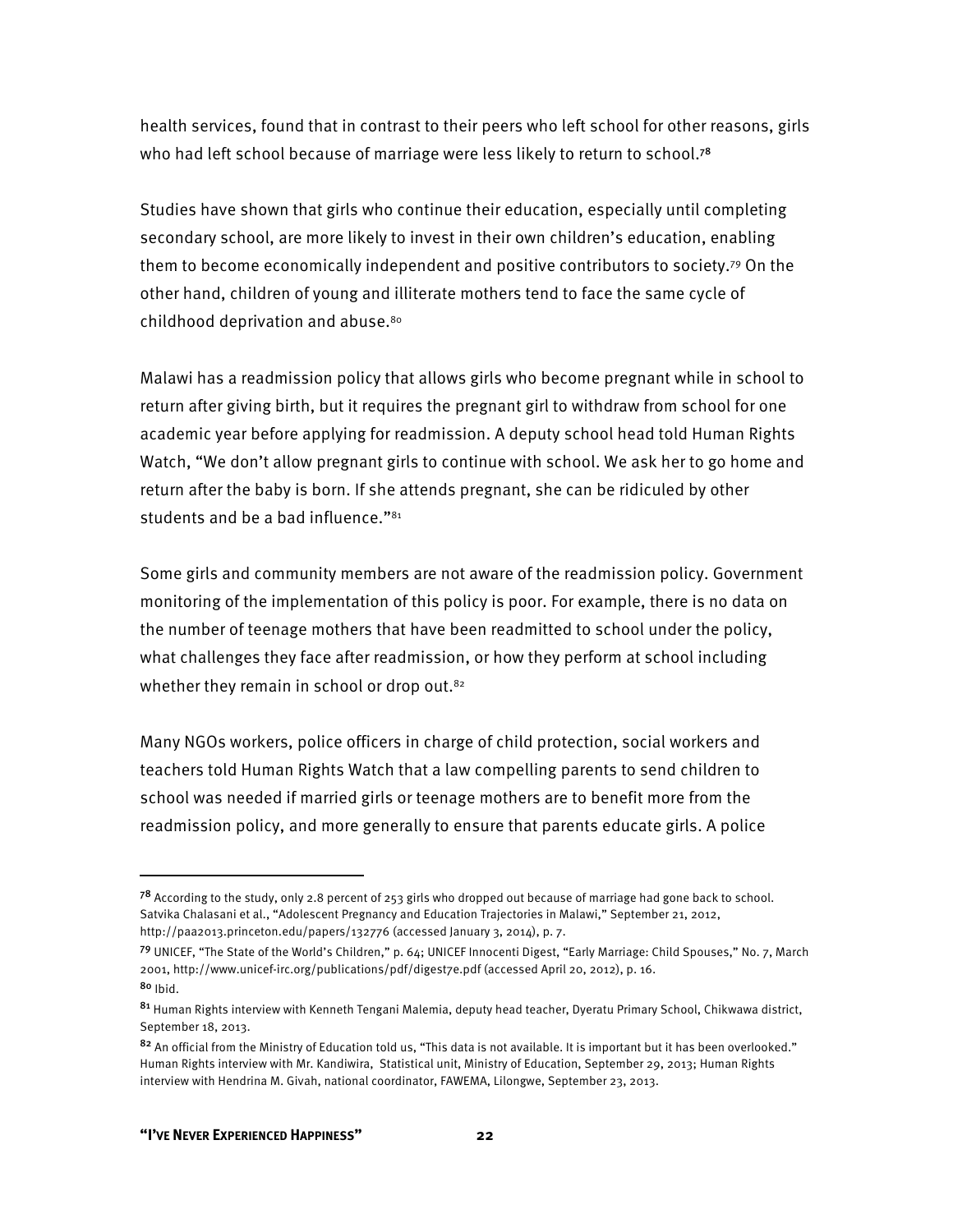officer in charge of child protection who has helped to rescue girls from child marriage noted:

We have able parents who refuse to educate their children. Sometimes they say they don't have money to take the girl to school after she gets pregnant and that she should be married. But when we intervene and inform them that they are breaking the law by forcing her to marry, they send the girl to school. The law says that children should be protected from abuse. But when we intervene in cases of marriage and the parent refuses to allow the girl to go to school, there is no law to compel her because compulsory education is not in our laws. So the girl stays at home doing nothing and eventually gets married.83

If enacted and implemented, the proposed education law could address this gap.

### Sexual Violence, Domestic Abuse, and Abandonment

**.** 

Girls marry because of problems at home. But few girls who enter marriage are happy. They marry young when they have nothing, and start making children whom they cannot feed. So at their parents' there is no food, at her husband's there is no food. They fight a lot and end up breaking up. It's a chain of problems.

—David Kantcheri, village headman, Chitsatanji, Rural Lilongwe, September 2013

Violence linked to child marriage happens before and during marriage. In Malawi, marriage is usually a family affair. Parents and other family members have a say as to whom and when girls marry, and can choose marriage partners without the consent or even knowledge of girls. Girls who reject these marriages often face violence from their families. A married girl or woman, especially those from patrilineal communities, often leaves her maternal home to live with her husband and his family. Power and authority in the home is

<sup>83</sup> Human Rights Watch interview with Esau Kamwando and Matthews Chinangwa, child protection officers, Nkhotakota VSU, Nkhotakota district, September 25, 2013.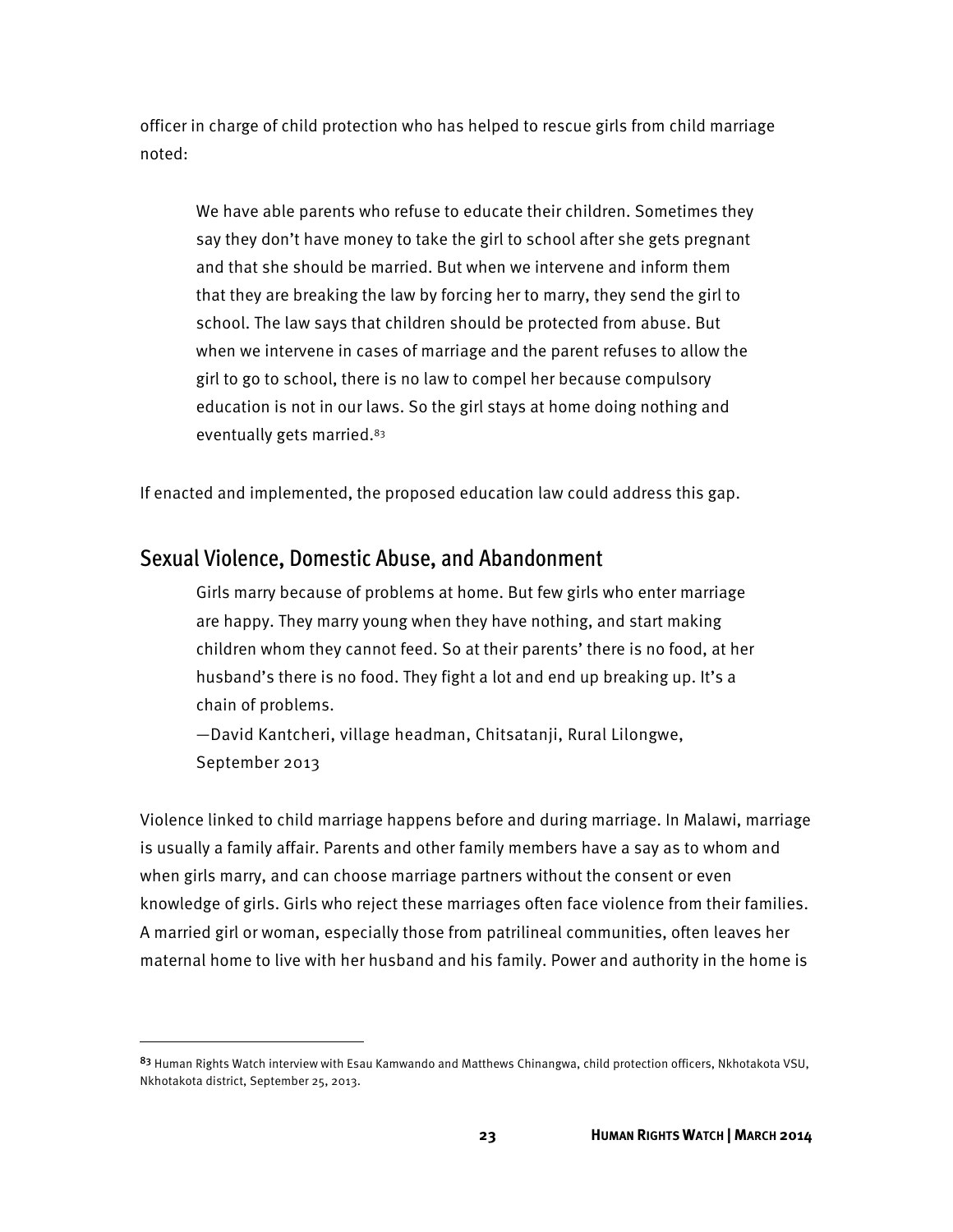customarily held by men and older women, and this can place young married girls at greater risk of abuse and violence.

#### Violence to Force Girls to Marry

Some of the girls and women interviewed by Human Rights Watch said that they were threatened, verbally abused, or thrown out of their homes by their family when they refused to marry. Many told us that they had suffered emotionally and psychologically as a result of the abuse.

Chanika B., now about 18 and married at 15, told Human Rights Watch:

My grandmother and sister wanted me to marry a trader by the lakeside. I refused. They threatened me to leave the house if I did not marry the man. I went to my mother's sister but she also said I had to marry him or leave the house. I accepted because I had nowhere to go.<sup>84</sup>

Seventeen-year-old Alinane Y. became pregnant when she was 14. Her boyfriend was 20 and refused responsibility for the pregnancy. Her mother wanted her to marry him nonetheless, and, according to Alinane, "she made my life a living hell." Alinane broke down crying during the interview saying, "My mother really gave me a hard time, she really mistreated me." She said:

My mother was working hard to keep me in school but it was not easy. My seven siblings needed food and school fees. Life was very difficult. When I was in form two I decided to get a boyfriend who could give me money so that I can be in school. He gave me money, bought me soap and books. I became pregnant three months after I met him. My mother was very angry with me. She said I must marry my boyfriend although he didn't want me. She was always fighting me, telling me I was useless and marriage was the only option for me. I was so stressed. She threatened to throw me out of the house. I promised I would pay for my school fees and that is how she allowed me to have the baby and return to school. But she insisted I had to

<sup>84</sup> Human Rights Watch interview with Chanika B., Mangochi district, September 21, 2013.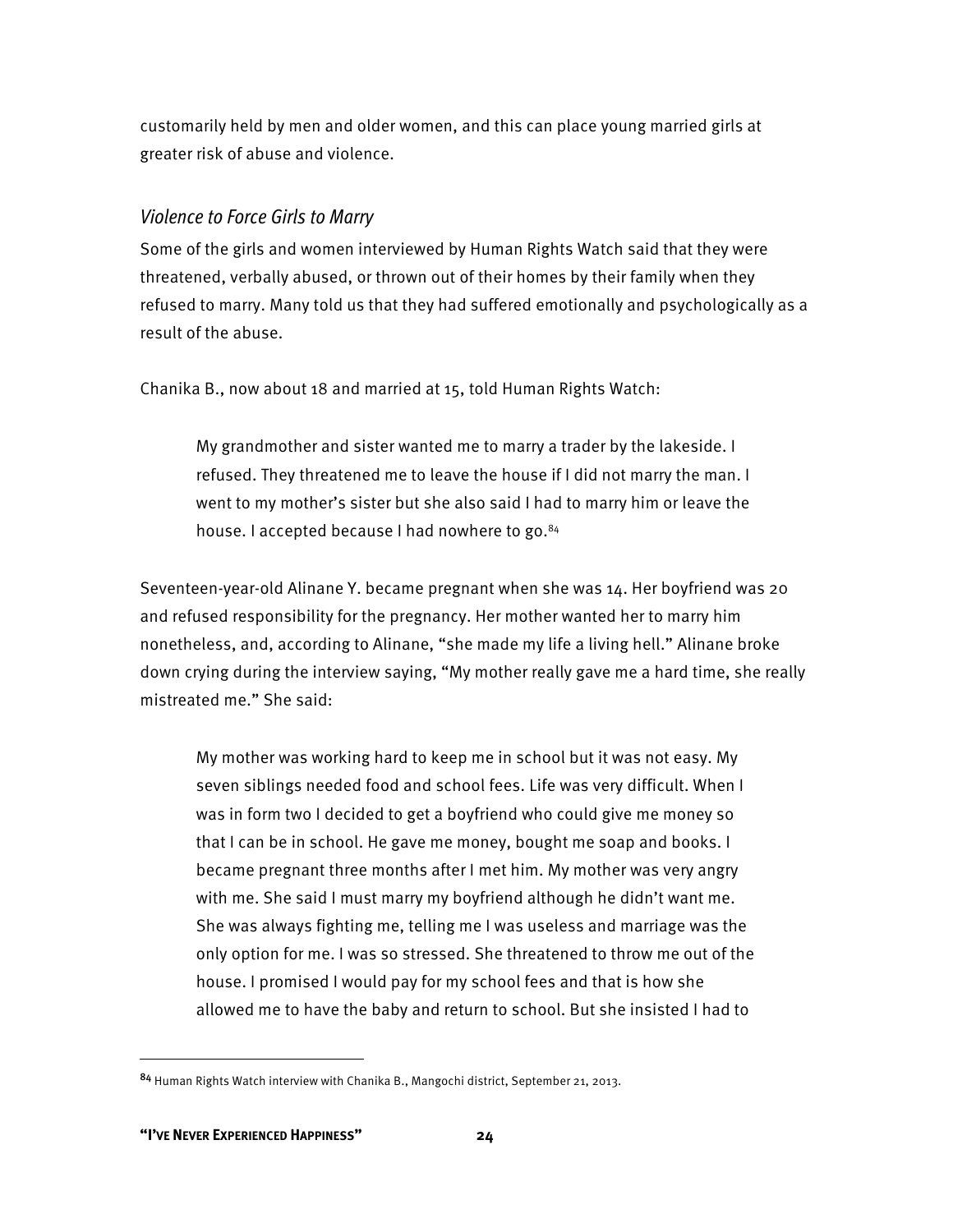cook, wash, and go to the farm. I was always tired until I wrote my exams. I am not sure I will pass because I had very little time to study.<sup>85</sup>

An official from an organization that works on youth issues, including child marriage, said: "Girls who refuse to get married as required by their parents are considered outcasts and are chased away, or face hostile [home] environments."86

#### Girls Forced into Commercial Sexual Exploitation After Escaping Forced Marriage

Some girls run away from forced marriages and then turn to commercial sexual exploitation or look for work in tobacco farms where they may be exposed to sexual exploitation and forced labor. Although this aspect of gender-based violence is not well documented, local rights activists and media reports indicate that there may be many cases that go unreported.<sup>87</sup>

Eighteen-year-old Chikondi R. was 14 when her mother and sister forced her to marry her 19-year-old boyfriend in 2008. She had passed her final primary school exams to go to secondary school. She told us that she was beaten and neglected by her husband, rejected by her family when she sought help for the violence, and forced into commercial sexual exploitation to fend for herself and her child:

After dating for some time my boyfriend asked my sister who was married and with whom I was living if he could marry me. She said yes. I said no because I was in school. But my mother and sister pressured me to marry my boyfriend because they wanted to get money. He was a potter and used to give me some money. My mother used to tell me, "Marry him so that he can assist us in any way." I did not know anything about marriage. The only advice that my mother gave me when I was already married was that I should persevere when my husband beats me. I was not happy in my

<u>.</u>

<sup>85</sup> Human Rights Watch interview with Alinane Y., Nkhotakota district, September 24, 2013.

<sup>86</sup> Human Rights Watch group interview with Marcel Chisi, executive director, and Christopher Misuku, project officer, Active Youth Initiative for Social Enhancement, Blantyre, September 16, 2013.

<sup>87</sup> See Dyson Mthawanji, "Malawi: Child Labour and Child Marriage Perpetuate Gender Inequality," June 12, 2013, http://allafrica.com/stories/201306120761.html (accessed January 16, 2014); Malawi Voice, "Girls' Empowerment Network Launches Girls' Publication," March 14, 2013, http://www.malawivoice.com/2013/03/14/girls-empowerment-networklaunches-girls-publication-44145/ (accessed January 16, 2014).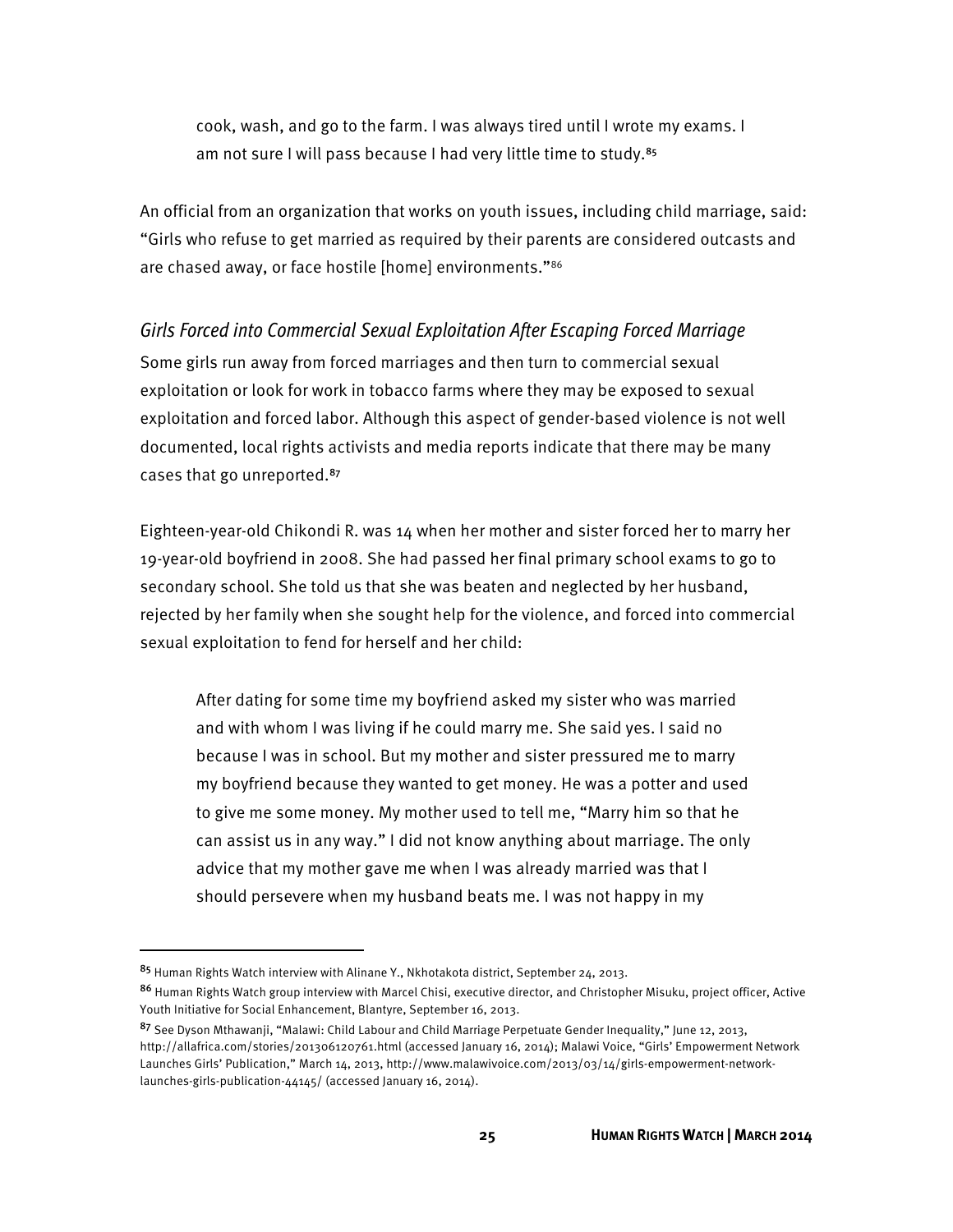marriage because my husband beat me every day. He was verbally abusive and used to tell me when I complained about the violence: "You should not ask me anything because your mother pushed you to me." I reported to my mother that my husband beats me but she forced me to go back to him saying I should endure because that is how marriages are. I left my husband because the beating became too much. But I had nowhere to stay after I left him. I went to my sister and my mother but they chased me away and told me to return to him. A friend of mine agreed to accommodate me and my child for three months. After the three months she told me, "Why do you want me to keep looking after you? Why don't you do the work that I do?" That is how I started sex work.<sup>88</sup>

Human Rights Watch heard similar stories from others. The executive director of a local NGO said, "We helped a girl who turned to prostitution after running away from an early marriage. Her relatives forced her to get married and she ran away to stay with a friend who encouraged her to start prostitution."<sup>89</sup> A project manager at another NGO commented, "We have found that some of the girls who are forced into child labor were once married and are running away from these marriages."90

#### Violence in Marriage

Many girls and women told Human Rights Watch that they were abused by their husbands after getting married. Many complained that they were beaten or verbally abused. Many also said their husbands had extra-marital affairs that caused them great emotional stress. Others said they were abandoned by their husbands who neglected to support them financially.

Elina V., 19, married a 24-year-old man when she was 15. He was a fisherman who used to give her money. She was in form two when she became pregnant by him and her mother forced her to marry him because "it was her only option." She told Human Rights Watch:

**.** 

<sup>88</sup> Human Rights Watch Interview with Chikondi R., Blantyre, September 18, 2013.

<sup>89</sup> Human Rights Watch interview with Ephraim Chimwaza, executive director, Center for Social Concern and Development (CESOCODE), Blantyre, September 16, 2013.

<sup>90</sup> Human Rights Watch group interview with Peter Ngalawa Phiri, C-SEP project manager, and Irene Banda, CM and CB project manager, Save the Children Malawi, Blantyre, September 16, 2013.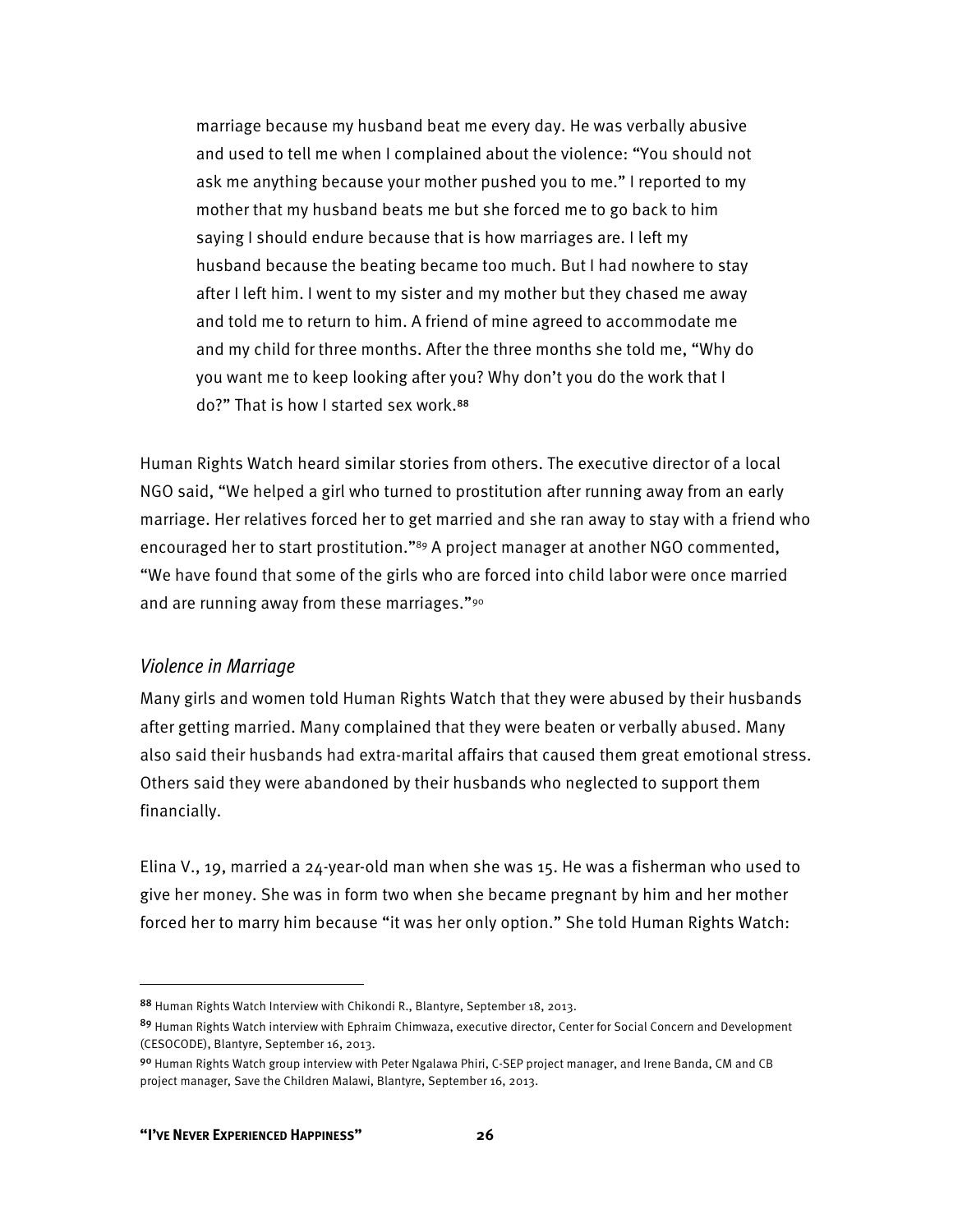I faced a lot of problems in marriage. I was young and did not know how to be a wife. I was pregnant, had to look after my husband, do housework, deal with in-laws, and work on the farm. My worst time was when I was pregnant; I had to do all this and deal with a pregnancy while I was just a child myself.91

Elina said, "My husband started beating me and abusing me verbally. His mother told him not to give me money and he stopped supporting me and our child. I left him early this year."

Some girls and women who have been forced into marriage try to leave their marriages; others are abandoned by their spouses. However, they are usually left with the responsibility of raising children without their partners' or family's financial support, thus making them more likely to live in poverty. Many of the girls who had left their marriages or had not married their partners after becoming pregnant said that the men did not support them financially. Many told us that they did not know that they could sue for maintenance.

#### Leaving Forced Marriages

 $\overline{\phantom{a}}$ 

Girls may run away from their abusive husbands and attempt to go back to their own families' homes, expecting to receive help, but are often told to endure their tribulations because all married women must tolerate their husbands. Victims of child marriages also may be unable to leave abusive marriages because of economic pressures and other social circumstances, increasing their vulnerability.

Chanika B., 18, married when she was 15, told Human Rights Watch:

I faced a lot of abuse in my marriage. My husband had an affair. He would beat me when he returned home. Whenever he was drunk, he would beat me for no reason. Every time he beat me, I would pack my clothes and go to my grandmother's house but she did not help me. When I talked to my husband's relatives, they used to tell me that that is how marriage life is and I should go back to my husband.92

<sup>9&</sup>lt;sup>1</sup> Human Rights Watch interview with Elina V., Mangochi district, September 21, 2013.

<sup>92</sup> Human Rights Watch interview with Chanika B., Mangochi district, September 21, 2013.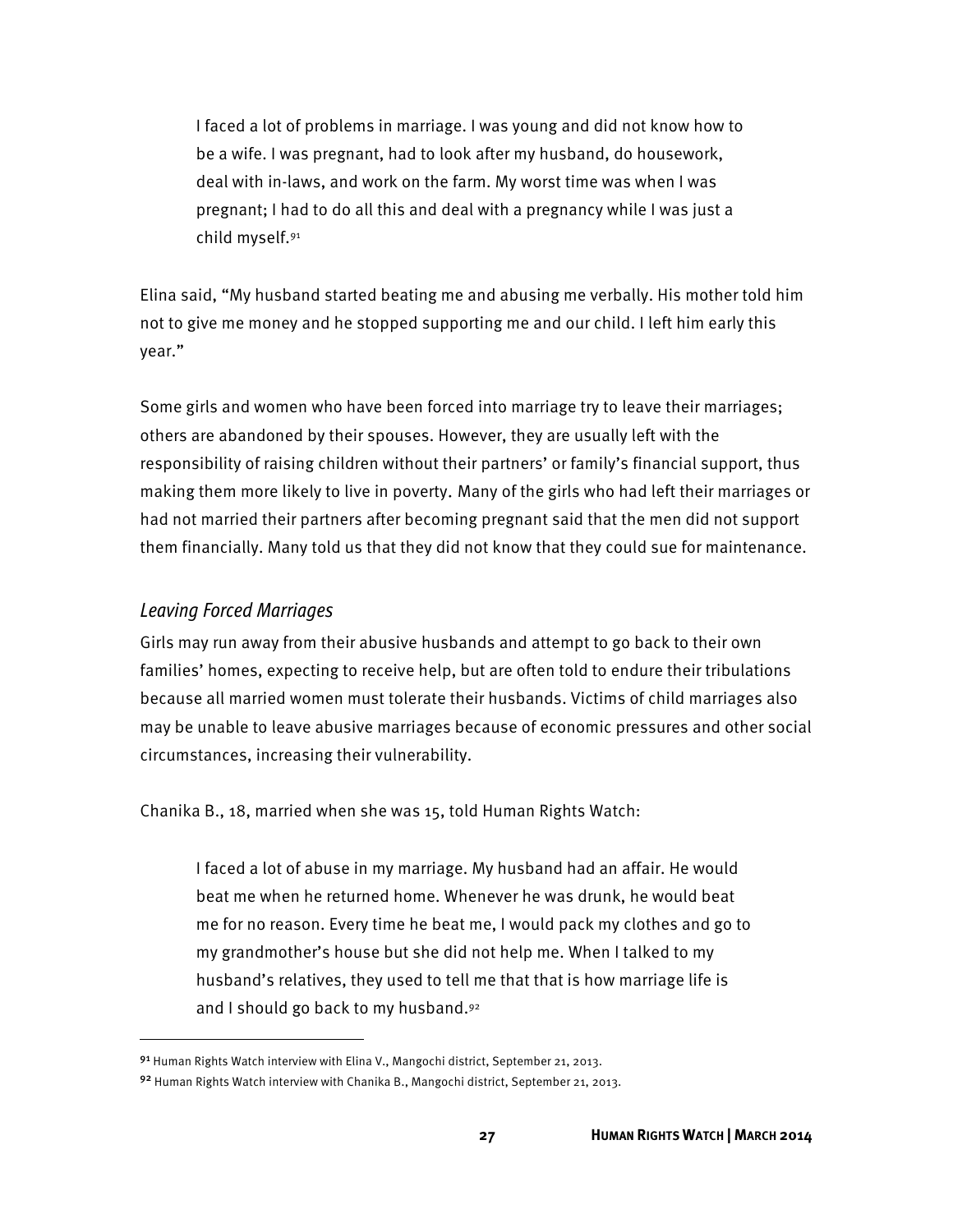A government study found that many women who experience violence seek assistance from their own families and in-laws, but rarely get help.93

Many girls and women told us that when they were getting married they were warned not to deny their husbands sex and to bear their suffering whey they faced problems including violence.

Seventeen-year-old Kabwila N. married a 21-year-old man when she was 15. She told Human Rights Watch, "My sister told me about home management and how to look after my husband. She said that no matter what, I should not deny him sex and I should keep the home clean, cook his food well and persevere [accept it] when he beats me."94

Chipeta A., 19, married a 23-year-old man when she was 13. She said that her grandmother advised her when she was getting married to "do whatever your husband tells you to. Don't say no when he wants sex. Persevere [accept it] when he beats you because there are lots of problems in marriage."95

Research by international organizations, including the World Health Organization (WHO), shows that child brides are more likely to experience physical and emotional abuse at the hands of their husbands and in-laws. A WHO multi-country study on women's health and domestic violence in various countries found that younger women, particularly those aged 15 to 19, and those with lower levels of education faced a higher risk of physical or sexual violence at the hands of a partner in almost all the countries studied, than older and more educated women.96 The 2010 Malawi DHS has similar findings.97 Research suggests that spousal age difference is also a risk factor associated with violence and abuse, including

l

<sup>93</sup> NSO and ICF Macro, "Malawi Demographic and Health Survey 2010," p. 259. According to the survey, women aged 15 - 19 are less likely to seek help from the police.

<sup>94</sup> Human Rights Watch interview with Kabwila N., Lilongwe district September 22, 2013.

<sup>95</sup> Human Rights Watch interview with Chipeta A., Lilongwe district, September 22, 2013.

<sup>96</sup> WHO, "Multi-country Study on Women's Health and Domestic Violence against Women: Initial Results on Prevalence, Health Outcomes and Women's Responses: Summary Report," 2005,

http://www.who.int/gender/violence/who\_multicountry\_study/summary\_report/summary\_report\_English2.pdf (accessed November 10, 2013), p. 8. The multi-country study found that in all the countries studies, except Japan and Ethiopia, girls in this age bracket were more vulnerable to physical and sexual abuse by a partner, non-partner, or both, than older women. Also see, (UNICEF), "Early Marriage, A Harmful Traditional Practice, A Statistical Exploration," pp. 22-23. <sup>97</sup> See NSO and ICF Macro, "Malawi Demographic and Health Survey 2010," pp. 240-53.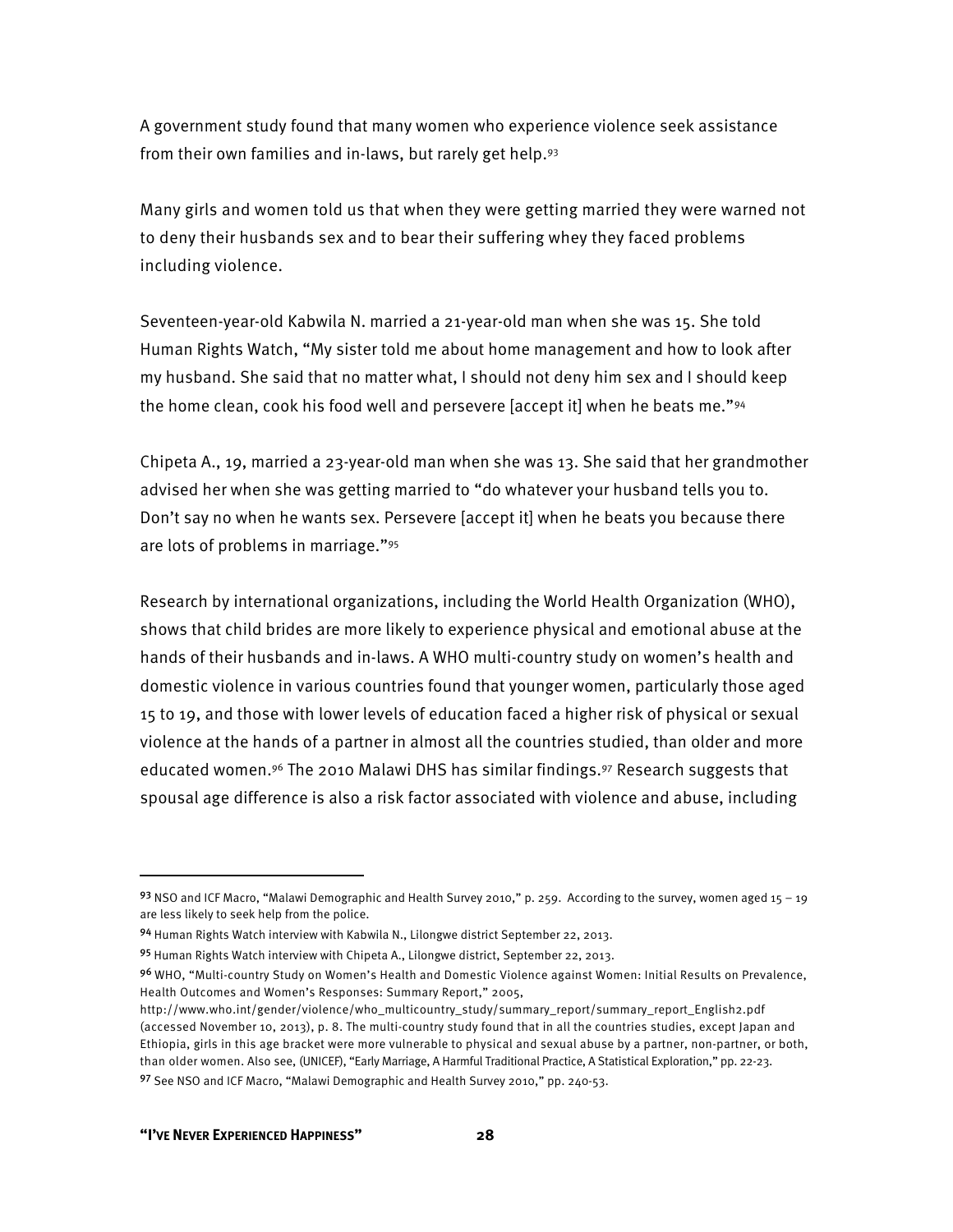marital rape.98 Child marriage creates an environment that increases young brides' vulnerability to physical, sexual, psychological, and economic abuse. Because early marriage limits young married girls' knowledge and skills, resources, social support networks, mobility, and autonomy, they often have little power in relation to their husband or his family.

#### Adverse Health Consequences

In traditional societies where child marriage is common, including Malawi, girls and women are expected to become pregnant soon after marriage. There are serious risks to the health and lives of young mothers and their children associated with early pregnancy and childbirth. These increased risks are not only related to age, but also to girls' low levels of education, low social status, and lack of access to health-related information and health services.

A nurse midwife at Nkhotakota district hospital observed:

In August 2013, we had one girl aged 14, three girls aged 15, one aged 16, three aged 17, and five aged 18 who gave birth at the hospital. In September we had one 12-year-old, one 15-year-old and one 16-year-old. The younger ones die more during childbirth in this hospital.99

Due to physical immaturity, young girls are more susceptible to obstructed labor, which is a leading cause of maternal mortality globally.<sup>100</sup> Obstructed labor also causes obstetric fistula, a devastating childbirth injury that leaves its victims with urine or fecal incontinence.<sup>101</sup> Studies show that although factors such as lack of access to timely and quality maternity care are predisposing factors, physical immaturity is the key risk for developing obstetric fistula for girls under 15.102

<sup>102</sup> Nawal Nour, "An Introduction to Maternal Mortality," p. 12.

**.** 

<sup>98</sup> Robert Jensen and Rebecca Thornton, "Early Female Marriage in the Developing World," Gender and Development, July 2003, vol. 11, No. 2, pp. 9-19.

<sup>99</sup> Human Rights Watch interview with Mary Makwawa, nurse and midwife, Nkhotakota District Hospital, Nkhotakota district, September 25, 2013.

<sup>100</sup> Nawal Nour, "An Introduction to Maternal Mortality," *Journal of Obstetrics and Gynecology*, vol. 1, No. 2 (2008), pp. 77-81.

<sup>&</sup>lt;sup>101</sup> See Amy Tsui et al., "The Role of Delayed Childbearing in the Prevention of Obstetric Fistulas," International Journal of Gynecology and Obstetrics, vol. 99 (2007), p. 98; WHO, "Obstetric Fistula: Guiding Principles for Clinical Management and Programme Development," p.3; and UNFPA, "Marrying too Young: End Child Marriage," p. 22.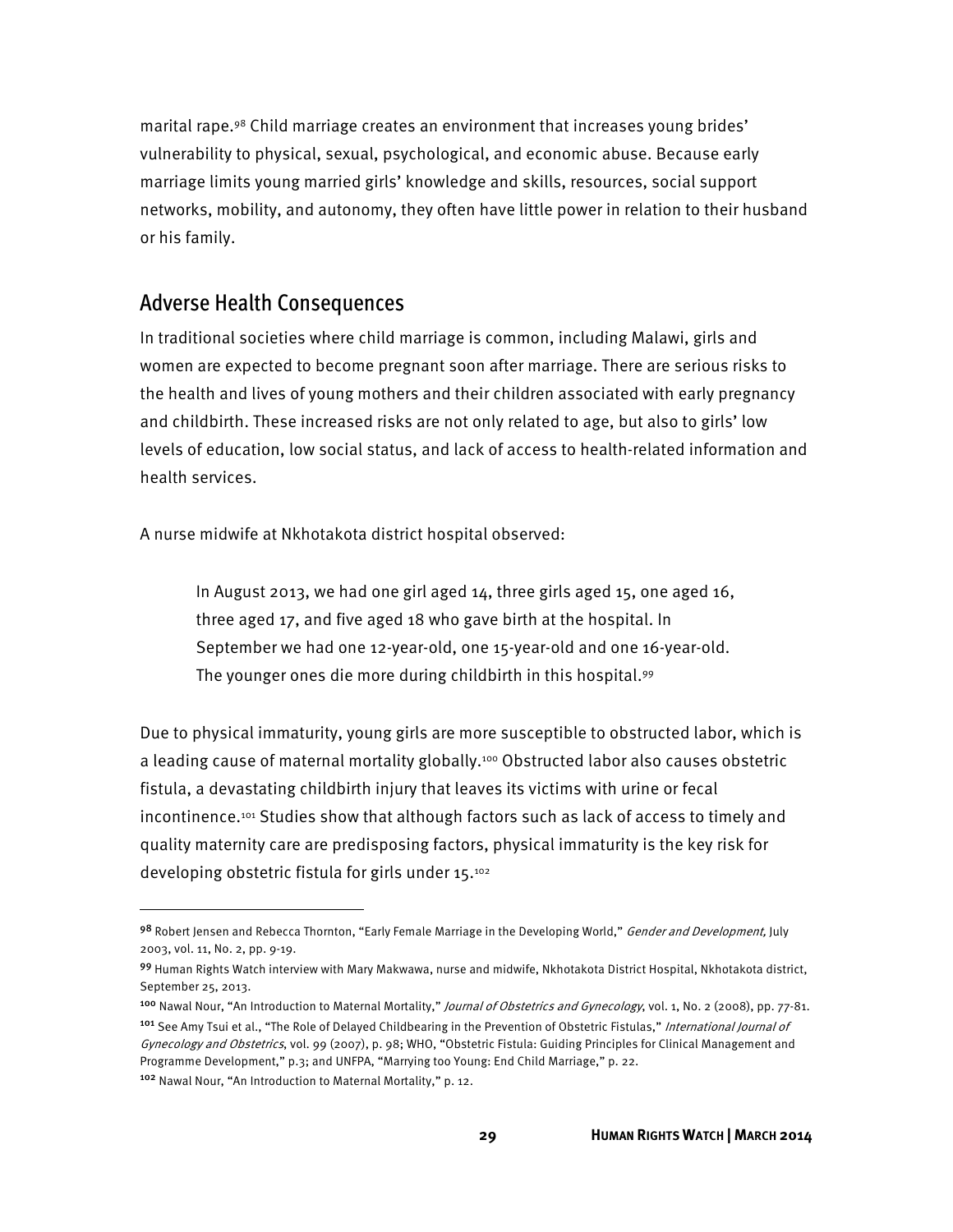Malawi does not maintain reliable statistics on fistula. A nurse and midwife at Chikwawa district hospital told Human Rights Watch about cases of obstructed labor at the hospital:

We see many girls who come with obstructed labor. We have to operate on them and this is expensive for the hospital. Sometimes we also advise them to come and wait at the hospital if they are like 8-months pregnant. It takes resources to look after them.103

Another said, "We see about two or three cases of fistula every two to three months. Many girls need a C-section and it is not cheap for the hospital."104

Health workers also told us that they see many cases of anemia among young girls because of poor feeding. One observed, "Young girls get many problems like obstructed labor, premature labor. They also get anemia a lot because they are not getting enough food at home. Many of them tell us they eat one meal a day or sometimes even go without food."105 Others expressed their frustration delivering teenage mothers whom they described as not being emotionally ready for labor and motherhood. For example, one health worker said:

Every month we deliver girls who are 14, 15…. Many are below 18. It is not easy because they are not ready mentally and physically. They do not understand the labor process. You tell them it is not time to push and the moment they feel the first contraction they start pushing and end up with large tears and bleeding.<sup>106</sup>

Our interviews with girls, including schoolgirls, boys, and traditional leaders indicate that there is general awareness about reproductive health problems associated with child marriage. Almost all the girls that we interviewed delivered in a health facility. Many said that they were given information about family planning and contraception at the hospital.

l

<sup>103</sup> Human Rights Watch interview with Eliza Hiwa, midwife, Chikwawa District Hospital, Chikwawa district, September 18, 2013.

<sup>104</sup> Human Rights Watch interview with Helen Mtonga, nurse and midwife, Mwanza District Hospital, Mwanza district, September 17, 2013.

 $105$  Ibid.

 $106$  Ibid.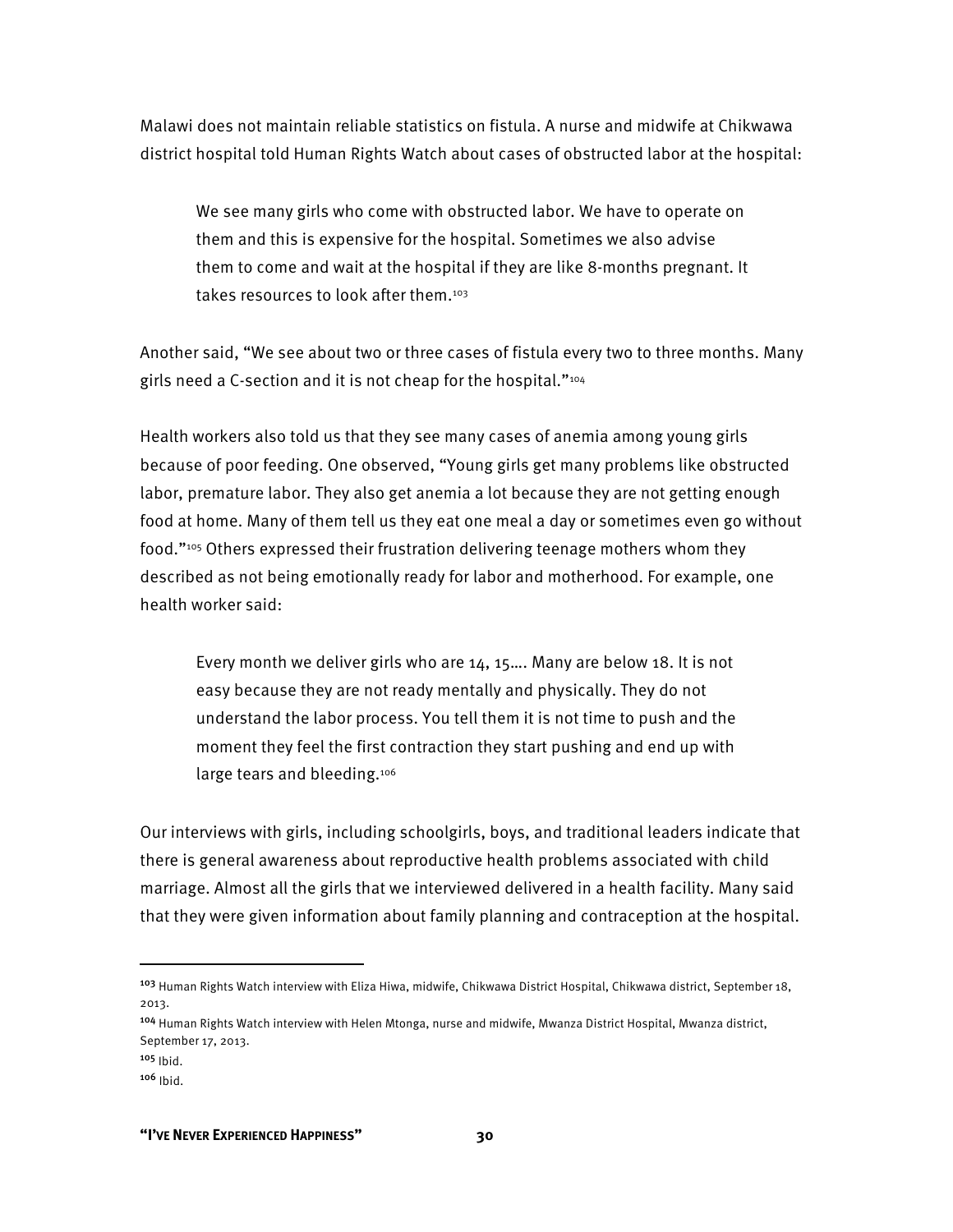Research in developing countries shows that complications in pregnancy and childbirth are the leading cause of death for girls and women aged 15 to 19.<sup>107</sup> Teenagers who are aged 15 to 19 years are twice as likely to die during pregnancy or childbirth compared to women over 20 years old.<sup>108</sup> Girls between the ages of 10 and 14 are five times more likely to die during delivery than mothers who are between 20 and  $24.109$  The children of young mothers also face higher mortality rates.110

### Psychological Health Consequences

Child marriage deprives girls of their childhood and adolescence, a time necessary to develop not only physically, but emotionally and psychologically. It burdens them with adult responsibilities for which they are unprepared, including those related to marriage and childbearing. As mentioned, girls in Malawi are generally considered ready for marriage when they reach puberty. Marriage at this time curtails girls' freedom and denies them the chance to develop their intellect and independent identities.<sup>111</sup>

Child marriage can have profound psychological health consequences for girls, particularly younger girls, and these consequences may impact women throughout their lives. They may have few options to socialize and participate in public life, and experience feelings of worthlessness, regret, and depression.<sup>112</sup> They are expected to take on household chores

 $107$  Ibid., p.  $4.$ 

<sup>108</sup> WHO, "WHO Guidelines on Preventing Early Pregnancy and Poor Reproductive Outcomes Among Adolescents in Developing Countries," 2011, http://whqlibdoc.who.int/publications/2011/9789241502214\_eng.pdf (accessed January 8, 2014), p. 2.

<sup>&</sup>lt;sup>109</sup> Ibid. Studies on other countries show that women who marry early have the highest proportion of unfavorable pregnancy outcomes at all stages throughout their childbearing years. S. Shawky and W. Millat, "Early Teenage Marriage and Pregnancy Outcome," Eastern Mediterranean Health Journal, 2000, vol. 6, issue 1,

http://www.emro.who.int/publications/emhj/0601/06.htm (accessed January, 8, 2014), pp. 46-54.

<sup>110</sup> Young mothers are less likely to get prenatal care and often do not have enough information about proper nutrition while pregnant to nurture themselves and babies. Babies born to young mothers run a 30 percent increased risk of dying during their first year of life. Babies may have a low birth weight as a consequence of their mother's poor nutritional status while pregnant, and babies with low birth weight are 5 to 30 times more likely to die than babies of normal weight. See Population Action International, "How Family Planning Protects the Health of Women and Children," May 1, 2006,

http://www.populationaction.org/Publications/Fact\_Sheets/FS2/How\_Family\_Planning\_Protects\_the\_Health\_of\_Women\_a nd\_Children.pdf (accessed March 12, 2012), pp. 1-2; Nawal M. Nour. "Health Consequences of Child Marriage in Africa," November 2006, http://wwwnc.cdc.gov/eid/article/12/11/06-0510\_article.htm.

<sup>111</sup> See UNICEF Innocenti Digest, "Early Marriage: Child Spouses," No. 7, March 2001, http://www.unicefirc.org/publications/pdf/digest7e.pdf (accessed April 20, 2012), p. 12.

<sup>112</sup> Population Council, "Understanding Sex Without consent Among Young People: A Neglected Priority," Brief No. 7, July 2007, http://www.popcouncil.org/pdfs/TABriefs/PGY\_Brief07\_NonconsensualSex.pdf (accessed September 12, 2012), p. 3.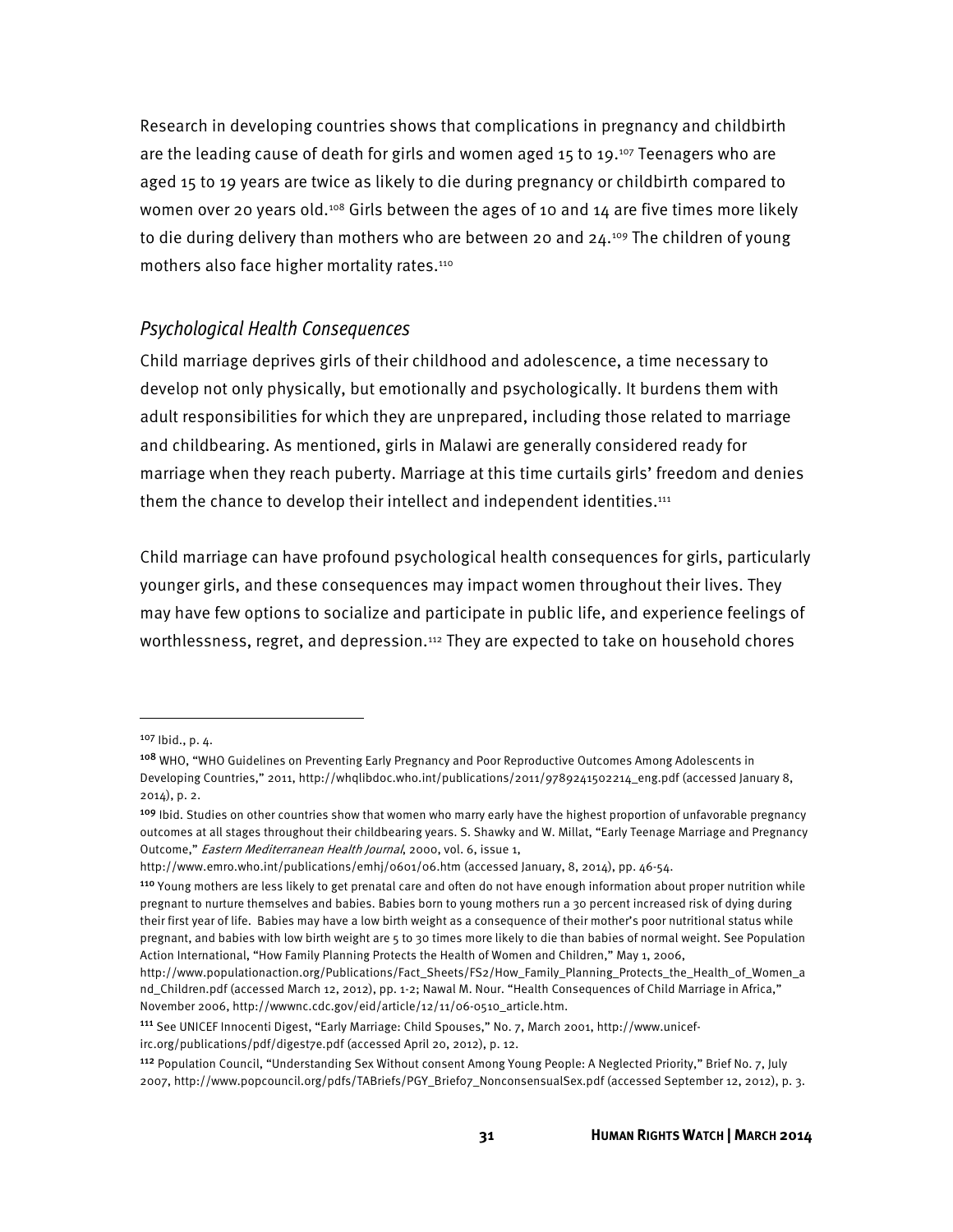and care for children and families while they themselves are still children. They often lack support when faced with marital problems.

Danira T. is now 28 years old. She was 14 when she married a 30-year-old man with whom she has three children. She told Human Rights Watch:

I did not know what to expect in a marriage and thought that my husband will just take care of me. But I had to do a lot of work in the farm, look after children, and please my in-laws. I feel very sad when I see small girls getting married. They don't know the hard life that awaits them there. When I got married, I was very young. When I look back, I wish someone had told me to wait till I was grown up. I regret every day the choice I made but I have to live with it. I wish I had gone to school. Life could be better for me because I could get a job.113

Many of the girls and women Human Rights Watch interviewed said they were unhappy in their marriages and regretted having been married early. Many said they had not understood the implications of marriage, and were not ready for the responsibilities that came with it. Many broke down crying during the interviews when they recalled the suffering they had endured in forced marriages, and their lost opportunities for happiness and personal development.

<sup>113</sup> Human Rights Watch interview with Danira T., Mwanza district, September 16, 2013.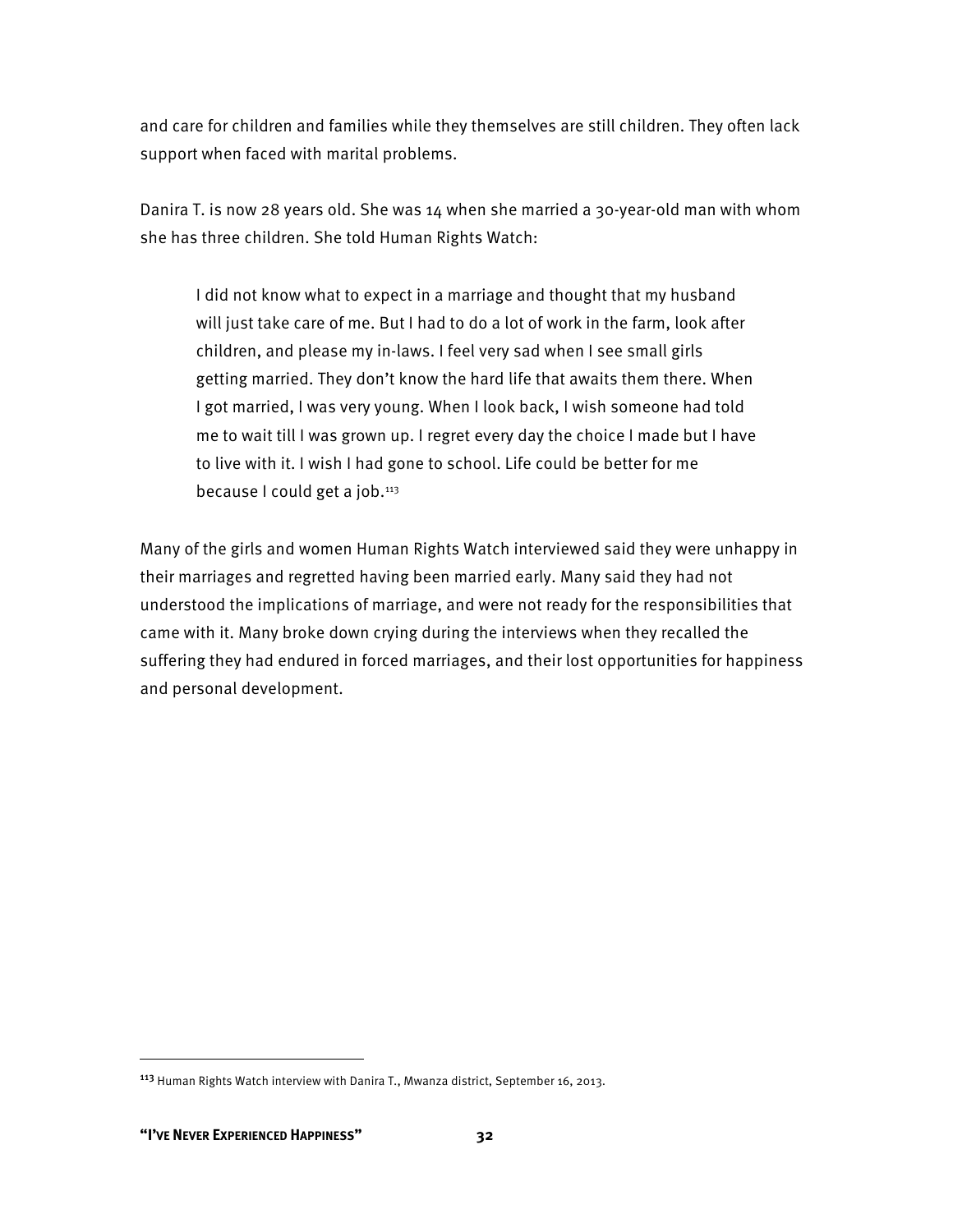### **Unhappy in Marriage: Kalinde J.'s Story**

I am 23 years old and my husband is 30. I married when I was 15. I have two children aged 9 and 18 months. I did not want to marry but I agreed because of poverty at home. We had a marriage ceremony where both our parents came together, talked and agreed that we can marry. During the marriage ceremony, I was told to respect my husband and never to deny him sex. I was told to bear it when I get problems because that is how marriages are. I found life very difficult after marriage. I was a small girl and I did not know anything about marriage. One time, my stomach started getting big and I was having severe headaches. I was so scared; I did not know what was happening. I went to the hospital and that is when the nurse told me I was 5 months pregnant.

My husband is a builder and I do nothing. I am not happy in my marriage because my husband goes away without leaving food and takes long to come back home. My husband also beats me and is a womanizer. I love him so much but he does not love me and that is why he has very many women. I want to leave the marriage but I am waiting for the right time to leave. I am waiting for him to change and if he does not, I will leave him.

When my husband comes back from other women and wants sex, I just accept because he is my husband. We do not use condoms because he already infected me with HIV. Marriage is not good for girls. There is no happiness. I want change for girls and that is why I want my story to be heard by all girls out there thinking of marriage.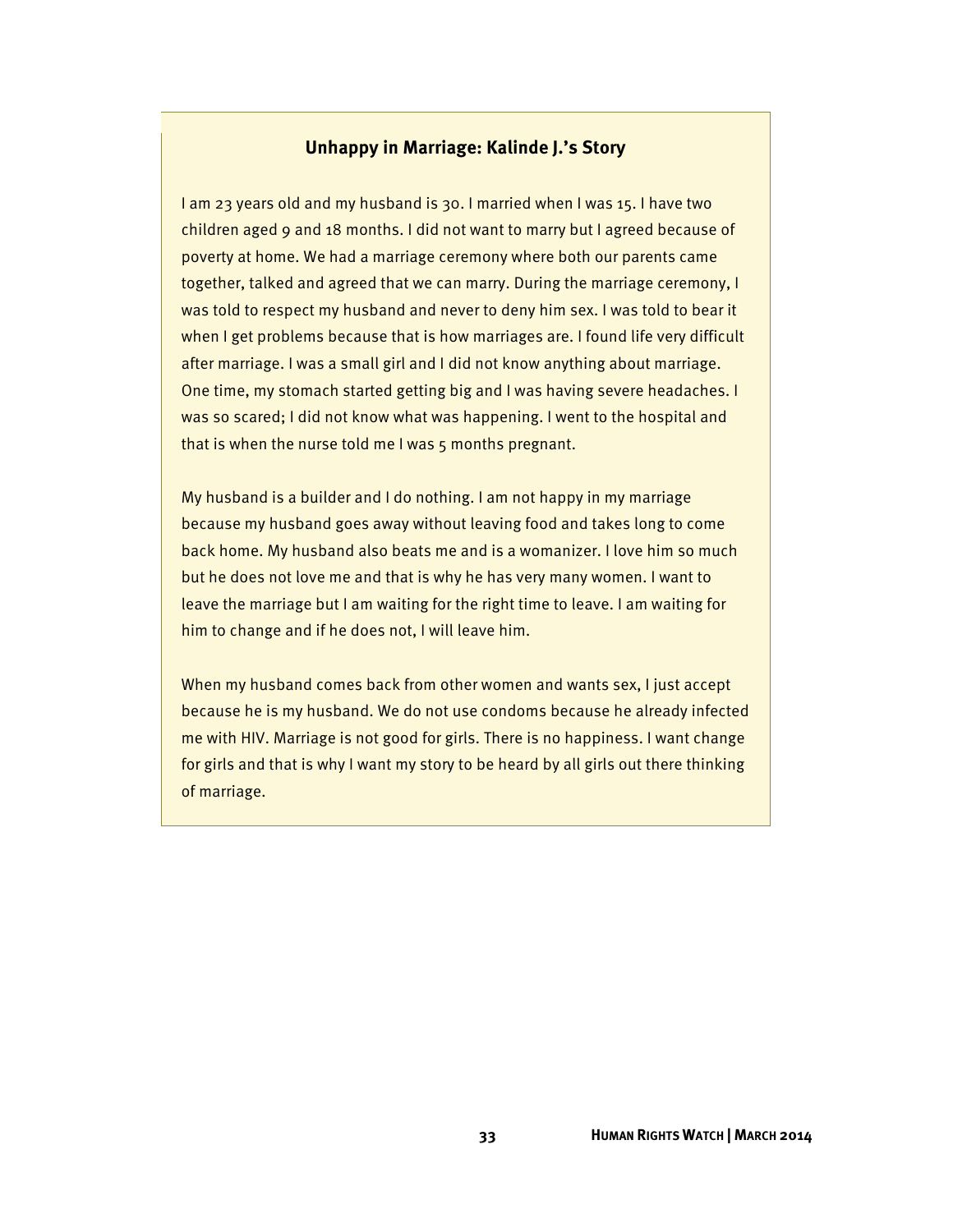# **II. Malawi's Laws on Child Marriage**

Last month, the  $1^{st}$  grade magistrate handled a case of a  $15$ -year-old girl who got married. The Constitution allows a girl who is 15 years to get married yet the Penal Code says anyone who has carnal knowledge of a girl below 16 commits a crime. The perpetrator was acquitted based on the Constitution. ⎯Francis Kantikana, magistrate, Dowa district, September 2013

The Malawi government has failed to address shortcomings, inconsistencies, and gaps in existing laws that could help to prevent child and forced marriage and protect girls' and women's rights in marriage.114 There are a number of laws, discussed below, that can be read together to prohibit child marriage and sanction those who force children to marry. However, there is a need for more explicit and comprehensive legislation on marriage, including a clear definition of a child and setting a minimum age for marriage that is consistent with international norms and standards. The government has failed to enact new legislation, including the Marriage Bill, also discussed below, that would strengthen protections for girls and address gaps in existing laws.

### Existing Laws

**.** 

Laws on marriage in Malawi do not explicitly provide for full and free consent to marriage. For example, Malawi's Constitution provides only that no one shall be forced into a marriage, implying but not specifically requiring consent. The Child Care, Protection and Justice Act of 2010 has a similar provision.<sup>115</sup> The United Nations considers child marriage to be a form of forced marriage since children are not legally capable of giving free, full, and informed consent to marriage.116 As a matter of international law, older children have

<sup>116</sup> See UN Women, "Developing Legislation on Violence against Women and Girls, "May 2011,

<sup>114</sup> Currently, there are three regimes of marriage under Malawi law: statutory, customary, and by repute and permanent cohabitation. In the absence of a comprehensive family law in Malawi, the choice of applicable law is determined by the type of marriage in question.<sup>114</sup>Each type of marriage has varied marriage formalities, and confers different rights and obligations during marriage and at its dissolution. These marriages are governed by laws developed in the colonial era and include: the Marriage Act, Chapter 25: 01; the African Marriage (Christian Rites) Registration, Chapter 25: 02; and The Asiatics (Marriage, Divorce and Succession) Act, Chapter 25:03. See generally, Malawi Law Commission, "Report of the Law Commission on the Review of Laws on Marriage and Divorce."

<sup>115</sup> Child Care, Protection and Justice Act, art. 81 (a).

http://www.endvawnow.org/uploads/modules/pdf/1355776748.pdf (accessed February 3, 2014), p. 359. It states, "As a child under the age of 18 is not capable of giving her valid consent to enter into marriage, child marriages are considered to be forced marriages."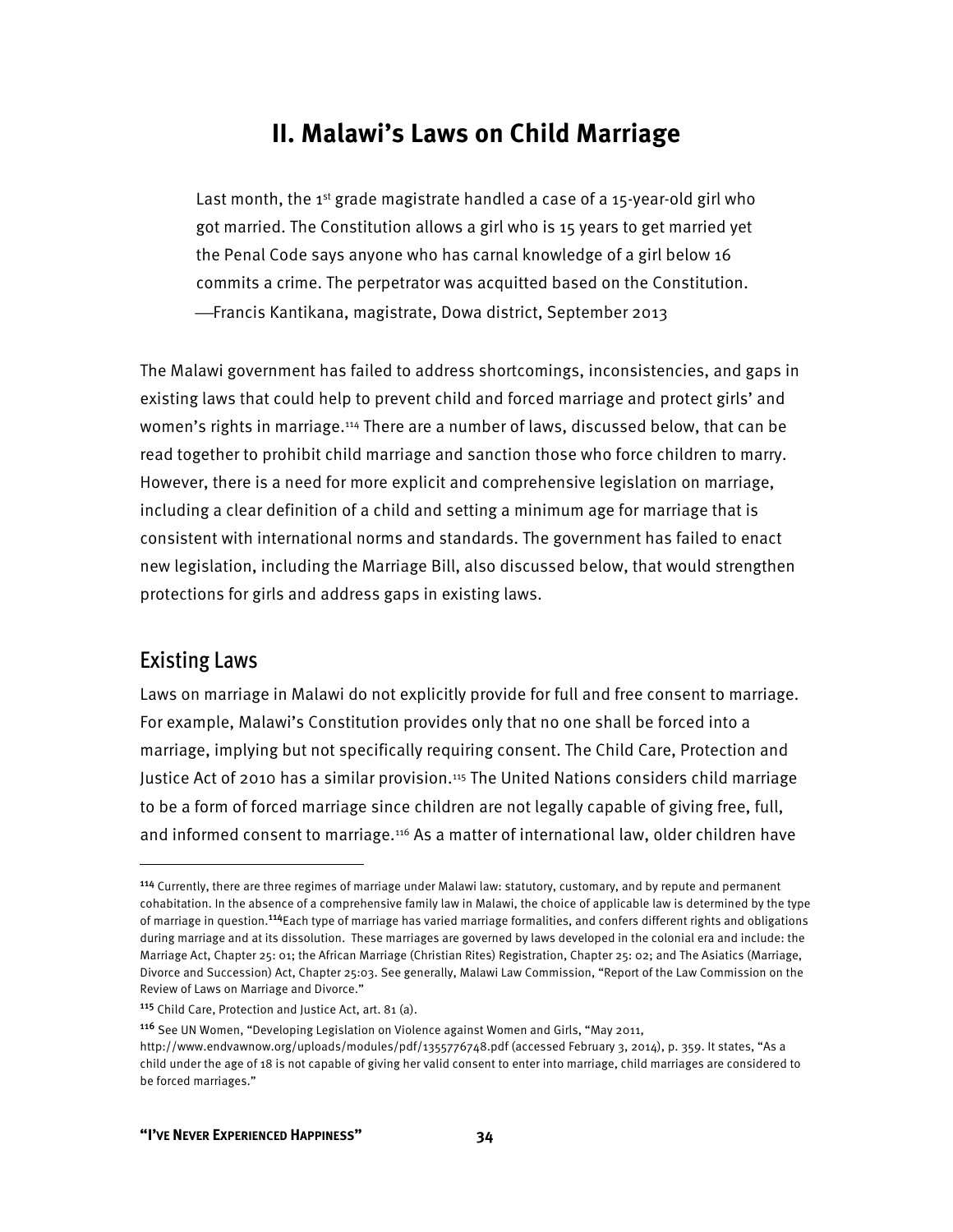the right to participate in decisions about whom and when they marry as soon they have the maturity to understand the implications of their decisions.<sup>117</sup> But no matter what their age, the traditionally low status of children, especially girls, in many Malawian communities and well-entrenched cultural beliefs undermine their ability to oppose the wishes or opinions of parents, guardians, or community elders. As the accounts in this report show, families often force girls into marriage, including those who are lawfully old enough to marry under the Constitution.

Another challenge in preventing and punishing child marriage offenses in Malawi concerns the recognition of customary law and customary practices that are discriminatory, harmful, or otherwise violate fundamental human rights.<sup>118</sup>

In Malawi, most marriages are entered into under customary laws or by repute and permanent cohabitation. Few marriages are registered. Customary laws and practices discriminate against women in matters related to marriage.119 For instance, they generally condone child marriages, and promote practices such as polygamy and wife inheritance that discriminate against women and may be harmful to their well-being. Customary laws do not recognize marital rape.120 Furthermore, customary processes generally favor restorative and consensual solutions over punitive ones. While these are accepted ways of settling disputes within communities, the failure of customary procedures to address the criminal elements of certain gender-based crimes leaves victims without an adequate remedy. In addition, it creates opportunities for families and husbands to intimidate women, and to coerce them into forced marriages or into continuing in marriages that they did not want, with husbands who may be abusive.

l

<sup>&</sup>lt;sup>117</sup> The Convention on the Right of the Child in article 12 states that governments shall assure a child who is capable of forming his or her views the right to freely express those views in accordance with the age and maturity of the child. CRC, art. 12. However, there are challenges in determining the age a child should be before he or she can "consent" fully and freely to marriage and sexual relations, and with full understanding of the implications of such a union, including the risks of underage marriage. See UNICEF Innocenti Digest, "Early Marriage: Child Spouses," pp. 9-11, for a discussion on the difficulty of determining full and free consent to marriage for different categories of children under the age of 18.

<sup>&</sup>lt;sup>118</sup> The Constitution in article 200 provides for the continued application of the customary law in force at the time the Constitution was adopted. Further, the Constitution in article 10 enjoins courts to have due regard to the principles and provisions of the Constitution when applying and developing the same.

<sup>119</sup> See Women and Law in Southern Africa Research and Educational Trust, "The Situation of Women," undated, http://wlsamw.wordpress.com/situation-of-women/ (accessed November 10, 2013).

<sup>120</sup> Ngeyi Ruth Kamyongolo and Bernadette Malunga, "The Treatment of Consent in Sexual Assault Law in Malawi," p. 12.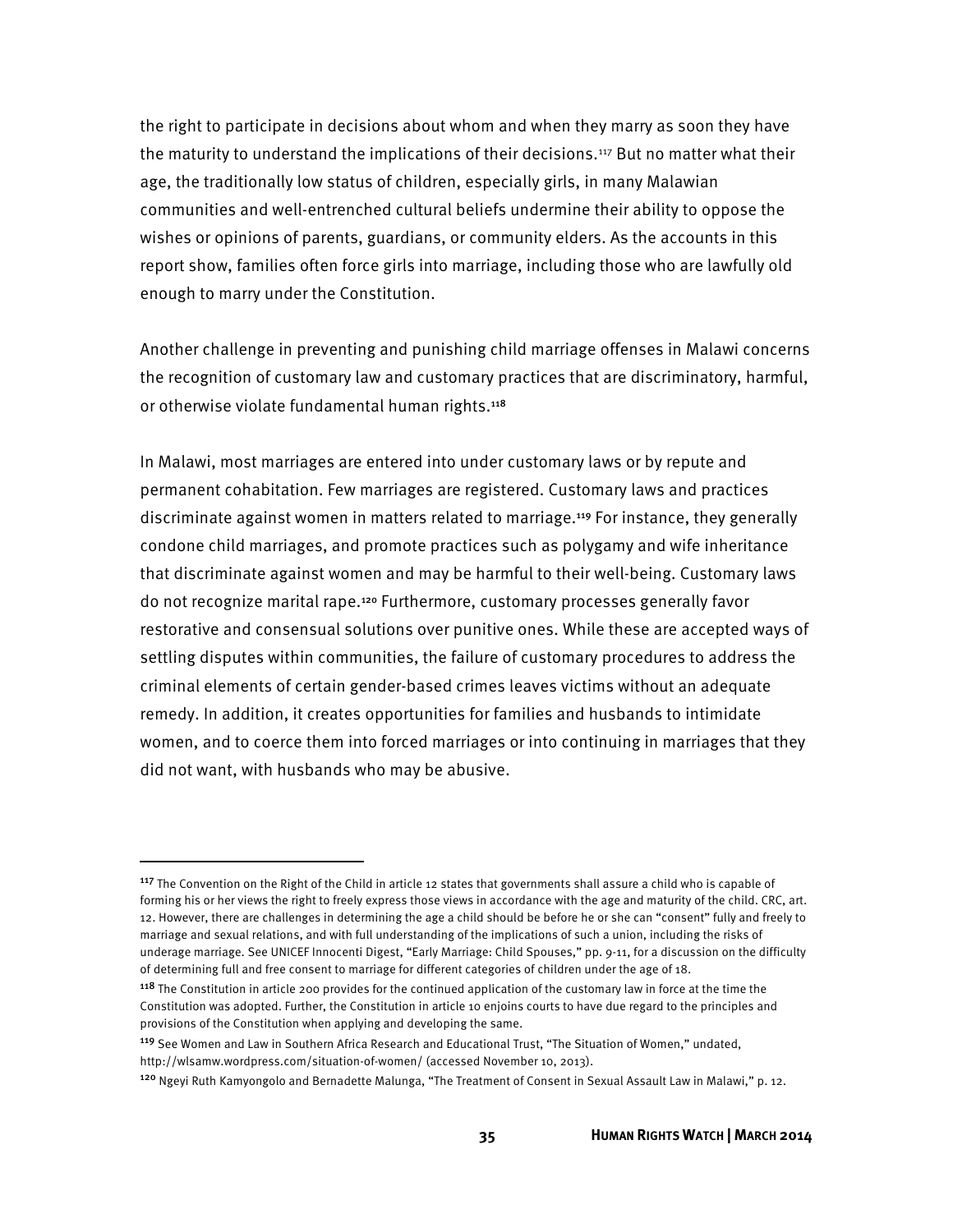Nonetheless, the Constitution provides that all laws, including customary laws, are subject to its provisions: "Any act of Government or any law that is inconsistent with the provisions of this Constitution shall, to the extent of such inconsistency, be invalid,"121 and that "In the interpretation of all laws … the provisions of this Constitution shall be regarded as the supreme arbiter and ultimate source of authority."<sup>122</sup> On the right to equality before the law, the Constitution states, "There shall be no derogation, restrictions or limitation with regard to ... the right to equality and recognition before the law." $123$ 

While the provisions of the Transitional Constitution, the Child Care, Protection and Justice Act, and the Penal Code offer guidance for resolving conflicts between customary law and human rights protections, there are no published court decisions articulating this line of reasoning or offering guidance in interpretation of customary laws consistent with the Constitution.

### Minimum Age for Marriage, Sexual Consent

Existing laws on marriage in Malawi do not provide a clear minimum age for marriage. A clear age would help ensure a coherent application of laws protecting women and girls from child and forced marriage consistent with international human rights law.

Under article 22 of the Constitution, a person who is 18 years of age may enter into marriage without parental consent, while persons between 15 and 18 must obtain parental consent before entering into marriage. The Constitution does not prohibit marriage of children below 15, but provides that the state is obliged merely to "discourage" marriages where either party is under age 15.124 The 1903 Marriage Act, which sets 21 as the minimum age of marriage, also allows for marriage of children below 18 years with parental consent.125 The Child Care, Protection and Justice Act does not provide for a minimum age of marriage nor prohibit child marriages, but provides criminal penalties for those who force a child to marry.

 $\overline{a}$ 

<sup>121</sup> Constitution of the Republic of Malawi (2004), art. 5.

<sup>122</sup> Ibid., art. 10.

 $123$  lbid.,  $44(1)$ .

<sup>124</sup> Constitution, art. 22(8).

<sup>&</sup>lt;sup>125</sup> The Marriage Act in article 19 states: "If either party to an intended marriage, not being a widower, widow or divorced person, is not over eighteen years of age, the written consent of the father or mother, or if both be dead or of unsound mind or absent from Malawi, of the guardian of such party, must be produced annexed to such affidavit as aforesaid, before a licence can be granted or a certificate issued."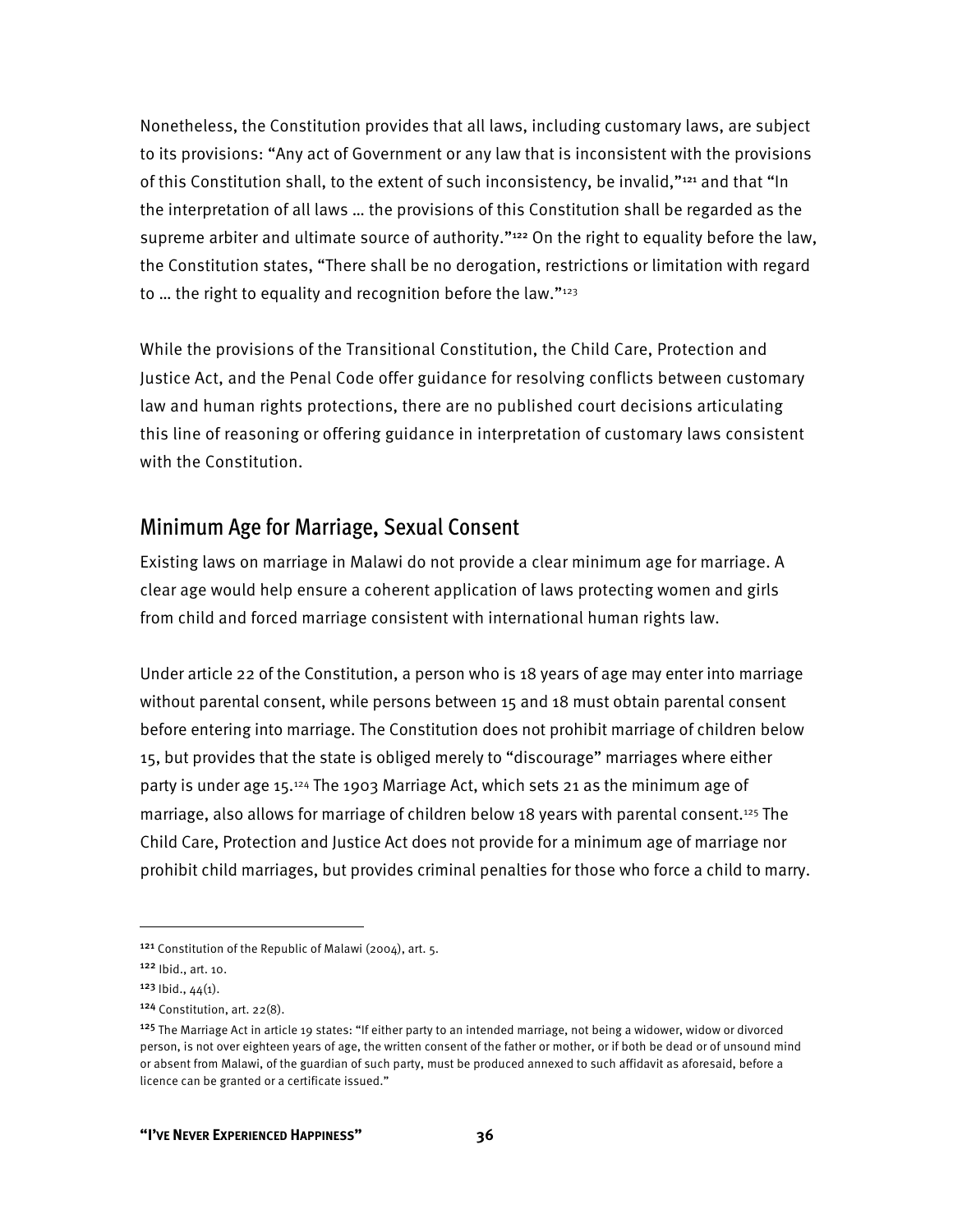In practice, as noted earlier, girls in Malawi are often married on attainment of puberty or before.126 In some cases documented by Human Rights Watch, girls aged 10 to 12 were married.

In addition to the lack of a clear minimum age of marriage, existing provisions conflict with the Penal Code provisions on rape and defilement. The Penal Code criminalizes sex with a girl below 16 as defilement, and those convicted under this provision can be sentenced to 14 years in prison.127 The Penal Code does not discuss the issue of consent in defilement cases, but case law has established that whether the girl consented to the sexual act or not is irrelevant and the accused person would still be guilty.<sup>128</sup> All the police officers and magistrates we interviewed told us that consent is immaterial in defilement cases because according to the Penal Code, girls below the age of 16 cannot consent to sex.

The Penal Code defines rape as:

Anyone who has unlawful carnal knowledge of a woman or girl without her consent, or with her consent if the consent is obtained by force or means of threats or intimidation of any kind, or by fear of bodily harm, or by means of false representations as to the nature of the act, or in the case of a married woman, by personating her husband, shall be guilty of the felony termed rape.<sup>129</sup>

The punishment for rape is life imprisonment or death.<sup>130</sup> The position in Malawi is that marital rape does not exist under the Penal Code because its definition of rape does not make any reference to the position of husband and wife. The interpretation of consent and the word "unlawful" in the definition of rape results in legal impunity for marital rape.<sup>131</sup> How the current definitions of rape and defilement apply to sexual intercourse in the context of child marriage is unclear.

 $\overline{a}$ 

<sup>126</sup> MHRC, "Cultural Practices and their Impact on the Enjoyment of Human Rights, Particularly the rights of Women and Children in Malawi," p. 88; and Malawi Law Commission, "The Report of the Malawi Law Commission on the Review of Laws on Marriage and Divorce," p. 13.

<sup>127</sup> Penal Code Act, art. 138 (2).

<sup>&</sup>lt;sup>128</sup> See Ngeyi Ruth Kamyongolo and Bernadette Malunga, "The Treatment of Consent in Sexual Assault Law in Malawi," pp. 13-14. <sup>129</sup> Penal Code, art. 132.

<sup>130</sup> Penal Code, art. 133.

<sup>&</sup>lt;sup>131</sup> However, there have been convictions for offenses that amount to marital rape although courts have not characterized them as such. See Ngeyi Ruth Kamyongolo and Bernadette Malunga, "The Treatment of Consent in Sexual Assault Law in Malawi," p. 9.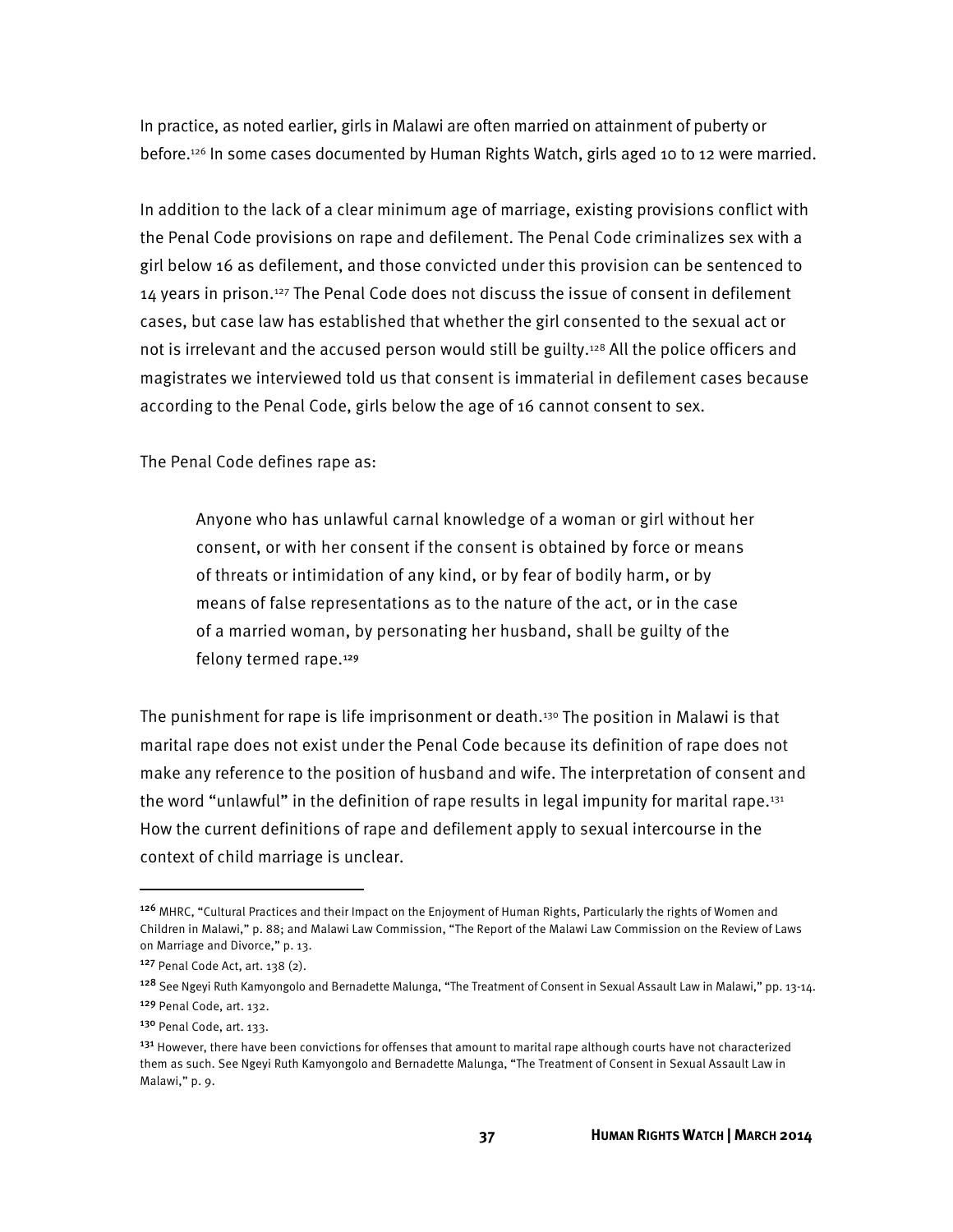## Current Legal Developments on Marriage Age

Malawi's government has yet to enact the Marriage, Divorce and Family Relations Bill (Marriage Bill), a comprehensive family law that was developed in 2006 and has stronger protections from child and forced marriage. Among other things, the bill proposes that the minimum age of marriage be raised to 18. However, there are uncertainties about this law, which presents issues that need to be addressed before it is enacted.

The government of Malawi has created a public impression that it supports the Marriage Bill, but its actions indicate otherwise. President Joyce Banda has made several public comments committing her government to passing the bill without delay. In 2012, she issued a presidential directive that the bill be presented for debate before parliament. But on November 1, 2013, during the High Level Task Force for Women, Girls, Gender Equality and HIV for Eastern and Southern Africa, she made comments that suggested a change of mind:

There is no question about my personal commitment to the raising of the marriage age. I am however aware that this is a delicate issue among some traditional leaders, conservative communities, faith leaders and some legislators. That is why, in my opinion, it is best that we do our homework by engaging all stakeholders and bring the bill to parliament at the right time for us to succeed.<sup>132</sup>

Public support for the Marriage Bill from the Ministry of Gender, Children and Community Development as well as the president raised expectations that the bill would be presented for discussion before parliament during the session ending in November 2013. However, this did not happen. The minister of justice told Human Rights Watch that the bill was unlikely to be introduced at the next sitting of parliament in February 2014, parliament's last session before general elections in May 2014. The bill is currently being reviewed by the Ministry of Justice and Constitutional Affairs.<sup>133</sup>

<sup>&</sup>lt;sup>132</sup> Yamikani Yapuwa, "Joyce Banda Forms Education Committee," AllAfrica, November 1, 2013, http://allafrica.com/stories/201311030198.html (accessed December 7, 2013).

<sup>&</sup>lt;sup>133</sup> Human Rights Watch interview with Fahad Assani, minister of justice and Constitutional affairs, Pacharo Kayira, chief state advocate, and Chipiliro Thombozi, economist, Ministry of Justice and Constitutional Affairs, Lilongwe, October 29, 2013.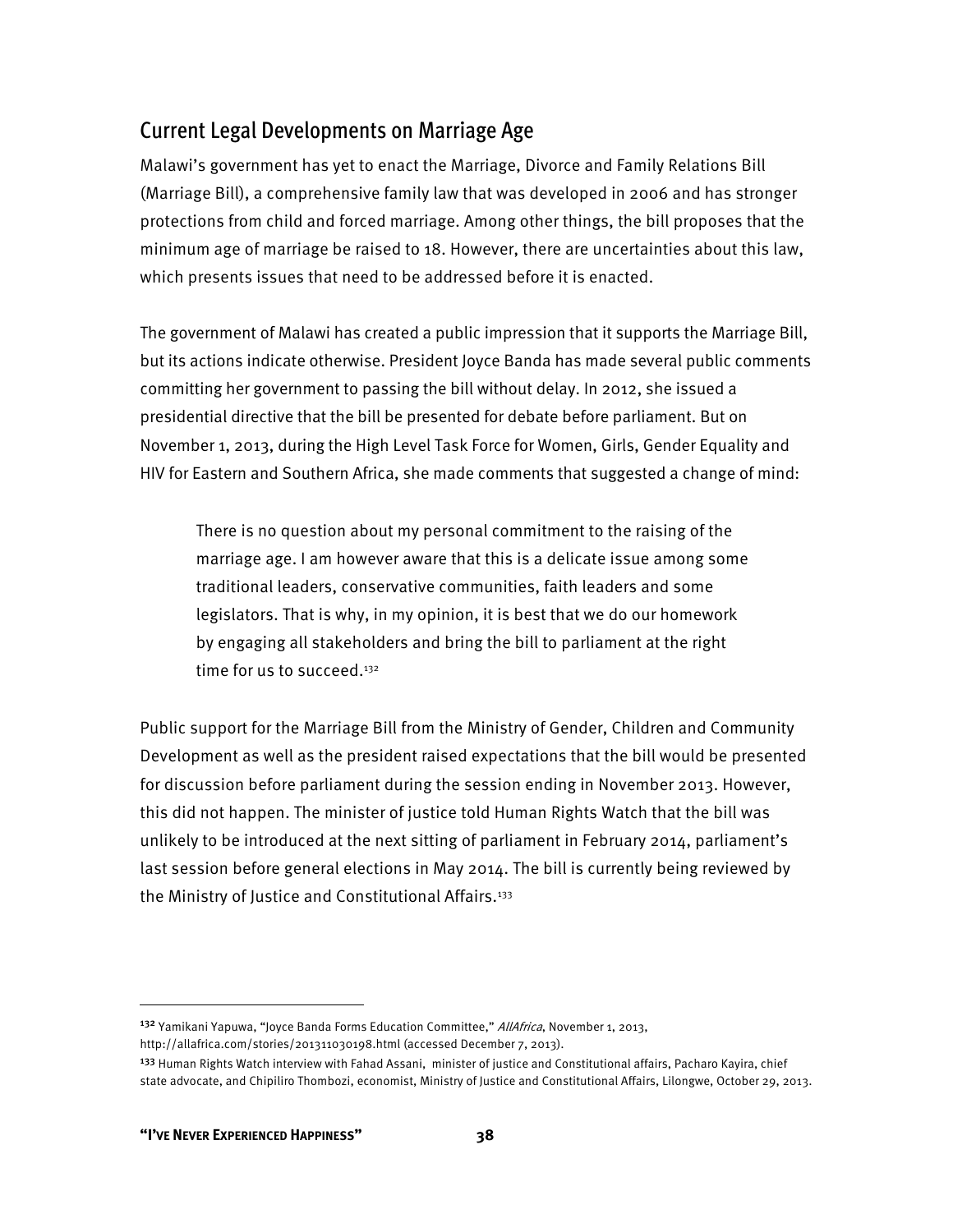One challenge to enacting the law seems to be lack of clarity on the legislative procedure to be followed.<sup>134</sup> The Ministry of Gender, Children and Community Development, the Ministry of Justice and Constitutional Affairs, the judiciary, and the Malawi Law Commission do not have a common position on the legislative process needed to pass the Marriage Bill.<sup>135</sup> In fact, they have not come together to agree on a clear way forward,<sup>136</sup> and it is not clear who should make the final decision on a way forward on this issue.

#### Marriage, Divorce and Family Relations Bill

 $\overline{\phantom{a}}$ 

The Marriage Bill defines a child as anyone below the age of 18 and sets the minimum age for marriage at 18. This is consistent with international and regional human rights treaties that Malawi has ratified. The bill gives equal status to parties in all marriages recognized under the proposed law, and requires that all marriages, including customary marriages, be registered with a competent authority. However, several important components of any law dealing with marriage, divorce, and family relations are not addressed in the bill.

 $134$  The minister of justice and the chief state advocate told Human Rights Watch during a meeting in October 2013 that there has to be a constitutional amendment to raise the minimum age of marriage and definition of a child to 18 – as proposed in the Marriage Bill – before it can pass. However, there are conflicting views among Malawian lawmakers and legal experts on this issue. Some say that the Marriage Bill can be passed and enacted without such an amendment, while others noted that such a move would render the enacted law toothless since the Constitution is the supreme law of Malawi. There is also confusion as to whether, should the Constitution need to be amended to allow the Marriage Bill to be passed and enacted, what procedure should be used: a referendum or a two-thirds majority vote by parliament.

<sup>&</sup>lt;sup>135</sup> The four entities are the most relevant in pushing forward the Marriage Bill. One of the roles of the Ministry of Justice and Constitutional Affairs is to coordinate legal reform to bring laws in conformity with the Constitution. Once drafted, the ministry presents laws to cabinet and parliament. Article 132 of the Constitution, which establishes the Law Commission, states that the commission shall have, "the power to review and make recommendations relating to the repeal and amendment of laws and which shall have such powers and functions as are conferred on it by this Constitution and any other Act of Parliament." According to article 108(1), "The High Court shall have original jurisdiction to review any law, and any action or decision of the Government, for conformity with this Constitution, save as otherwise provided by this Constitution and shall have such other jurisdiction and powers as may be conferred on it by this Constitution or any other law." The Ministry of Gender, Children and Community Development is mandated to provide policy guidance on women and children. Malawi's judiciary is an independent body and article 9 of the Constitution mandates it with "the responsibility of interpreting, protecting and enforcing this Constitution and all laws and in accordance with this Constitution in an independent and impartial manner with regard only to legally relevant facts and the prescriptions of law." The Constitution statesin article 103(2) that, "The judiciary shall have jurisdiction over all issues of judicial nature and shall have exclusive authority to decide whether an issue is within its competence." In its report on review of laws on marriage and divorce, the Law Commission stated:

It is the Commission's view that the Constitution sets the minimum standard for the protection of children from early marriage. It would not be amiss for a law regulating marriage to set a higher standard. Nonetheless, the Commission also recommends that subsection (7) of section 22 of the Constitution should be amended so that children aged below the age of eighteen years must be prohibited from entering into marriage. The Commission also recommends that subsection (5) of section 23 of the Constitution should be amended so that the threshold on the minimum age for "child" should be raised from sixteen years of age to "eighteen."

<sup>136</sup> Human Rights Watch phone interview with Eric Chisazo, assistant chief law reform officer, Malawi Law Commission, Lilongwe, December 3 and December 10, 2013.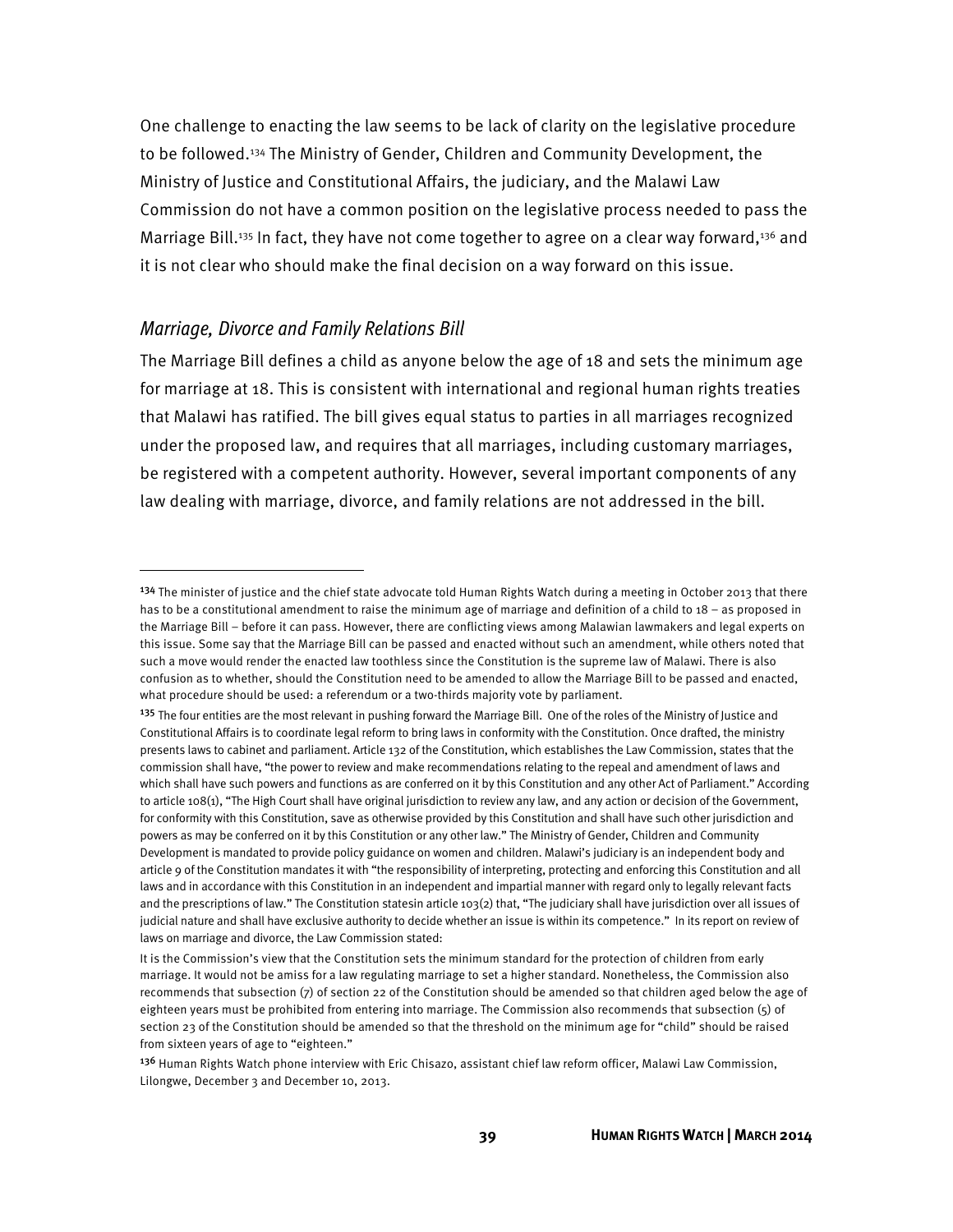First, the bill does not specifically require the free and full consent of those entering into marriage, nor define what should constitute free and full consent; or provide mechanisms necessary to determine that consent is freely and fully given. Second, the bill fails to define forced or child marriage, or define and criminalize related harmful practices. Third, the bill fails to make proof of age compulsory for marriage. Fourth, the bill does not create a specific offense of child marriage, and one of forced marriage, or set penalties for them. Doing so would allow the full range of such marriages to be punishable under the law. Also, the bill does not criminalize those involved in the arrangement, for example those contracting or registering a forced or child marriage. Nor does the bill prohibit betrothal before the age of 18; subject to criminal punishment those adults who marry a person who has not reached the marriage age; or include specific penalties for those who solemnize and register child and forced marriages.

Finally, the bill does not penalize and punish acts of violence against girls and women carried out as intimidation or retribution for refusal to marry, which has an important impact on public attitudes, deters such marriages, facilitates the public sector response, grants greater bargaining power to children, and clarifies and facilitates action against perpetrators.

### Definition of a Child

A precise legal definition of a child that is consistent with international human rights law is essential to ensure a coherent application of laws protecting children. In the laws of Malawi, there is no consistent definition of a child. The Constitution and the Child Care, Protection and Justice Act define a child as a person below the age of 16.137 This definition is inconsistent with the Convention on the Rights of the Child (CRC), ratified by Malawi, which defines a child as anyone below 18. At the same time, the Prevention of Domestic Violence Act defines a child as a person below the age of 18, although our research found that this definition is rarely applied in law enforcement. Under the customary laws of Malawi, a child becomes an adult on attainment of puberty.<sup>138</sup>

Our interviews with police, child protection workers and staffers from NGOs indicate that they do not apply a uniform definition of a child in their protection work. Here are some responses we received when we asked what age they use in defining a child:

<sup>&</sup>lt;sup>137</sup> Ibid., art. 23 (5) and Child Care, Protection and Justice Act, art. 2.

<sup>&</sup>lt;sup>138</sup> MHRC, "Cultural Practices and their Impact on the Enjoyment of Human Rights, Particularly the Rights of Women and Children in Malawi," p. 28.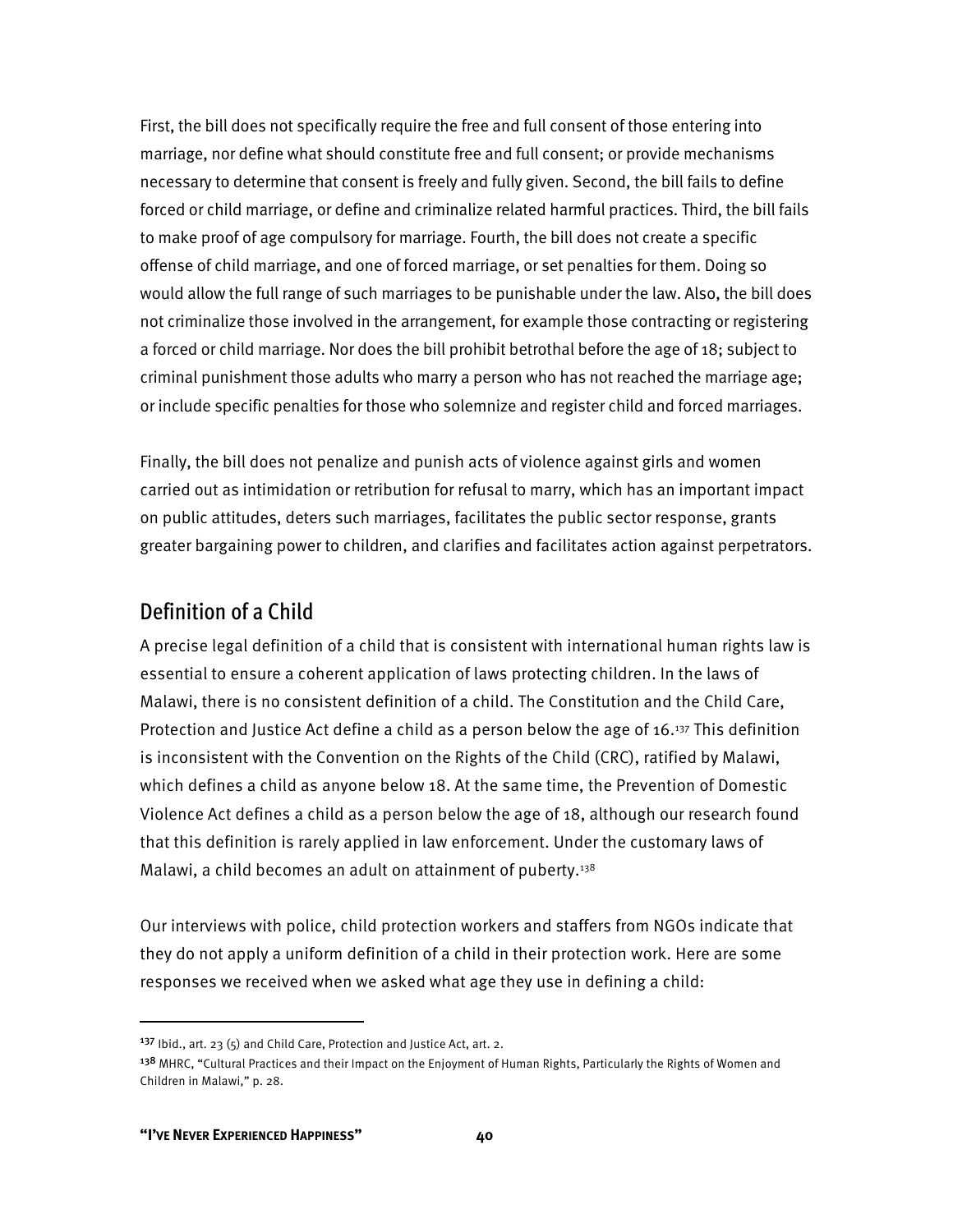- "For me, I use the age of 21, as defined in the Marriage Act, when dealing with cases of child marriage."139
- "We use the Constitution's definition of a child as someone below 16 in dealing with issues of child marriage. When we are advocating for other protection issues, we apply the age of 20."<sup>140</sup>
- "The child care act defines a child as one less than 16 years, but I usually use article 183 [of the act] to extend my application of the act to protect children between 16 and 18 years."141

## Birth and Marriage Registrations

Birth and marriage registration are some of the most powerful tools for ensuring equity over a broad scope of services and interventions for children and women. They are essential components of combating child marriage as they assist in proving the age of spouses at the time of marriage.

According to the National Registration Act 2009, all births, marriages, and deaths should be registered and the government is required to establish a birth registration system.<sup>142</sup> The Child Care, Protection and Justice Act, which requires local government authorities to keep and maintain a registry of the births and deaths of children in the area of its jurisdiction, makes it the responsibility of every parent to register their child's birth.143 It also provides guidelines for determining the age of a child in the absence of a birth certificate.144 However, only 17 percent of children below 18 have their birth registered.<sup>145</sup> Lack of birth registration makes it difficult to take age into account before a marriage.

<sup>141</sup> Human Rights Watch interview with Fred Juma Chilowetsa, magistrate, Nkhatokota district, September 25, 2013. Article 183 of the Child Care, Protection and Justice Act on extension of the application of the act states, " A court may, on application or on its own motion, extend the application of this Act to persons that are above sixteen years of age but below twenty-one years of age." Only this magistrate said he applied this article in child protection work.

<sup>&</sup>lt;sup>139</sup> Human Rights Watch interview with Francis Kantikana, magistrate, Dowa district, September 26, 2013.

<sup>140</sup> Human Rights Watch interview with Alex Malizani, Alfred Kapenta and Mary Phiri, child protection workers, Nkhotakota police VSU, Nkhotakota distirct, September 25, 2013.

<sup>142</sup> National Registration Act, 2009, arts. 3(1), 24(1), 30, 31 and 33-35.

<sup>143</sup> Child Care, Protection and Justice Act, arts. 122–124.

<sup>144</sup> Ibid., arts. 76 (1) and 3 (2).

<sup>145</sup> UNICEF, Child Protection and Mapping Report, p. 22.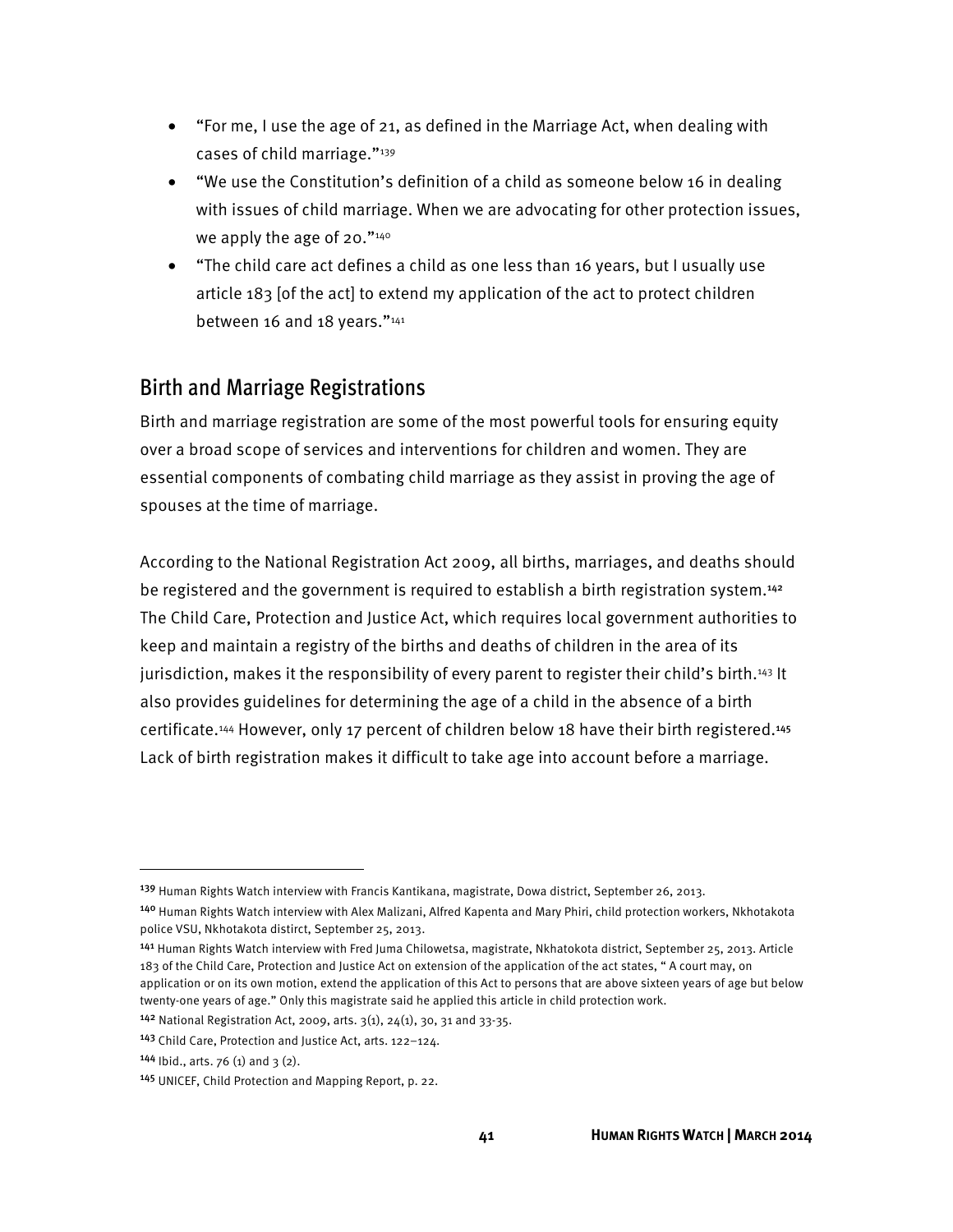## **III. Right to Redress for Child Marriage Victims**

My husband beats me and quarrels all the time. He beat me when I was pregnant until I got a miscarriage. I went to the police to report him but the police didn't do anything. They said they would discuss it with my husband and that I should go home. My husband then gave the police money and he wasn't arrested.

—Hiwa O., age 15, Chikwawa district, September 2013

Girls and women in Malawi face various abuses before and during marriage. The government of Malawi is committing rights violations by failing to provide girls and women with adequate protection from child and forced marriages and marital abuse, and by not providing them with opportunities for redress.

Few Malawians have access to the formal legal system. Barriers include the high cost of legal fees, long distances to courts that are located mainly in urban areas, lack of awareness about court procedures, inadequate laws, and lack of legal aid. Broader systemic barriers in the criminal justice system such as lack of infrastructure, government resources, and personnel make it difficult for Malawians to seek and obtain justice.

In addition to these obstacles, survivors of gender-based violence in Malawi face discrimination in legal processes, and have to overcome lack of awareness about their rights and cultural hurdles – such as the belief that women are subservient – to seek justice. Most marital problems that are adjudicated are handled by traditional leaders who use customary laws of Malawi's ethnic groups. However, because child marriages are accepted in many Malawian traditions and cultures, customary processes offer little help.

Human Rights Watch heard about many instances where perpetrators of violence against women pay the parents of the victim, or marry them in cases of rape and defilement. A child protection officer confirmed these practices, noting, "Sometimes perpetrators pay the parents. Even in defilement cases, we have seen this happen."<sup>146</sup>

<sup>146</sup> Human Rights Watch interview with Esau Kamwando and Matthews Chinangwa, child protection officers, Nkhotakota VSU, Nkhotakota district, September 25, 2013.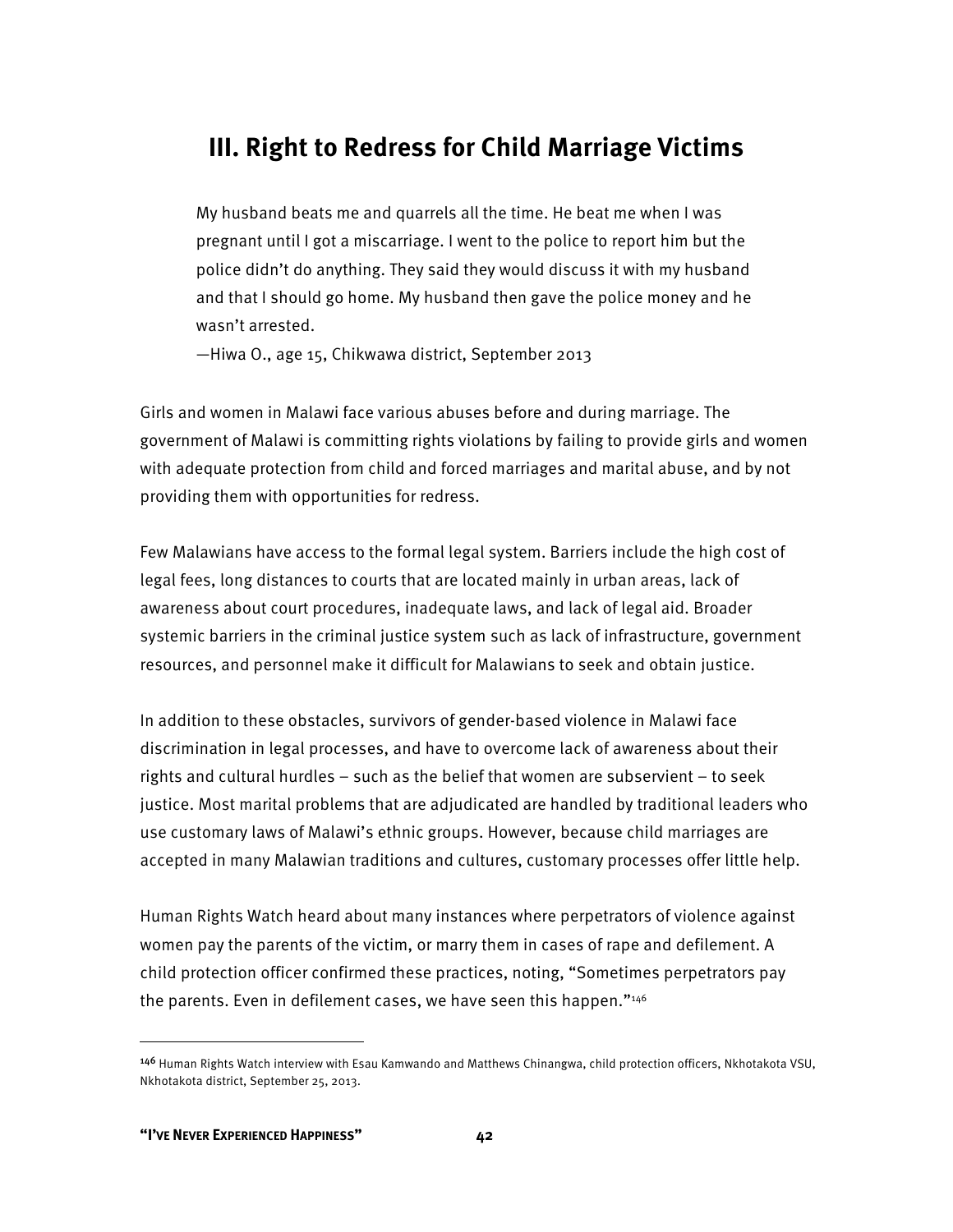Vague laws on marriage and domestic violence also create barriers to accessing justice, making it difficult for a girl or woman to know if her marriage is illegal and what rights she has. The weak application of existing protections against child marriage and violence contributes to ambiguity about the scope of legal protection survivors of violence have.

Commenting on the impact of conflicting laws governing child marriage, the Ministry of Justice director of public prosecutions told Human Rights Watch: "The law has to have the capacity to be obeyed. If you bring laws that contradict each other, you make it hard for them to be implemented. You encourage lawlessness."147

Survivors of domestic violence who do seek help may encounter an inadequate, negligent, or even hostile response by the police and the courts, and a shortage of safe spaces for protection. Tembo K., about 22, said she married when she was about 17. She told Human Rights Watch her husband used to beat and verbally abuse her. But when she reported this to the police, "they did not do anything because they knew my husband and are friends with him. They said I must go back to my husband."<sup>148</sup>

A staff member from an NGO that operates a helpline for children commented on police indifference to helping survivors of violence:

Many times government people don't follow-up on the cases we refer. For example, police say they don't have fuel if we call them to go and help a girl who's told us she is defiled. In other places there is no willingness by police and district officials to follow-up on the cases. We get feedback from the girls saying "I went to the place where you referred me but I was not helped."<sup>149</sup>

Poverty also hinders women from pursuing justice. For example, police officers at Victim Support Units said that some women bring complaints against their husbands but then withdraw them for fear that he might be arrested and be unable to provide financial support.

<sup>147</sup> Human Rights Watch interview with Bruno Kalemba, director of public prosecutions, Ministry of Justice and Constitutional Affairs, Lilongwe, October 29, 2013.

<sup>148</sup> Human Rights Watch interview with Tembo K., Mangochi district, September 21, 2013.

<sup>149</sup> Human Rights Watch interview with Charles Banda, media networking and advocacy officer, YONECO, Mangochi district, September 21, 2013.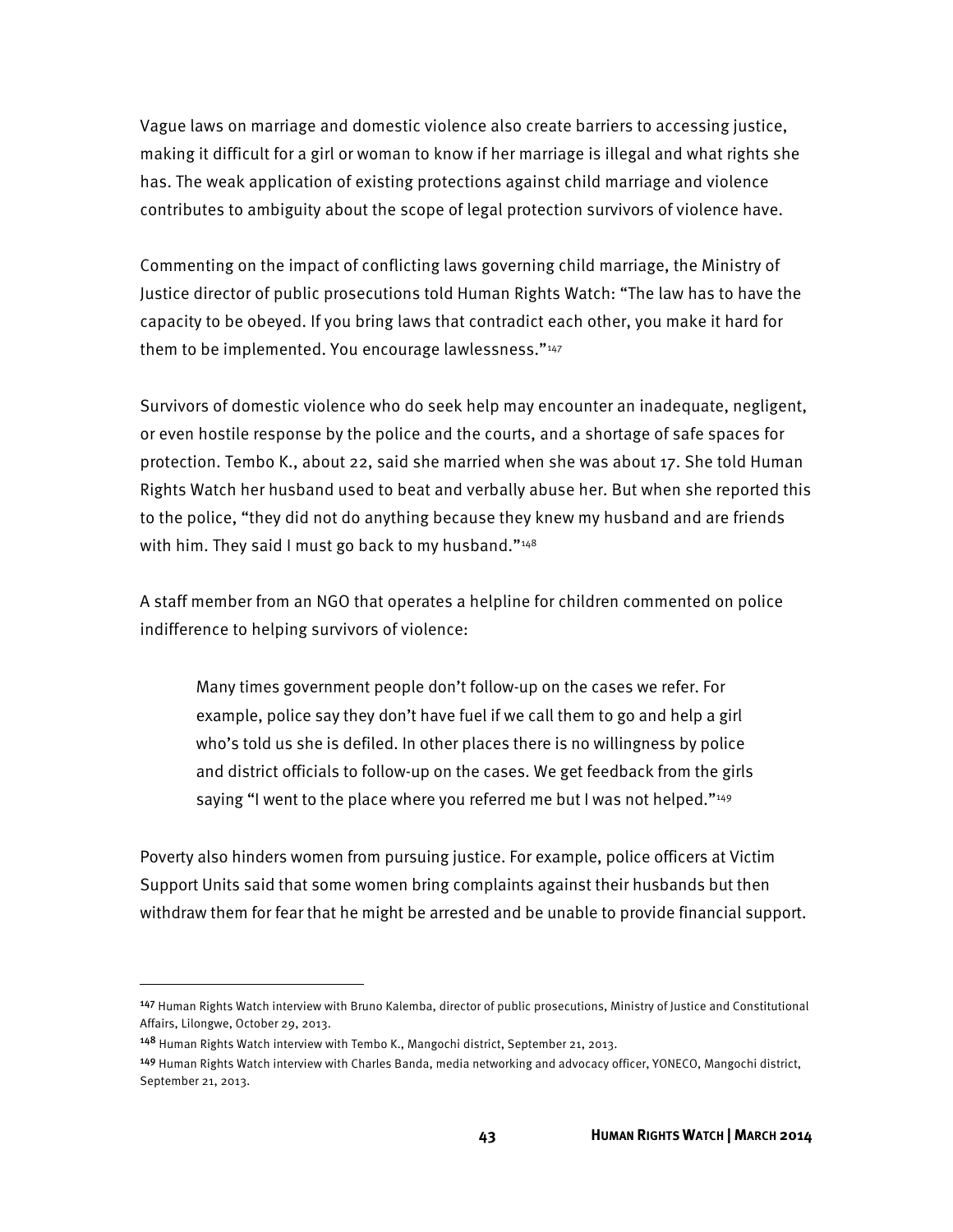### Lack of Shelters

We face a big challenge of lack of shelters to offer safety to girls who are chased away from home because of refusing to get married. Kasungu district where we work has no shelters. We have a rehabilitation center in Lilongwe, where we send some girls. There is a small shelter run by an NGO in Lilongwe. For girls with nowhere to go, we talk to them, identify people who can talk to their parents or our team goes to counsel parents and ask them to take the girls back.

—Desmond Mhango, program manager, Center for Youth and Children Affairs (CEYCA), Lilongwe, September 2013

The CRC Committee, the international expert body that interprets and monitors compliance with the CRC, has urged governments to provide shelters to girls who escape from child marriages and to develop and provide adequate resources to implement "physical and psychological recovery programs for child victims of harmful traditional practices," including child marriage.<sup>150</sup>

There is no data on the number of shelters in Malawi. Police VSUs offer temporary accommodation to survivors of gender-based violence – usually only for a few days – and this is inadequate. A police officer described the challenges they face offering survivors of violence accommodation at the VSU: "VSU offices are small. We counsel victims in the same room that we use as our office. Elders and children share the same room. There is no privacy. These people also need food but we don't have a budget for that." 151

In other instances, girls who have been rescued from child marriages are kept at reform centers for juvenile offenders that do not provide appropriate programs for girl victims of child marriage. 152

 $\overline{a}$ 

<sup>150</sup> CRC Committee, Concluding Observations: Burkina Faso, para. 59(e), U.N. Doc. CRC/C/BFA/CO/3-4 (2010); Cameroon, para. 60(d), U.N. Doc. CRC/C/CMR/CO/2 (2010).

<sup>&</sup>lt;sup>151</sup> Human Rights Watch interview with inspector Mark Munana, coordinator, community policing; Esnarth Wiz, crime prevention desk officer; and George Sinalo, child protection officer, Chikwawa Police Station, Chikwawa district, September 19, 2013.

<sup>&</sup>lt;sup>152</sup> Human Rights Watch interview with Esmey Tembenu, Magistrate, and Alex Mlangere, child protection and probation officer, Blantyre child justice court, Blantyre, September 16, 2013.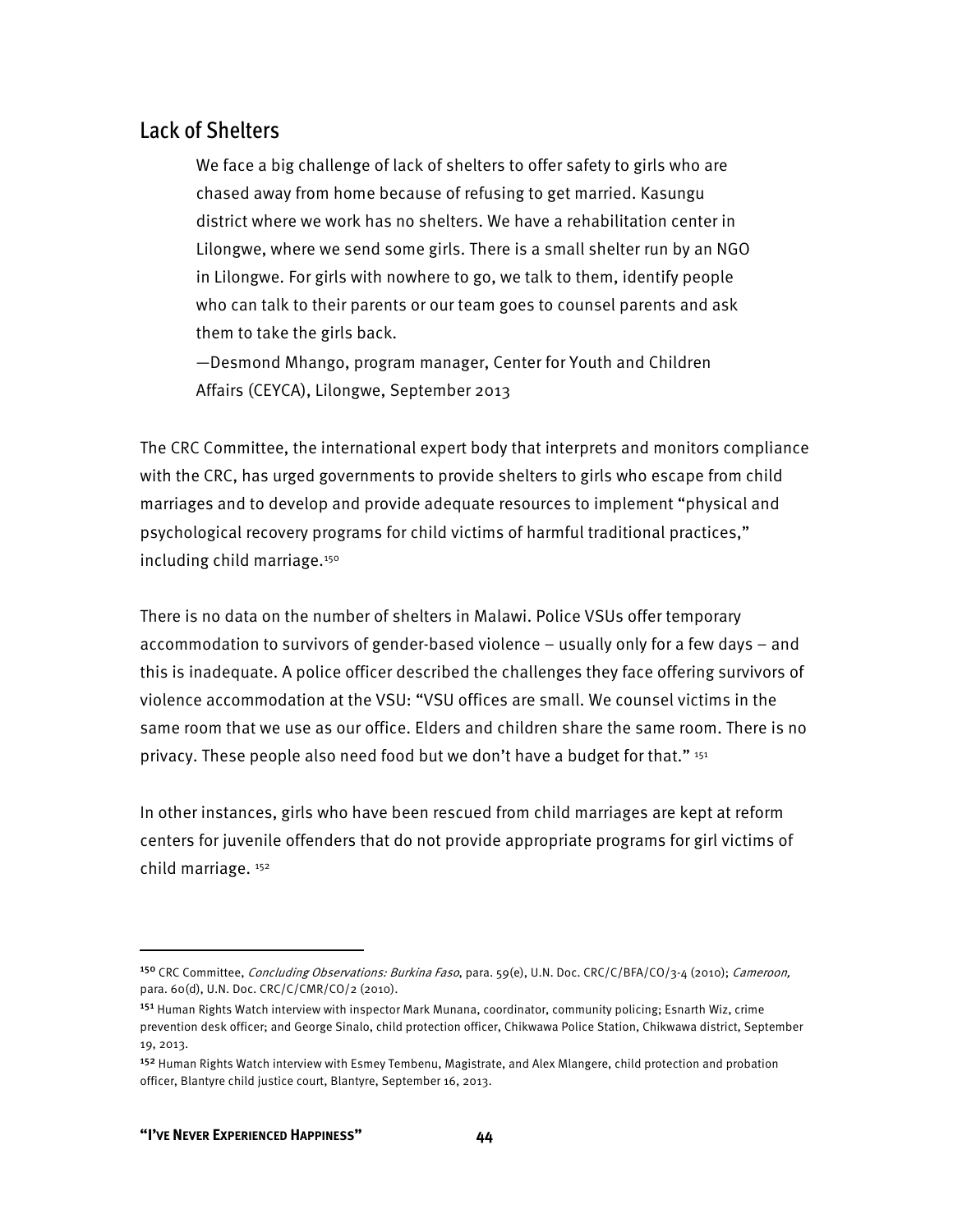Shelters are a vital part of state protection for victims of gender-based violence, including child and forced marriages. Lack of shelters, or safe spaces where girls can seek protection and help when at risk of forced marriage, or when they escape from them, is a key barrier to responding efficiently to forced marriages and domestic violence generally. Girls who resist forced marriages may face physical, verbal, and psychological violence from their families or husbands and are not safe at home.

One NGO worker described the challenge of helping survivors of violence in the absence of shelters:

We had a case of a woman whose husband was beating her and making her sleep outside the house. She was in so much fear. We decided to remove her from the home, but we had no place to take her. I was asked if I could accommodate her at my home. She stayed there for one night. The following day we arranged for her to go to her rural home to stay with some relatives. She was supposed to report to us if she got help from her relatives but she did not report. So we don't know what happened to her.153

A staffer from an NGO that runs a small shelter and rescues girls from forced marriages said:

We have a safe place in Zomba district where we keep girls we have rescued. We keep girls here for one to two weeks as the police conduct their investigations. If we didn't have this small place, it would have been very difficult to help girls because where do you take them after the rescue? The demand is high and our center can't take more than 12 people.<sup>154</sup>

Several child justice magistrates and social welfare officers said that they refer children in need of shelter to NGOs: "When we remove a child from an abusive family, we refer to social welfare department who identify NGOs to assist."<sup>155</sup>

<sup>153</sup> Human Rights Watch interview with Anthony Chiseko and Felix Gama, paralegal officers, Women's Voice, Blantyre, September 16, 2013.

<sup>154</sup> Human Rights Watch interview with Charles Banda, media networking and advocacy officer, YONECO, Mangochi district, September 21, 2013.

<sup>155</sup> Human Rights Watch interview with Esmey Tembenu, Magistrate, and Alex Mlangere, child protection and probation officer, Blantyre child justice court, Blantyre, September 16, 2013.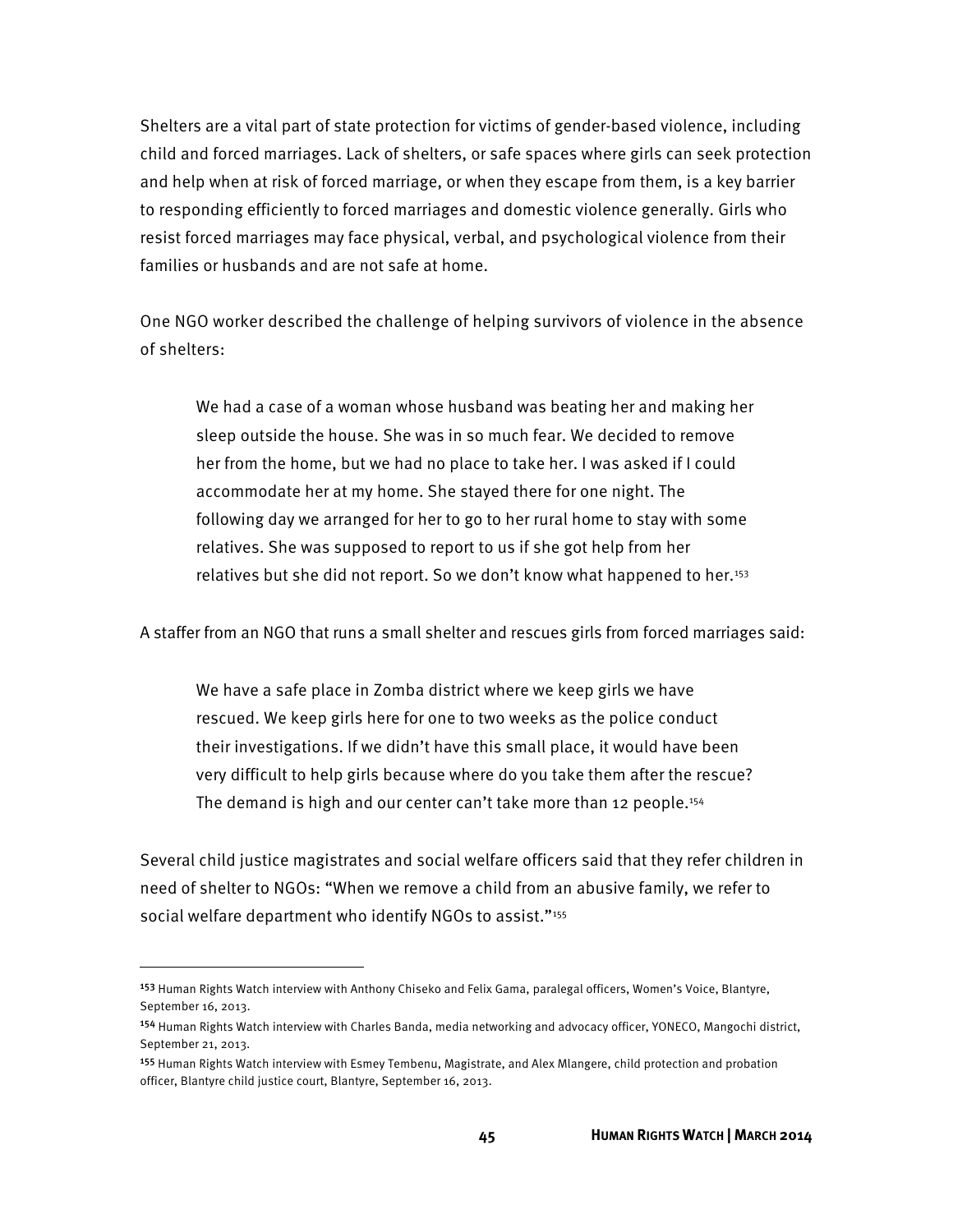Many child protection officers, traditional and religious leaders, and NGO workers said they also often take in girls needing protection from abuse in their families. A child protection worker in Nkhotakota district said, "Twice I have kept girls needing protection. Chiefs do it almost every month. This arrangement is not appropriate. The government should make a way so that we are not left with the responsibility to care for these girls." 156

Other times, police and other social welfare officers identify a relative or a community member who can house a girl who has been removed from abusive situations. The problem with this arrangement is that there is little follow-up to ensure the girl has not been returned to the situation of abuse.

NGOs working on women and children's rights expressed concern that the government and foreign donors do not take the issue of lack of shelters seriously. Some NGOs said they had land to establish shelters but they have not received needed support from the government and donors.

One NGO director told Human Rights Watch, "We have procured land where we want to build a shelter but we don't have money. We have tried donors but they are not interested in shelters. They see it as construction."157 Another director made similar comments:

There is no political will to protect children [from abuse]. We used to have a transit center here that provided temporary safety to children from the southern region. Police would bring them here. However, the government stopped supporting us, yet we have lots of beds here to offer shelter to children.158

Because of lack of shelters, some victims end up going back to their homes where they risk further violence. A police officer at a VSU said: "For victims who come into the VSU, we give

<sup>156</sup> Human Rights Watch interview with Shabani Mtila, child protection worker, Nkhotakota district, September 25, 2013.

<sup>&</sup>lt;sup>157</sup> Human Rights Watch interview with Joyce Phekani, director, Center for Alternatives for Victimized and Abused Women and Children, Blantyre, September 16, 2013.

<sup>&</sup>lt;sup>158</sup> Human Rights Watch group interview with Marcel Chisi, executive director, Active Youth Initiative for Social Enhancement (AYISE); and Christopher Misuku, project officer, AYISE, Blantyre, September 16, 2013.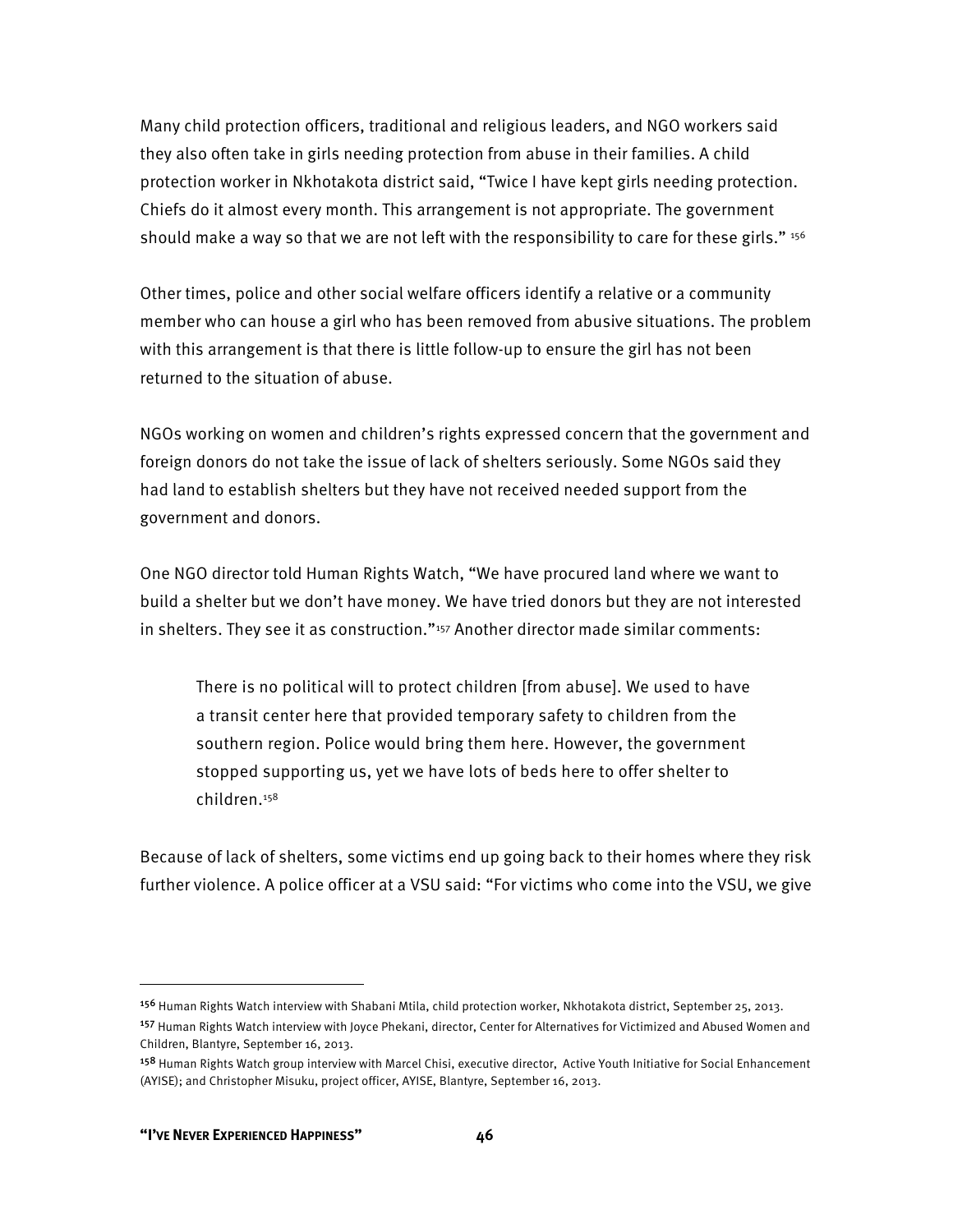them a bed and mattress and cooking utensils. The environment is not conducive and many go back to their husbands."159

### Prosecution versus Mediation: Police and Judicial Perspectives

There are traditional mechanisms of dealing with these issues. Matters of marriage are not easy. There are children involved. Why should we lean more towards prosecution?

—Zangazanga Chikhosi, principal secretary, Ministry of Home Affairs and Internal Security, October 2013

Few child or forced marriage cases have been brought before Malawian criminal courts despite existing legislation. Police and magistrates told us that they prefer to prosecute cases of child marriage using Penal Code provisions on defilement, and on a few occasions used provisions on abduction. Rarely do they prosecute the crime of child or forced marriage.

Some NGOs noted the lack of urgency by the police in dealing with child marriage cases. A program manager remarked: "Our courts have very few convictions for child marriage. The police are interested in criminal issues mainly, [and] they seem not to have a good grasp of how to handle child marriage cases."<sup>160</sup>

In every district Human Rights Watch researched, interviewees told us that law enforcement officers prefer to mediate rather than prosecute offenders.<sup>161</sup> Social welfare officers, child protection workers, NGOs, and traditional and religious leaders also undertake mediation for child marriage and related abuses, often only referring a case to the police for prosecution when mediation has failed.<sup>162</sup> Human Rights Watch witnessed police officers at VSUs

<sup>&</sup>lt;sup>159</sup> Human Rights Watch interview with Enoc Tembo, inspector of police and VSU coordinator, Mangochi district, September <sup>160</sup> Human Rights Watch interview with Desmond Mhango, program manager, Center for Youth and Children Affairs, Lilongwe, September 23, 2013.

<sup>&</sup>lt;sup>161</sup> Mediation, as used in law, is a form of alternative dispute resolution; a way of resolving disputes between parties. It is structured and has concrete effects. Typically, a third neutral party assists the parties to negotiate a settlement. The term "mediation" is used in this report broadly to refer to any instance in which a third party helps others reach agreement.

<sup>&</sup>lt;sup>162</sup> Human Rights Watch interviews with Aaron Mackeka, assistant social welfare officer, Mwanza district, September 17, 2013; Harvey Mbwezo, assistant social welfare officer, Mangochi district, September 20, 2013; Nyuma Phiri, child protection officer, Nkhotakota district, September 25, 2013; John Washali, district social welfare officer, Dowa district, September 26, 2013; and Anthony Chiseko and Felix Gama, paralegal officers, Women's Voice, Blantyre, September 16, 2013.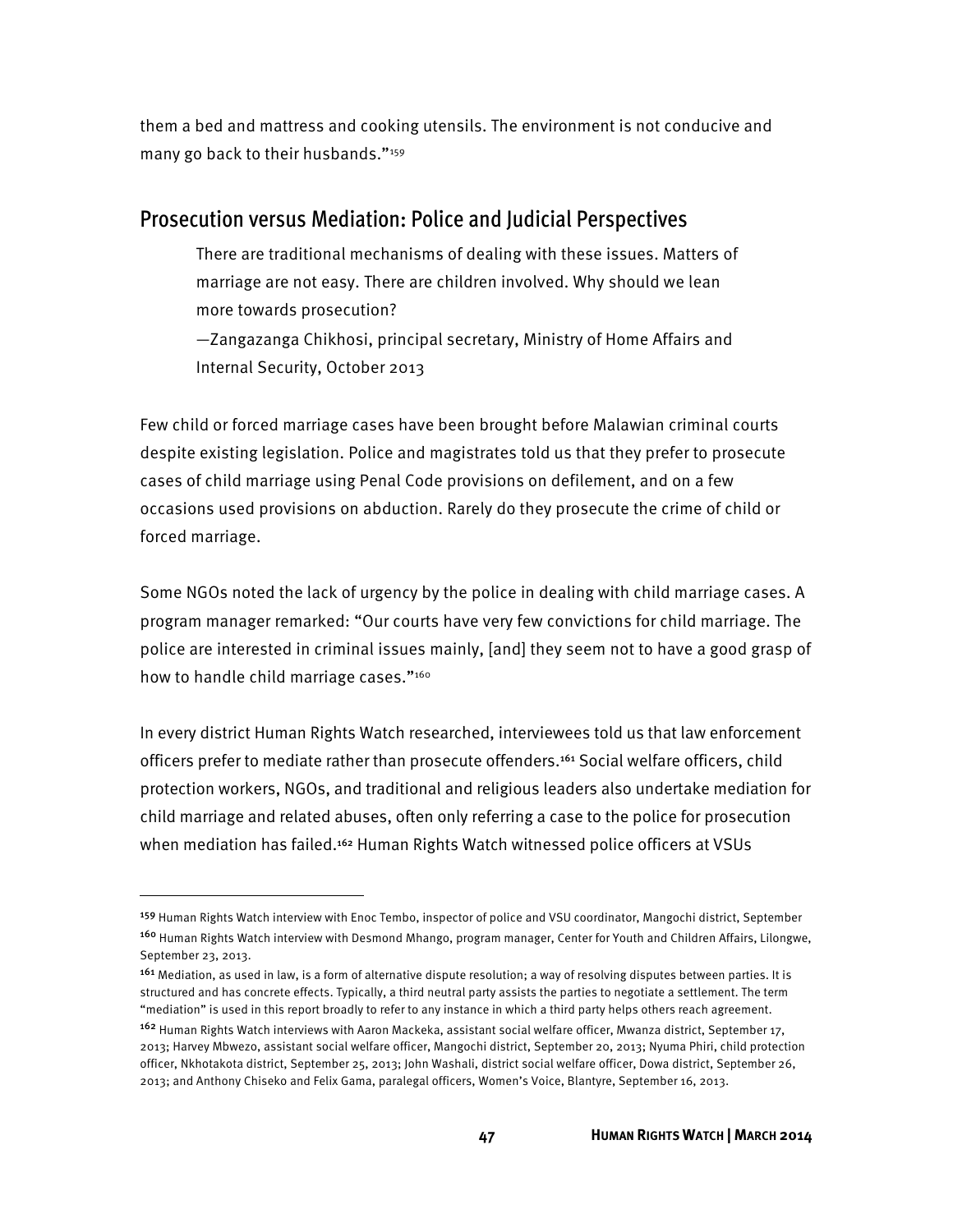mediating cases. There are no guidelines or mechanisms to document and monitor how mediation is done, nor have those doing mediation been trained.

One of the reasons given for preferring mediation over prosecution is that it preserves family unity and community relations. A police inspector in Mangochi district told us, "There are cases where we feel like prosecuting, but then you have to consider the plight of the girl. If you prosecute an uncle who is forcing a girl to marry, the relatives might turn against her and chase her away from the home. Here you create another problem."163

A magistrate at a child justice court in Dowa district commented on a defilement case, providing insight into attitudes towards abuse of girls among judicial officials:

I handled a case of a 15-year-old pregnant girl in Tambani that was brought by the girl's father. I considered that the girl was pregnant and the child will need care when it's born. I convicted the man of defilement and sentenced him to four years in prison. The conflict I faced is that under the Penal Code it is an offense to have sex with a girl below 16. But what about our culture? They say if a girl is mature, has attained puberty, she can do what she wants. This girl was 15, she was mature. So the law is conflicting with culture. There is also the civil side of it: if you imprison this man, who will maintain the baby?<sup>164</sup>

Mediation can be a potentially useful tool where criminal punishments are unwarranted. But mediation, just as with the criminal justice system, can be rendered unfair by the unequal power relationships of the parties. Placing the matter in mediation should not serve to perpetuate the notion that child marriage is a personal or family issue and not a matter of broader concern to the state. And mediation can lead to further harm to victims if there is not sufficient follow-up to protect against renewed violence.

Law enforcers and government officials said they preferred to mediate cases of genderbased violence because in many instances women withdraw cases that have been

<sup>&</sup>lt;sup>163</sup> Human Rights Watch interview with Enoc Tambo, police inspector and coordinator of the VSU, and Teresa Nsukwu, police officer at the VSU, Mangochi police station, Mangochi district, September 20, 2013.

<sup>164</sup> Human Rights Watch interview with DDH Dzowera, magistrate, Mwanza child justice court, Mwanza district, September 17, 2013.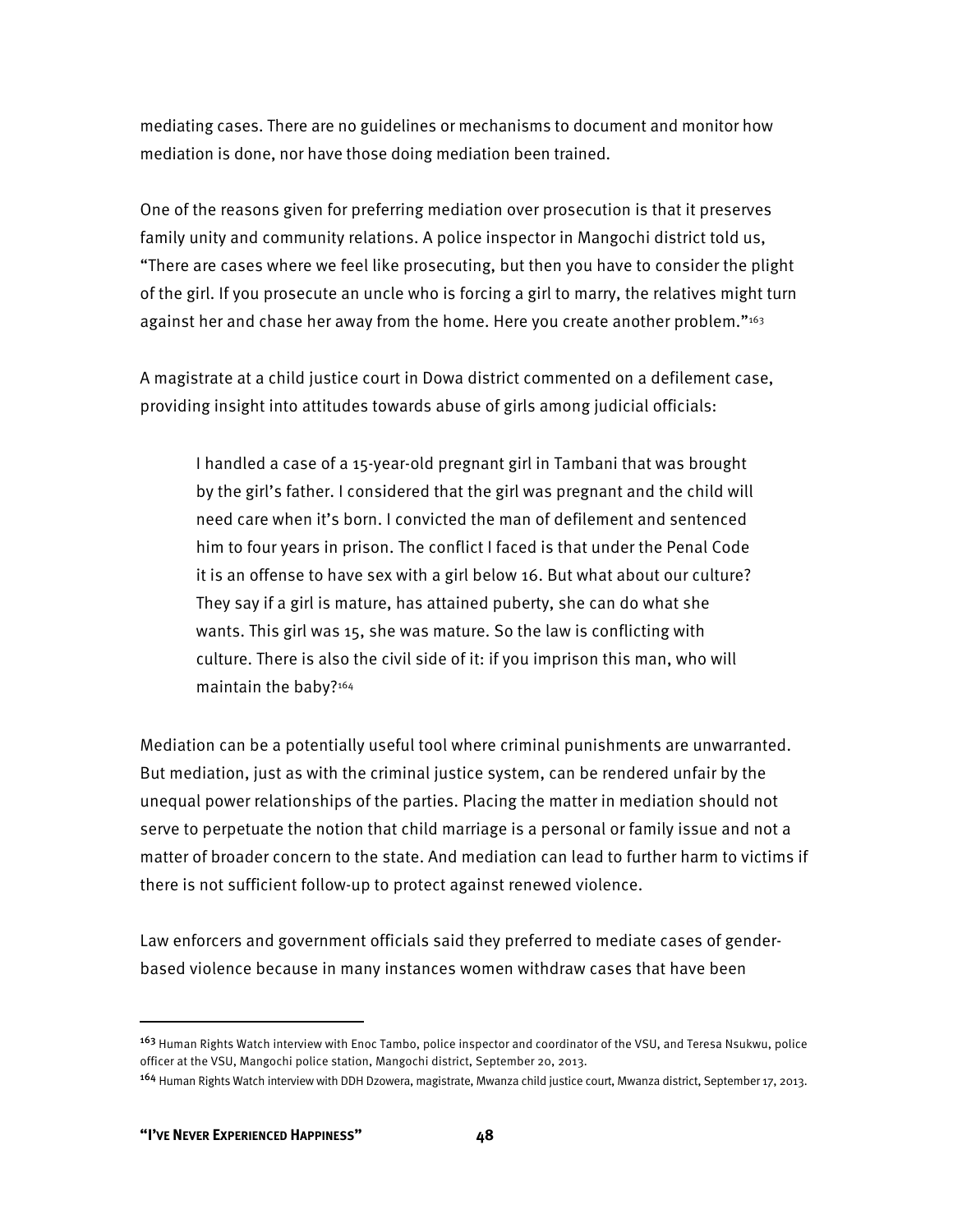forwarded for prosecution because they lack financial support at home and fear the imprisonment of a breadwinner. In a justice system where the resource burden is placed on the victim instead of on the state, the government's lack of resources contributes to the many cases of gender-based violence going through mediation. The director of public prosecutions said:

[Police prefer mediation] because the state does not have enough resources to follow through these cases. For example, if police do mediation, it means less paper work, fuel, custody time, pens to write, toner to print documents, and the cases will end the same day. So they chose mediation. It is not that they favor mediation but cannot afford due process. But if they send the case to me I follow due process. So they would rather not accelerate them to my office and end them at mediation.<sup>165</sup>

Some magistrates expressed concern that police officers sometimes mediate cases that are criminal in nature. A magistrate in Chikwawa noted, "Many cases reported to police stay at the police station and are not brought before a magistrate. The police prefer to counsel victims and perpetrators and yet some of these cases have criminal elements."166

The director of public prosecutions told Human Rights Watch that although there are no guidelines on the types of cases that police can mediate, in practice murder, defilement, and incest cases must be prosecuted.167 However, police do mediate such cases. Police officers at a VSU who said they have never prosecuted any child marriage cases described the mediation of a defilement case:

The man had befriended a 15-year-old girl and she had moved into his house. Her father reported the case to us. We decided to just counsel him [mediate] and not take him to court because he is looking after four orphans.<sup>168</sup>

<sup>165</sup> Human Rights Watch interview with Bruno Kalemba, director of public prosecutions, Ministry of Justice and Constitutional Affairs, Lilongwe, October 29, 2013.

<sup>166</sup> Human Rights Watch interview with Gladstone Chirundu, magistrate, Chikwawa, September 18, 2013.

<sup>&</sup>lt;sup>167</sup> Human Rights Watch interview with Bruno Kalemba, director of public prosecutions, Ministry of Justice and Constitutional Affairs, Lilongwe, October 29, 2013.

<sup>168</sup> Human Rights Watch interview with Enoc Tambo, police inspector and coordinator of the VSU, and Teresa Nsukwu, police officer at the VSU, Mangochi police station, Mangochi district, September 20, 2013.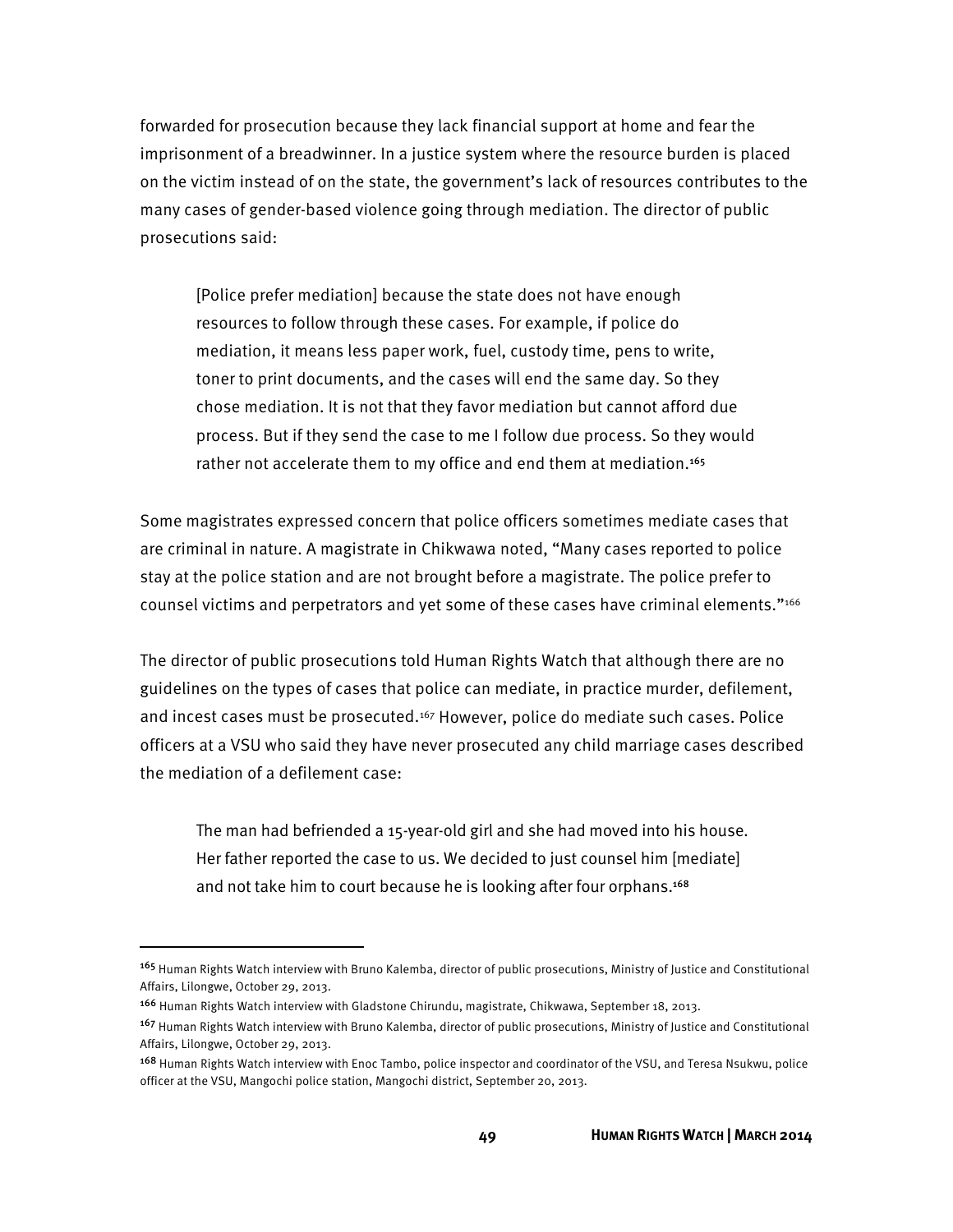A magistrate told us about cases in which police allow parents to withdraw defilement or rape complaints being forwarded for prosecution. But he made clear the courts were not at the mercy of those bringing the case: "In cases of rape and defilement, even if parents or relatives tell police to withdraw the case, many times I refuse and sentence."<sup>169</sup>

### Training for Law Enforcement Officers

We have not received any training. Sometimes we attend a meeting and they talk about a law and say we should use it. Can you call that training? —Esau Kamwando, child protection officer, Nkhotakota VSU, Nkhotakota district, September 2013

Legal prohibitions on child marriage are only effective if they are enforced and training is a vital component of an enforcement strategy. Almost all child protection workers, including police officers and magistrates interviewed by Human Rights Watch, said they lacked adequate training on women's and children's rights. A child protection worker in Nkhotakota district said,

I have been in this job for six months now and I haven't received any training. I would like training about specific child rights issues, the law, and how to work with the community. I feel I can do mediation because I was briefed by the office but I need to be properly trained.<sup>170</sup>

A staffer for an NGO that runs a child helpline in Mangochi district said, "We see many community child protection workers who are untrained."171 Mangochi district's social welfare officer also noted, "Social workers need to be trained. Some of them are not qualified social workers. Few are graduates."172 A magistrate in Dowa district said: "We have not received any training since 2008 on how to handle cases of children. The Child Care Act was passed in 2010 but we have not been trained on it." $173$ 

<sup>169</sup> Human Rights Watch interview with Dwhon Mwenyali , magistrate, Mangochi district, September 20, 2013.

<sup>170</sup> Human Rights Watch interview with Shabani Mtila, child protection worker, Nkhotakota district, September 25, 2013. 171 Human Rights Watch interview with Charles Banda, media networking and advocacy officer, YONECO, Mangochi district, September 21, 2013.

<sup>172</sup> Human Rights Watch interview with Macloud Mphande, district social welfare officer, Mangochi district, September 20, 2013. <sup>173</sup> Human Rights Watch interview with Francis Kantikana, magistrate, Dowa district, September 26, 2013.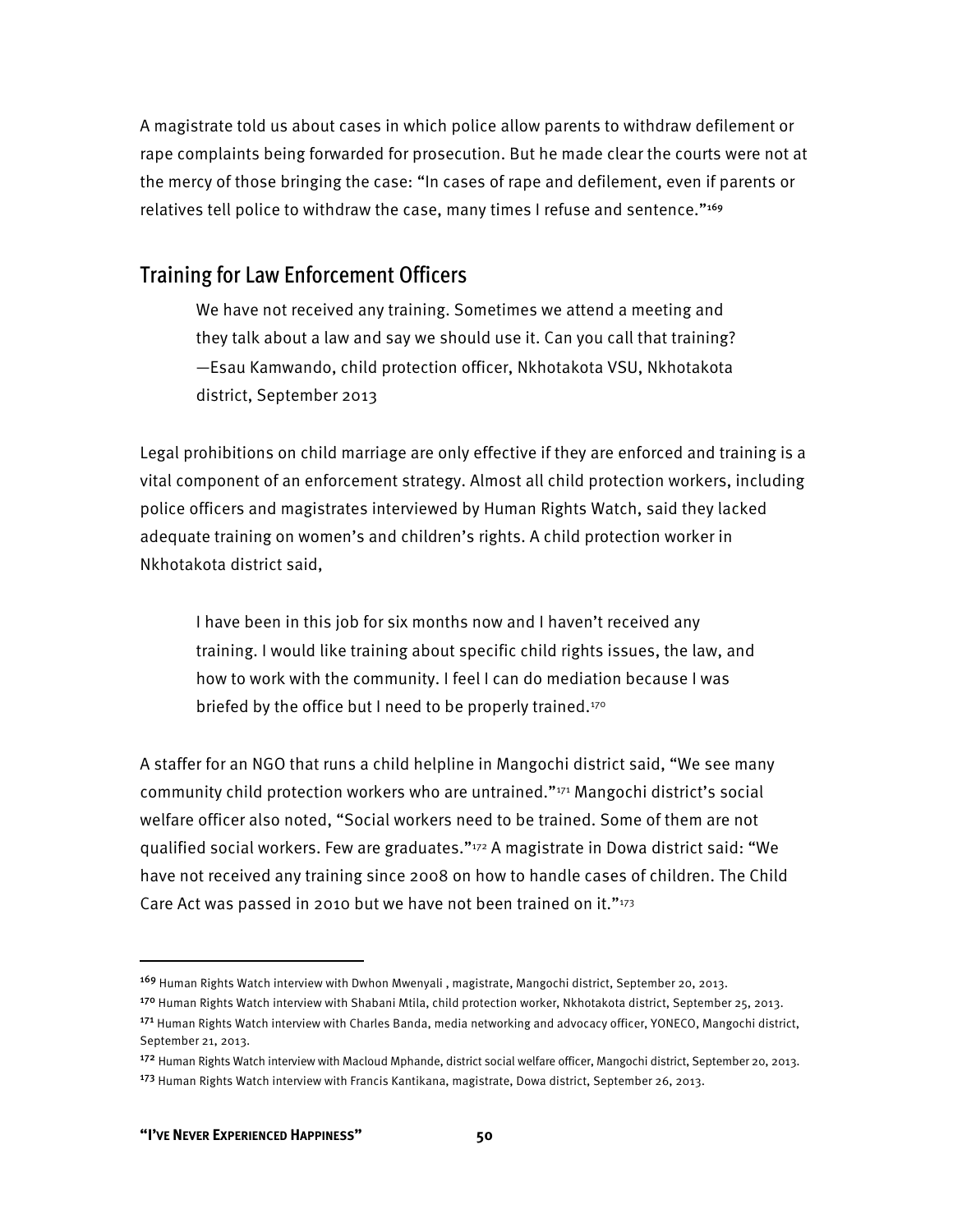Special training is needed to ensure that law enforcement and child protection officials understand the various manifestations of gender-based violence and how to deal with domestic violence cases, including cases involving child marriage. Training is also needed on the various laws that protect girls and women against forced marriage and marital abuse, and to ensure that police and judges fully understand the laws on child marriage and domestic violence more generally so that they can properly enforce them.

The importance of the institutionalization of gender-based violence training was illustrated by law enforcement officers' approach to the laws, the procedures for handling cases, and attitudes towards child marriage and related abuses.

Some police and judicial officers we interviewed displayed a lack of understanding of laws. An NGO program manager told us, "Some [police officers] do not understand the legal framework. Some charge on a wrong offense, for example child trafficking instead of abduction. Some use laws that do not exist. Government does business as usual and does not look at these problems."174

### Coordination among Government Agencies

l

The problems in the system to protect children are compounded by the lack of clarity among government ministries and agencies as to where responsibilities lay. Various government entities, officially coordinated by the Ministry of Gender, Children and Community Development, are mandated to tackle violence against women, including child marriages. The Ministry of Justice is responsible for the prosecutors, the Ministry of Gender, Children and Community Development for child protection workers, and the Ministry of Interior for the police. To respond effectively to violence against women, these agencies need to be well coordinated at various levels, including planning, training, data collection, monitoring and evaluation, and resource allocation. Lack of a comprehensive strategy on child marriage detailing specific and targeted action adds to the problem of poor coordination.175

<sup>174</sup> Human Rights Watch interview with Desmond Mhango, program manager, Center for Youth and Children Affairs, Lilongwe, September 23, 2013.

 $175$  In its mapping report on child protection in Malawi, UNICEF found that poor coordination is a key challenge to protecting children from abuse. See UNICEF, "Protecting Children in Malawi: A Report on the Major Findings of the Mapping and Assessment of the National Child Protection System," p. 10.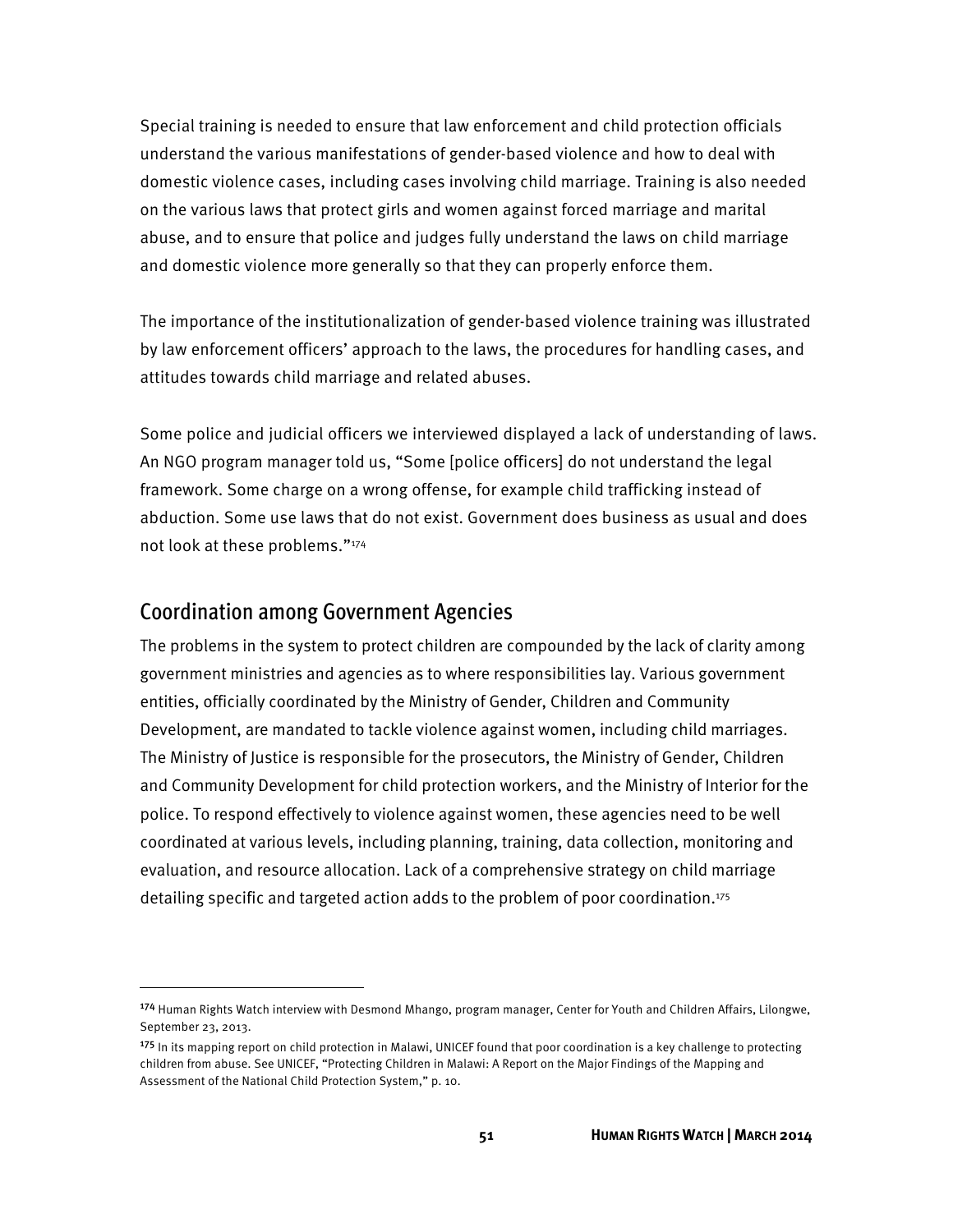## National Action Plan

The government, international donors, and national and international NGOs are implementing programs to address child marriage and violence against women. There are direct programs targeted at ending child marriage, and others that address issues that foster child marriage.176 The impact of these programs is unclear, partly because few of them have been evaluated. For example, the effectiveness and equitable enforcement of community bylaws is unclear and the way some of them are implemented may violate girls' rights.177 Ongoing monitoring of programs is also poor, such as with respect to programs around the school readmission policy. Some interventions have limited scope. For example, according to NGO officials, few NGOs have programs on income-generating activities, safe spaces for violence survivors, or engaging men to end gender-based violence. They also noted there are few programs supporting teenage mothers who have not returned to school to improve their literacy, for example through non-formal schooling programs.

Some NGOs expressed concern that donors preferred to fund certain programs even when NGOs had shown that they were not effective. An official of an NGO that works in Mangochi district said:

We worked on child marriage in Mangochi for 12 years. We did community sensitization on the dangers of early and forced marriage of girls. We did a lot of whistleblowing so police could do their work and arrest perpetrators. But we were not very successful because religion and culture supporting early marriage is deeply rooted in Mangochi. There is no willingness from most people in Mangochi to end early marriage. What Mangochi needs is public interest litigation where perpetrators can be taken to court and punished to deter others.178

<sup>176</sup> Human Rights Watch did not conduct a comprehensive review of programs and initiatives addressing child marriage. This analysis is based on interviews with 30 NGOs that mentioned they were implementing such programs.

<sup>177</sup> For example, a village headman in Dowa district told us about issuing an order for a girl to be tested for pregnancy against her will. He told us, "My niece got pregnant. She was at school. We have older women who check girls for pregnancy. They asked her if she was pregnant and wanted to inspect her but my sister was against it. However, I went ahead and issued the order for her to be checked and she was found to be pregnant. My sister was fined a goat. After the baby was born, I told my sister to look after the child and send the girl back to school. She is now in form four." Human Rights Watch interview with Mchighly Kalama, village headman Kayeseramgunda, Dowa district, September 25, 2013. However, community bylaws/local regulations signal a community concern that can be capitalized on and possibly generate more effective prevention strategies.

<sup>&</sup>lt;sup>178</sup> Human Rights Watch group interview with Marcel Chisi, executive director, Active Youth Initiative for Social Enhancement; and Christopher Misuku, project officer, Blantyre, September 16, 2013. Mangochi has a large Muslim population.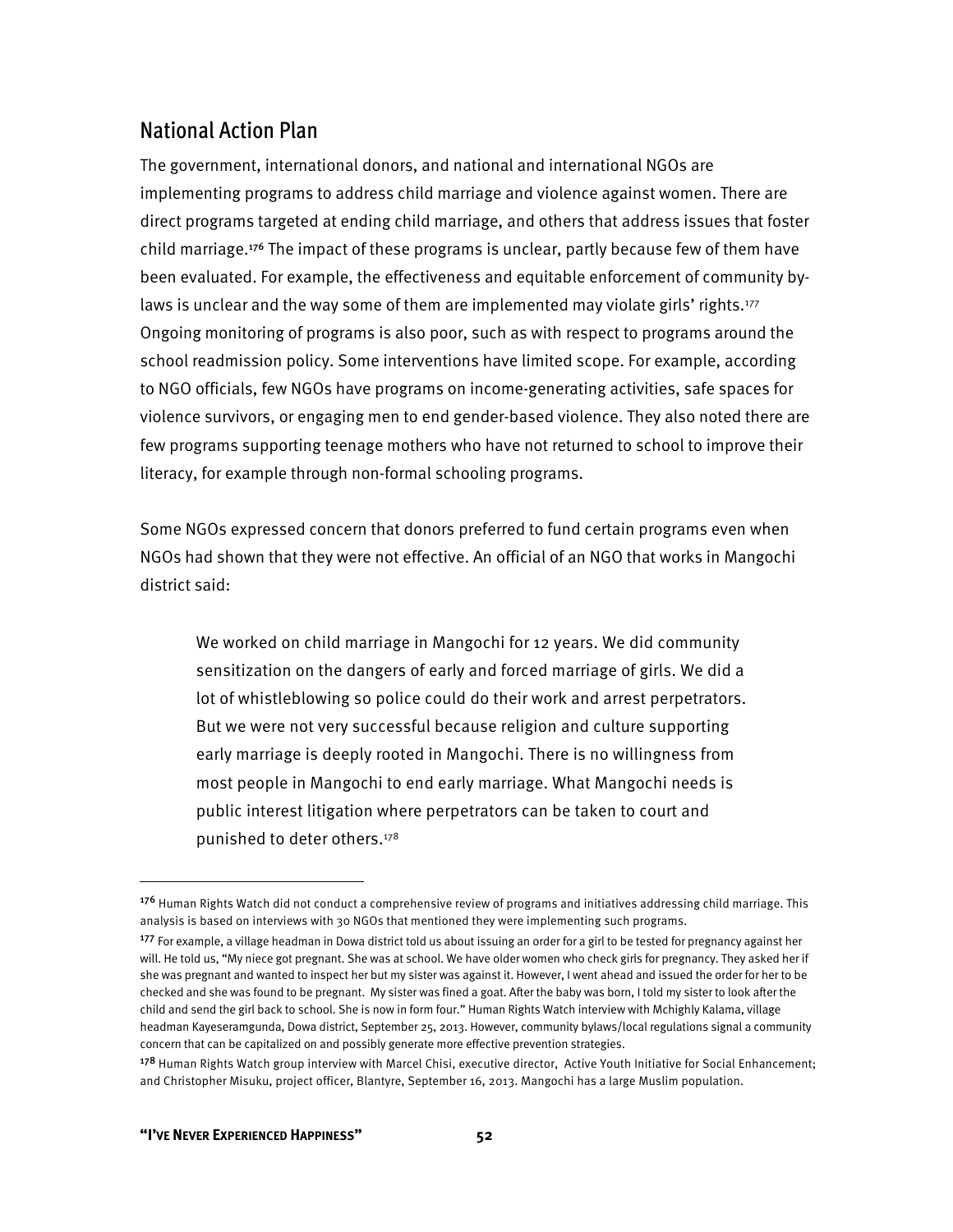Malawi needs a comprehensive approach to child marriage, which should be set out in a national action plan. This will help ensure meaningful progress by the government, its agencies, civil society, and development partners in ending child marriage. Such an approach should include legal reforms and programmatic initiatives that address the causes and consequences of child marriage, as well as protection for girls and women who seek redress through the justice system. A national action plan is also important to ensure scarce resources are used effectively. It will also identify priorities and guide efforts of all players. As one NGO official commented: "It would be great to have a national action plan on child marriage so best practices can be documented and NGOs can come together to work with one aim."179

### Seeking Help and Enforcing Rights

Almost all the child protection workers, social welfare officers, and NGO staffers working with women and children who spoke to Human Rights Watch mentioned a lack of awareness about rights as a key barrier to girls and women reporting child and forced marriages and other domestic violence. The majority of the girls we interviewed knew nothing about the laws on child marriage and that they could report their families for forcing them to marry. Many girls who had been abandoned by their husbands or whose boyfriends had refused to support their children did not know that they could apply for maintenance orders from the courts.

For example, Chanika B., whose grandmother and sister forced her to marry at 15 said, "I did not know I could report them."180 A police officer commented, "Girls usually do not report when they are forced to marry because they do not know about their rights. The people who usually report child marriages cases to us are teachers, child protection workers, chiefs or parents who are not happy with the marriage.<sup>181</sup>

<sup>179</sup> Eunice Chamgono, coordiantor, NGO Gender Coordination Network, Lilongwe, September 23, 2013.

<sup>&</sup>lt;sup>180</sup> Human Rights Watch interview with Chanika B., Mangochi district, September 21, 2013.

<sup>&</sup>lt;sup>181</sup> Human Rights Watch interview with inspector Mark Munana, coordinator, community policing; Esnarth Wiz, crime prevention desk officer; and George Sinalo, child protection officer, Chikwawa Police Station, Chikwawa district, September 19, 2013.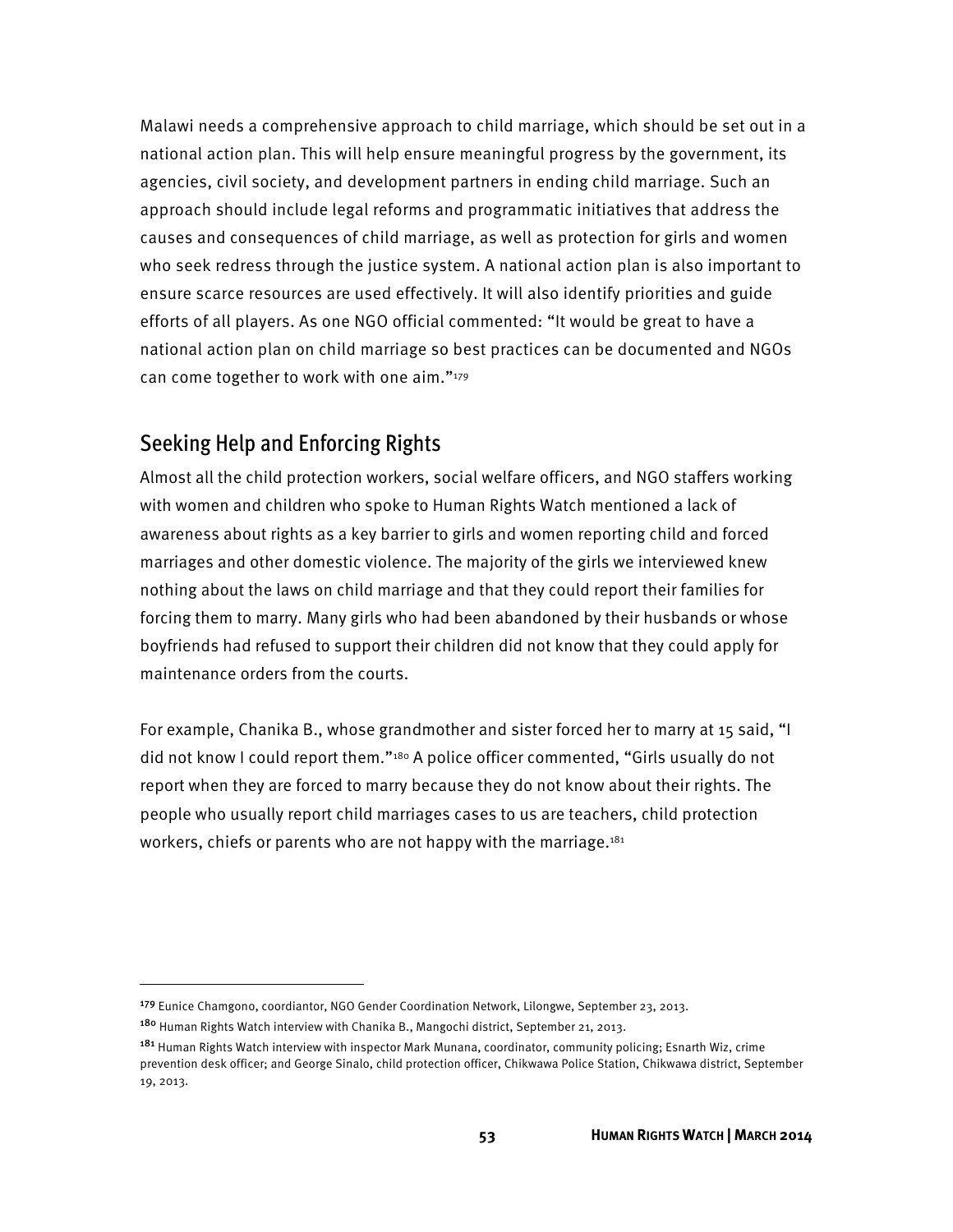# **IV. Malawi's International Legal Obligations on Child Marriage**

The government of Malawi has obligations under international and regional human rights law to protect the rights of girls and women. These include the rights to equality and nondiscrimination, to the highest attainable standard of health, to education, to information, to free and full consent to marriage, to choose one's spouse, to be free from physical, mental, and sexual violence, and to be protected from slavery, trafficking, and sale. Those whose rights are violated are entitled to an effective remedy. The inadequate fulfillment and protection of these rights is both a cause and consequence of child marriage in Malawi.

Malawi is a party to the core international treaties that protect women's and girls' human rights. Malawi has ratified the International Covenant on Civil and Political Rights (ICCPR), the International Covenant on Economic, Social and Cultural Rights (ICESCR), the Convention on the Elimination of All Forms of Discrimination against Women (CEDAW), and the Convention on the Rights of the Child (CRC).  $182$  Among the regional treaties to which Malawi is a party is the African Charter on Human and Peoples' Rights (African Charter), the African Charter on the Rights and Welfare of the Child (ACRWC), and the Protocol to the African Charter on Human and Peoples' Rights on the Rights of Women in Africa (Maputo Protocol).<sup>183</sup>

International human rights law recognizes state accountability for abuses by private actors and requires states to show due diligence in preventing and responding to human rights violations. For instance, the CEDAW Committee in a general recommendation concluded

<sup>182</sup> International Covenant on Civil and Political Rights (ICCPR), adopted December 16, 1966, G.A. Res. 2200A (XXI), 21 U.N. GAOR Supp. (No. 16) at 52, U.N. Doc. A/6316 (1966), 999 U.N.T.S.171, entered into force March 23, 1976, ratified by Malawi on December 22, 1993; International Covenant on Economic, Social and Cultural Rights (ICESCR), adopted December 16, 1966, G.A. Res.2200A (XXI), 21 U.N. GAOR Supp. (No.16) at 49, U.N. Doc. A/6316 (1966) 993 U.N.T.S. 3, entered into force January 3, 1976, ratified by Malawi on December 22, 1993; International Convention on the Elimination of All Forms of Discrimination against Women (CEDAW), adopted December 18, 1979, G.A. Res. 34/180, entered into force September 3, 1981, ratified by Malawi March 12, 1987; Convention on the Rights of the Child (CRC), adopted November 20, 1989, G.A. Res. 44/25, annex, 44 U.N. GAOR Supp. (No. 49) at 167, U.N. Doc. A/44/49 (1989), entered into force September 2, 1990, ratified by Malawi January 2, 1991.

<sup>&</sup>lt;sup>183</sup> African (Banjul) Charter on Human and Peoples' Rights (ACHPR), OAU Doc. CAB/LEG/67/3 rev. 5, 21 (1982), entered into forced October 21, 1986, ratified by Malawi February 23, 1990; African Charter on the Rights and Welfare of the Child (ACRWC), OAY Doc. CAB/LEG/24.9/49 (1990), entered into force November 29, 1999, ratified by Malawi September 16, 1999; and Protocol to the African Charter on Human and Peoples' Rights on The Rights of Women in Africa (the Maputo Protocol), adopted July 11, 2003, entered into force November 2005 and ratified by Malawi May 20, 2995.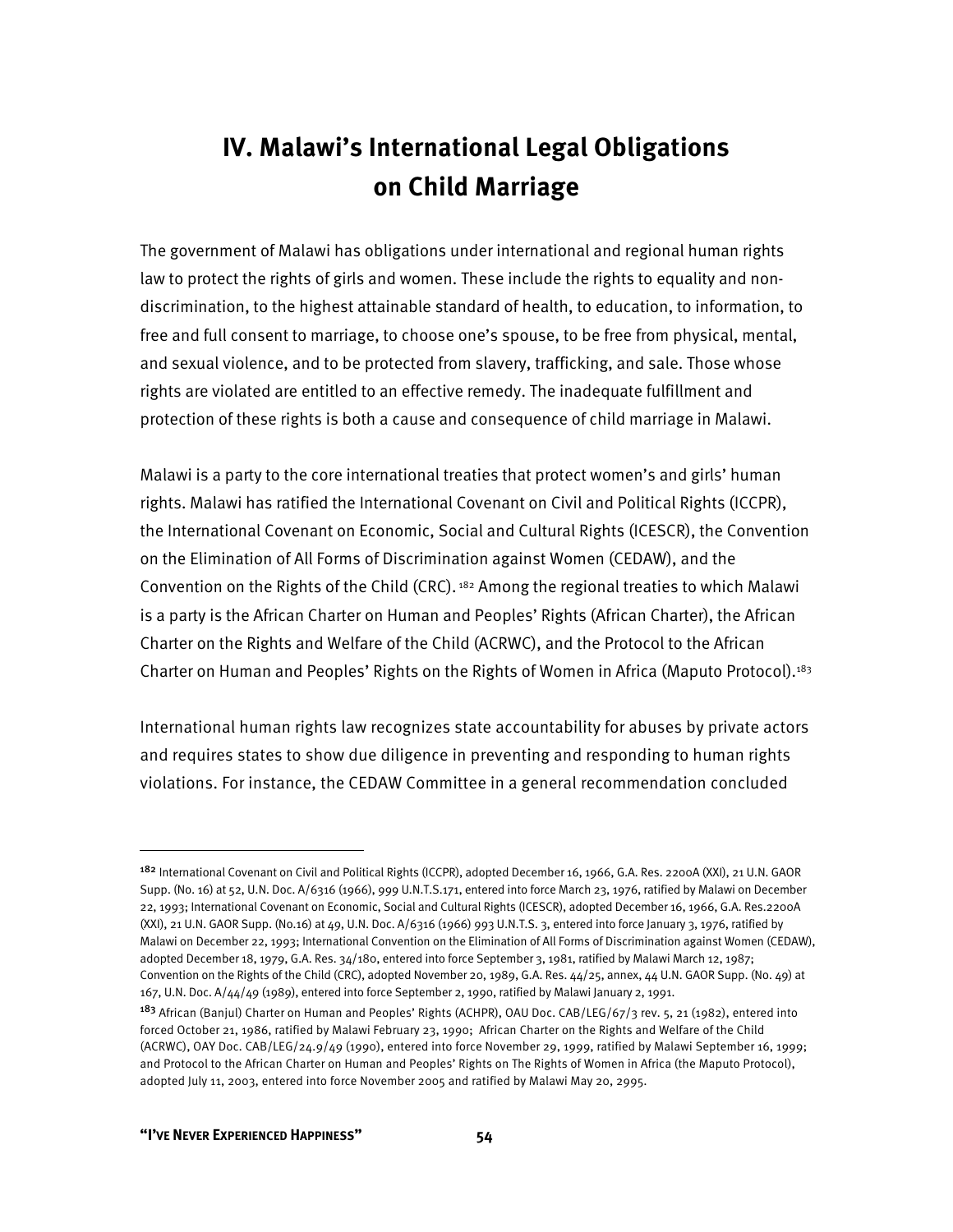that: "States may also be responsible for private acts if they fail to act with due diligence to prevent violations of rights or to investigate and punish acts of violence."<sup>184</sup>

CEDAW explicitly acknowledges social and cultural norms as the sources of many women's rights abuses, and obliges governments to take appropriate measures to address such abuses. It obliges states to "modify the social and cultural patterns of conduct of men and women, with a view to achieving the elimination of prejudices and customary and all other practices which are based on the idea of the inferiority or the superiority of either of the sexes or on stereotyped roles for men and women."<sup>185</sup> The argument that some practices are cultural norms and thus impervious to alteration cannot justify a government's failure to address discriminatory practices. The Human Rights Committee affirms that governments "should ensure that traditional, historical, religious or cultural attitudes are not used to justify violations of women's right to equality before the law and to equal enjoyment of all Covenant rights."<sup>186</sup>

## Obligation to Enforce Consistent Definition of a Child, Minimum Marriage Age, and Birth and Marriage Registration

The CRC Committee has repeatedly addressed the need for countries to establish a definition of a child in all domestic legislation that is consistent with the provisions of the CRC, as anyone below the age of 18 years.<sup>187</sup> It has also endorsed 18 as the minimum age for marriage, regardless of parental consent.<sup>188</sup> At the Africa regional level, the African Charter on the Rights and Welfare of the Child explicitly requires governments to take

<sup>184</sup> Committee on the Elimination of Violence Against Women (CEDAW Committee), General Recommendation No. 19, Violence against women, (Eleventh session, 1992), Compilation of General Comments and General Recommendations Adopted by Human Rights Treaty Bodies, U.N. Doc. HRI\GEN\1\Rev.1 at 84 (1994), (contained in document A/47/38), para. 9. See also see ICCPR, HRC, General Comment 31, Nature of the general legal obligation on states parties to the Covenant, para. 9, U.N. Doc. CCPR/C/21/Rev.1/Add.13 (2004); UN Committee Against Torture, General Comment No. 2: Implementation of Article 2 by States Parties, 24 January 2008.CAT/C/GC/2. Regarding the responsibility of states extending to all within their jurisdiction, see ICCPR, art. 2(1).

<sup>185</sup> CEDAW, art. 5.

<sup>186</sup> Human Rights Committee, General Comment No. 28, para. 5.

<sup>&</sup>lt;sup>187</sup> CRC, art. 1. In the context of the CRC, "a child means every human being below the age of eighteen years unless under the law applicable to the child, majority is attained earlier."

<sup>&</sup>lt;sup>188</sup> See, for example, UN Committee on the Rights of the Child, General Comment No. 4, Adolescent Health and Development in the Context of the Convention on the Rights of the Child, (Thirty-third session, 2003), para. 20 ("The Committee strongly recommends that States parties review and, where necessary, reform their legislation and practice to increase the minimum age for marriage with and without parental consent to 18 years, for both girls and boys"). There is an evolving consensus in international law that 18 should be the minimum age for marriage.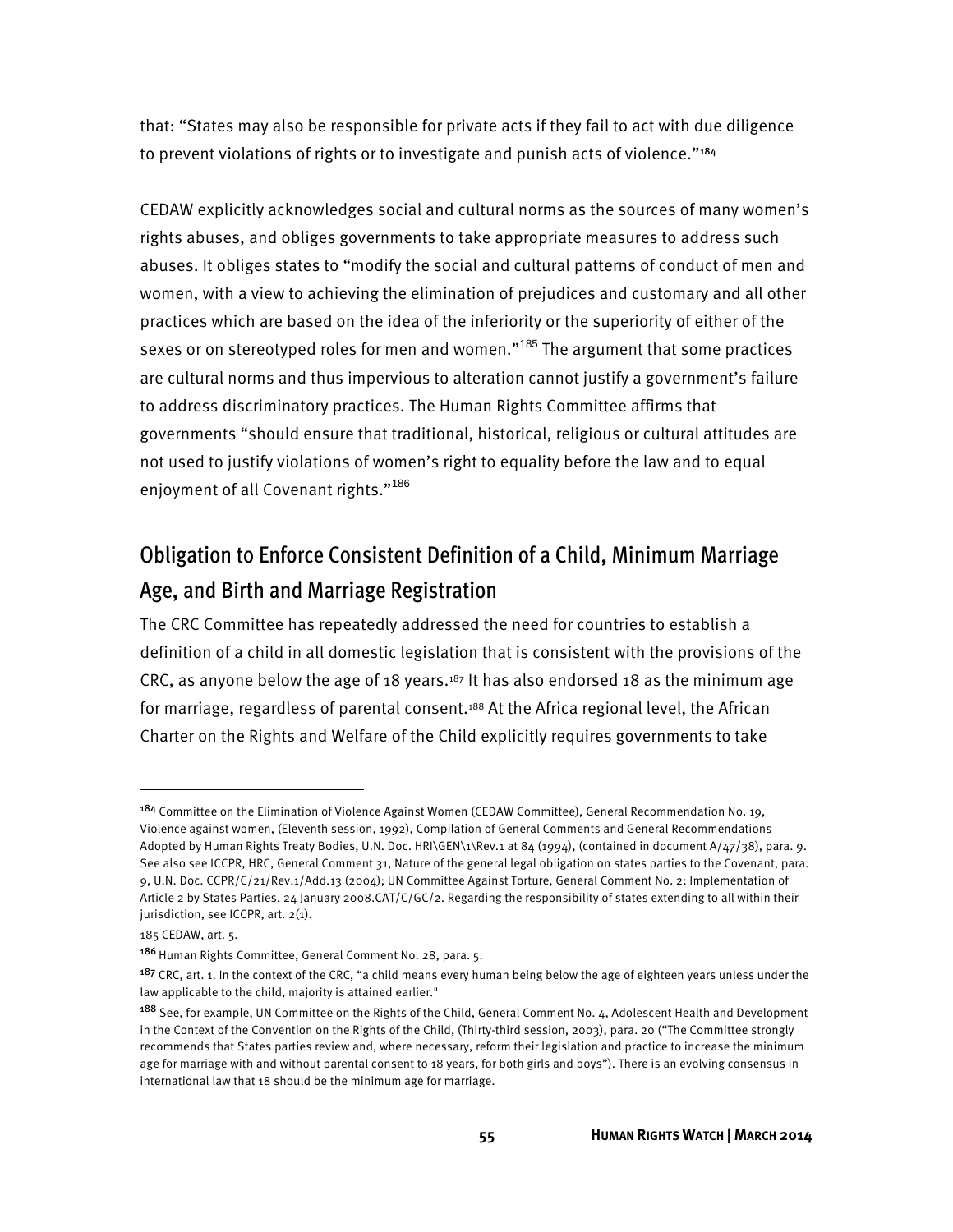effective action, including through legislation, to specify the minimum age of marriage as 18 years.<sup>189</sup> The Maputo Protocol also specifies that governments are to "enact appropriate national legislative measures to guarantee that the minimum age of marriage for women shall be 18 years."<sup>190</sup>

The CEDAW Committee addressed the need for Malawi to take all necessary measures to expedite the enactment of outstanding bills, including the Marriage, Divorce and Family Relations Bill, which defines a child as any person below 18 years and sets the minimum age of marriage at 18 years.<sup>191</sup>

Malawi should also implement the legislation making the registration of births and marriages compulsory. The Convention on Consent to Marriage, Minimum Age for Marriage, and Registration of Marriages states that all marriages should be registered by a competent authority.<sup>192</sup> The Maputo Protocol also calls on governments to ensure that all marriages are recorded in writing and registered in accordance with national laws.193 The CRC committee has also addressed States parties in general, and to Malawi in particular, the obligation to make the registration of all births and marriages compulsory and to put in place measures to enforce implementation.<sup>194</sup>

### Rights to Equality and Non-Discrimination

Malawi has obligations under international law to ensure women's rights to equality and non-discrimination. The ICCPR calls for "the equal right of men and women to the

<sup>189</sup> ACRWC, art. 21(2).

<sup>190</sup> Maputo Protocol, art. 6(a).

<sup>191</sup> CEDAW, "Consideration of Reports Submitted by States Parties under Article 18 of the Convention, Concluding Observations, Malawi," January 22, 2010,

http://sim.law.uu.nl/SIM/CaseLaw/uncom.nsf/feoo5fcb5od8277cc12569d5003e4aaa/70143da9ad8bd5a7c12576cfoo356b b9?OpenDocument (accessed November 6, 2013) paras. 14 and 15.

<sup>192</sup> Convention on Consent to Marriage, art. 3.

<sup>193</sup> Maputo Protocol, art. 16 (d).

<sup>&</sup>lt;sup>194</sup> For the specific recommendation to Malawi see UN Committee on the Rights of the Child, "Consideration of Reports Submitted by States Parties under Article 44 of the Convention, Concluding Observations, Malawi," March 27 2009, http://www2.ohchr.org/english/bodies/crc/docs/co/CRC-C-MWI-CO2.pdf (accessed January 31, 2014), paras. 36 and 37. For other countries see for example, UN Committee on the Rights of the Child, "Consideration of Reports Submitted by States Parties under Article 44 of the Convention, Concluding Observations, Myanmar," March 14, 2012,

http://www2.ohchr.org/english/bodies/crc/docs/co/CRC\_C\_MMR\_CO\_3-4.pdf (accessed January 31, 2014), paras. 43 and 44; and "Consideration of Reports Submitted by States Parties under Article 44 of the Convention, Concluding Observations, Djibouti, " October 7, 2008, http://www2.ohchr.org/english/bodies/crc/docs/AdvanceVersions/CRC.C.DJI.CO.2.pdf (accessed January 31, 2014), paras. 33 and 34.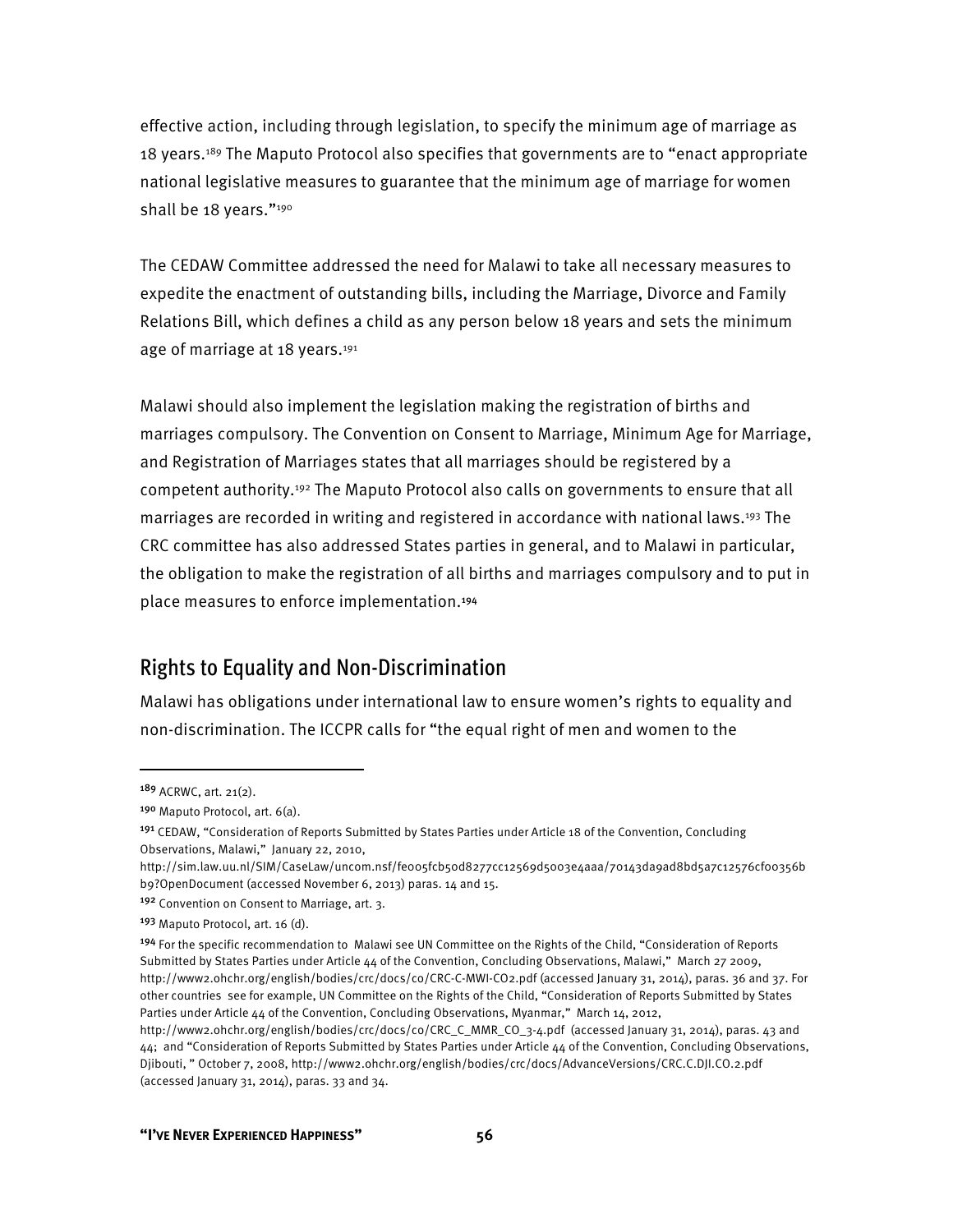enjoyment of all civil and political rights set forth in the … Covenant," including the right to birth registration, to free and full consent to marriage, to equality of rights and responsibilities of spouses during marriage and at its dissolution, to life, to liberty and security of the person, and to freedom of expression.<sup>195</sup>

The ICESCR contains similar provisions against discrimination.196 The CRC recognizes the right of children to be free from discrimination, including on the grounds of sex and age.<sup>197</sup> The ACRWC states that, "Child marriage and the betrothal of girls and boys shall be prohibited."198 Prohibitions on child marriage and non-discrimination are also included in the Maputo Protocol and the African Charter.199

The CEDAW Committee has explained that "[i]nherent to the principle of equality between men and women, or gender equality, is the concept that all human beings, regardless of sex, are free to develop their personal abilities, pursue their professional careers and make choices without the limitations set by stereotypes, rigid gender roles and prejudices."200

Child marriage is considered a form of gender-based discrimination because the practice disproportionately affects girls, and negatively impacts the realization of girls' and women's many other human rights. The impact of these violations is felt by women throughout their lives, and extends to their families and societies.

### Right to Consent to Marriage, Choose a Spouse

The right to marriage based on "full and free consent" of the spouses is recognized in several international instruments.<sup>201</sup> Article 16 of CEDAW includes the equal right of men

<sup>195</sup> ICCPR, arts. 3, 6, 9, 19, 23 and 24.

<sup>196</sup> ICESCR, art. 2.

<sup>197</sup> CRC, art. 2.

<sup>198</sup> ACRWC, art. 21.

<sup>199</sup> The Maputo Protocol in article 6 calls on governments to develop laws that establish 18 as the minimum age of marriage. The African Charter in article 18 obligates governments to "ensure the elimination of every discrimination against women and also ensure the protection of the rights of the woman and the child as stipulated in international declarations and conventions."

<sup>200</sup>CEDAW Committee, General Recommendation No. 28: the core obligations of states parties under article 2 of the Convention on the Elimination of All Forms of Discrimination against Women, 47th Sess., U.N. Doc. CEDAW/C/ GC/28, 2010, para. 5.

<sup>201</sup> Universal Declaration of Human Rights, adopted December 10, 1948, G.A. Res. 217A(III), U.N. Doc. A/810 at 71 (1948), art. 16; ICCPR, art. 23; ICESCR, art. 10(1).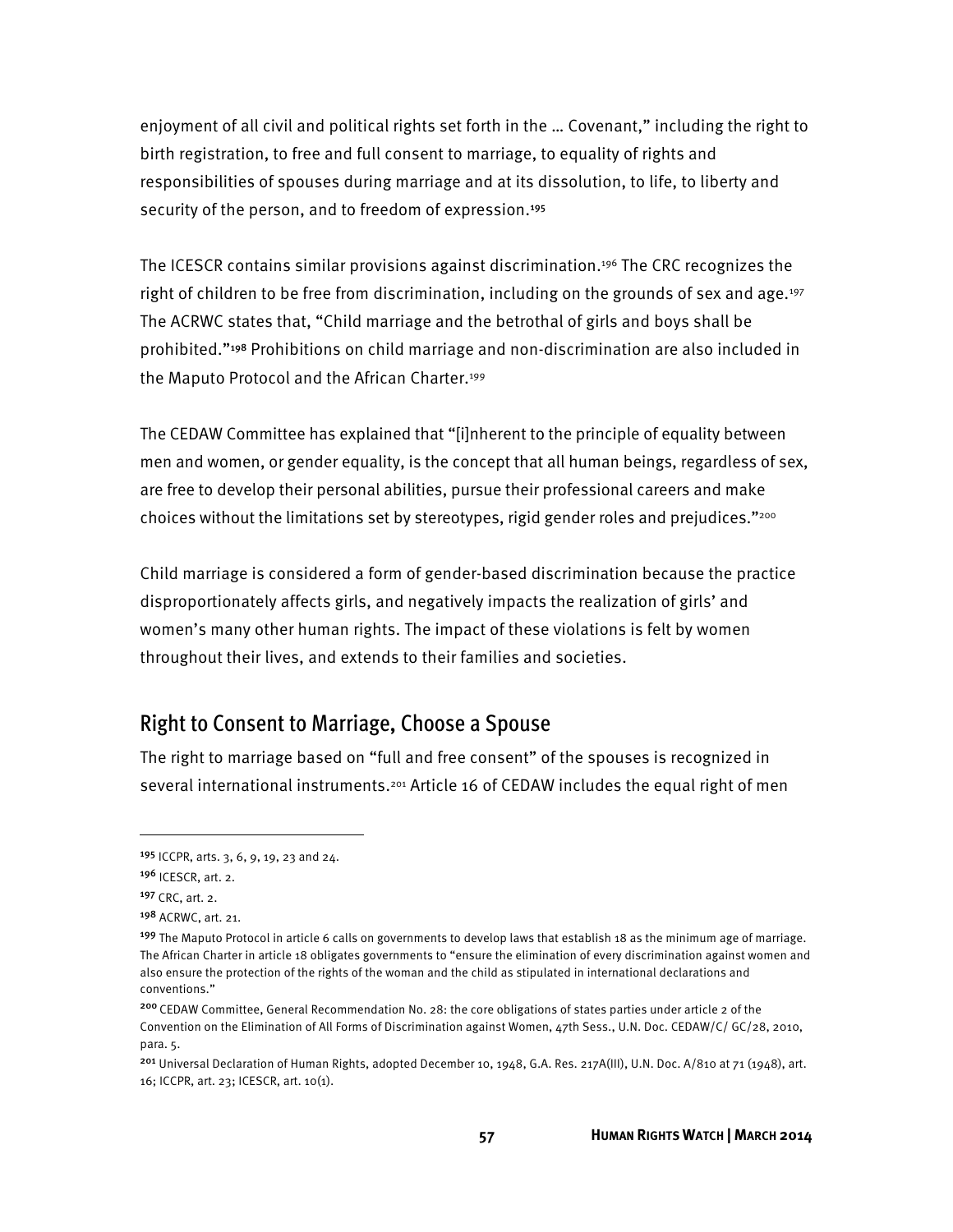and women to enter into marriage, and the Convention on the Consent to Marriage further specifies that each spouse must give his or her consent "in person...as prescribed by law."202 The Maputo Protocol specifies that "no marriage shall take place without the free and full consent of both parties."<sup>203</sup>

The UN Human RighCs Committee, which monitors the implementation of the ICCPR, clarified in General comment No. 19 that the marriageable age for both men and women shall be based on the ability of both spouses to give their full and free consent.204 In its General Comment No. 28 it affirms states' obligation to treat men and women equally with regard to marriage.205 CEDAW General Comment No. 21 on the right to marriage reiterates men and women's equal right to enter into marriage, conditioned on their free and full consent.<sup>206</sup>

Consent cannot be "free and full" when one of the parties involved is not sufficiently mature to make an informed decision about a life partner; or the meaning and responsibility of marriage. Testimonies in this report indicate that many girls, including older girls who are of the Constitutional legal marriage age, were unaware of the implications of marriage and the responsibilities that come with it.

### Right of Children to Express Their Views Freely

The right of children to express their views is set out in the CRC, which stipulates that they have this right in all matters affecting them, according to their age and maturity.<sup>207</sup> The CRC Committee's General Comment No. 12 on the right of the child to be heard affirms this right in any judicial or administrative proceeding affecting their well-being.<sup>208</sup> In its comment, the committee goes on to set out the obligations of governments to establish reporting

<sup>202</sup> CEDAW, art.16, and Convention on Consent to Marriage, art. 2.

<sup>203</sup> Maputo Protocol, art. 16.

<sup>&</sup>lt;sup>204</sup> UN Human Rights Committee, General Comment No. 19 (The Family), Protection of the Family, the Right to Marriage and Equality of the Spouses, (Article 23), (Thirty-ninth session, 1990), Compilation of General Comments and General recommendations Adopted by Human Rights Treaty bodies, UN Doc.HRI/Gen/1/Rev.7 (2004), p. 149, para. 4.

<sup>205</sup> UN Human Rights Committee, General Comment No. 28, Equality of Rights Between Men and Women (Article 3), (Sixtyeight session, 2000), Compilation of General Comments and Recommendations Adopted by Human Rights Treaty Bodies, UN Doc.HRI/GEN/1/Rev.7 (2004), p. 178, para. 27.

<sup>&</sup>lt;sup>206</sup> CEDAW Committee, General Recommendation No. 21, Equality in Marriage and Family Relations, (Thirteenth Session, 1994), Compilation of General comments and General Recommendations Adopted by Human Rights Treaty Bodies, UN Doc.HRI/GEN/1/Rev.1(2004), paras. 16, 1 (a) and (b).

<sup>207</sup> CRC, art. 12.

<sup>208</sup> Committee on the Rights of the Child, General Comment No. 12, The Right of the Child to Be Heard, U.N. Doc.CRC/C/GC/12(2009), para. 2.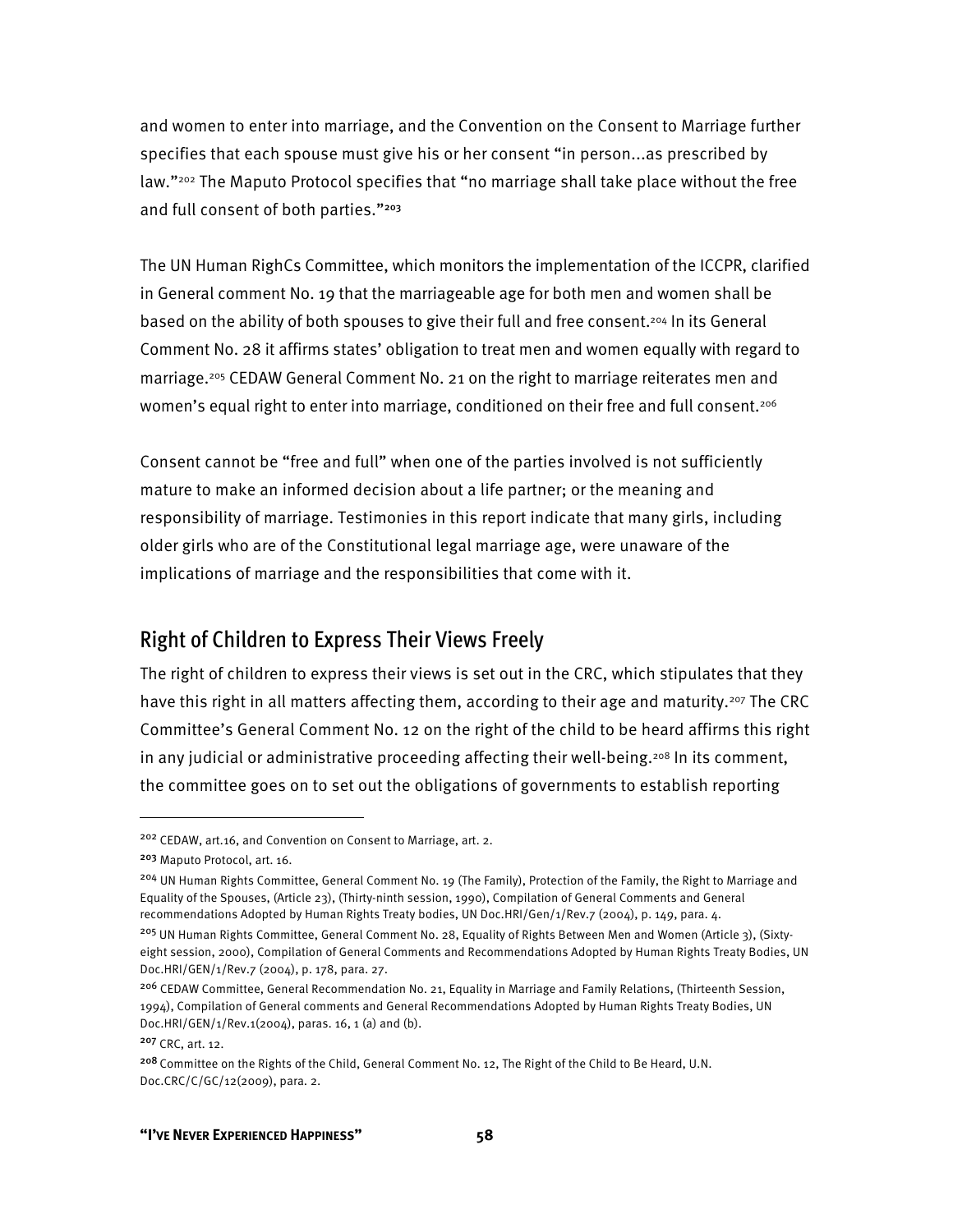mechanisms such as telephone help lines and support mechanisms to assist children to express their views. This includes access to physicians and to teachers who can offer a safe space for children to express their views freely or to seek help in any matter related to their well-being.209

Child marriage is incompatible with international human rights law, even if children do "consent" to the marriage. This does not mean however that Malawi should not respect the right of children to express their views. Instead, the government should take policy and programmatic measures to ensure children's right to be heard in matters concerning marriage.

### Right to Health

The right to health is enshrined in numerous treaties. The ICESCR specifies that everyone has a right "to the enjoyment of the highest attainable standard of physical and mental health," and obligates governments to implement the right without discrimination on the basis of sex, age, or other prohibited grounds.210 The CRC recognizes children's rights to health and to access health services, and notably the right to be protected from traditional practices prejudicial to the health of the child. <sup>211</sup> CEDAW obligates governments to take all appropriate measures to eliminate discrimination against women in the field of women's health.212

Several treaties and authoritative interpretations specifically note that reducing maternal mortality rates and improving maternal health services should be considered priorities in the progressive realization of the right to health.<sup>213</sup>

The CRC Committee has called on governments to reduce child mortality,<sup>214</sup> and to raise the age of sexual consent to prevent forced marriage and ensure the health of children.<sup>215</sup>

<sup>209</sup> Ibid.

<sup>210</sup> ICESCR, art. 12.

<sup>211</sup> CRC, art. 24; see also, CESCR, General Comment No. 14, The right to the highest attainable standard of health (Twentysecond session, 2000), U.N. Doc. E/C.12/2000/4 (2000), reprinted in Compilation of General Comments and General Recommendations Adopted by Human Rights Treaty Bodies, U.N. Doc. HRI/GEN/1/Rev.6 at 85 (2003), para. 22.

<sup>212</sup> CEDAW, art. 12(1).

<sup>213</sup> CESCR, General Comment No. 14, , paras. 14 and 21.

<sup>&</sup>lt;sup>214</sup> CRC Committee, General comment No. 15: The Right of the Child to the Enjoyment of the Highest Attainable Standard of Health (art. 24), CRC/C/GC/14 (2013), para. 33.

<sup>215</sup> CRC Committee, Concluding Observations: Costa Rica, paras.27, 28, U.N. Doc CRC/C/CRI/CO/4 (2011).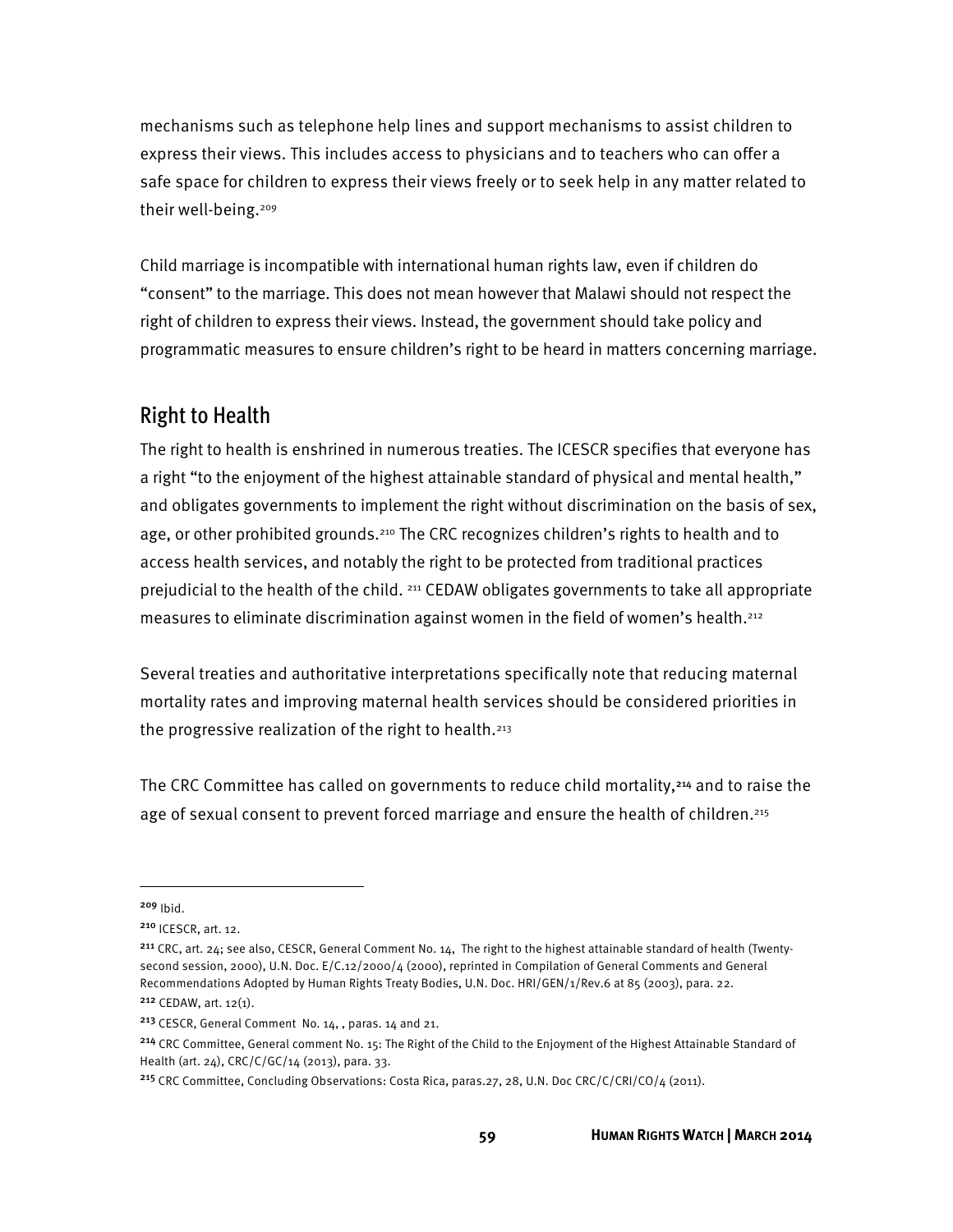The CEDAW Committee has specifically addressed the need for Malawi to make every effort to raise awareness of and increase women's access to healthcare facilities, to put in place measures to reduce maternal mortality by identifying and addressing causes of maternal death and to eradicate harmful traditional practices and customs against women.216 The CRC Committee also addressed the need for Malawi to take legislative and awarenessraising measures to prohibit and eradicate traditional practices, including child and forced marriages that are harmful to the health, survival and development of children, boys as well as girls, and the need to strengthen sex education and reproductive and mental health counseling services.<sup>217</sup>

The risk of child marriage – and subsequently reproductive health problems – often begins when young girls get pregnant early and are pressured by family members to marry or girls themselves feel marriage is the best option for them. One of the factors leading to early pregnancy and childbearing is the lack of accurate reproductive health knowledge. Although there is a life skills program in Malawian schools covering sexuality and reproductive health, human rights, and gender-based violence – including child marriage and sexual harassment – it is not well-implemented and the government of Malawi lacks a comprehensive policy on adolescent reproductive health.

### Right to Education

l

International law provides that everyone has the right to free primary education and the right to equal opportunity in education.<sup>218</sup> The Maputo Protocol specifically places obligations on governments to eliminate all forms of discrimination against women and guarantee them equal opportunity and access to education and training.<sup>219</sup>

The CRC Committee explains that the purpose of education is to develop a child's "personality, talent, mental and physical abilities to full potential" and to prepare a child

<sup>216</sup> CEDAW Committee, "Concluding Observations of the Committee to End All Forms of Discrimination against Women, Malawi," January 22, 2010,

http://sim.law.uu.nl/SIM/CaseLaw/uncom.nsf/feoo5fcb5od8277cc12569d5003e4aaa/70143da9ad8bd5a7c12576cfoo356b b9?OpenDocument (accessed November 6, 2013), paras 35, 37 and 41.

<sup>&</sup>lt;sup>217</sup> CRC Committee, "Consideration of Reports Submitted by States Parties under Article 44 of the Convention, Concluding Observations, Malawi," January 24, 2002, http://www.bayefsky.com/pdf/malawi\_t4\_crc.pdf (accessed November 6, 2013), paras. 425 (b) and 429.

<sup>218</sup> ICESCR, art. 13; CRC, art. 28 and CRC, art. 29; African Charter, art. 17; Maputo Protocol, art. 12; ACRWC, art. 11. <sup>219</sup> African Charter, art. 17; ACRWC, art. 11; CEDAW, art. 10; Maputo Protocol, art. 12.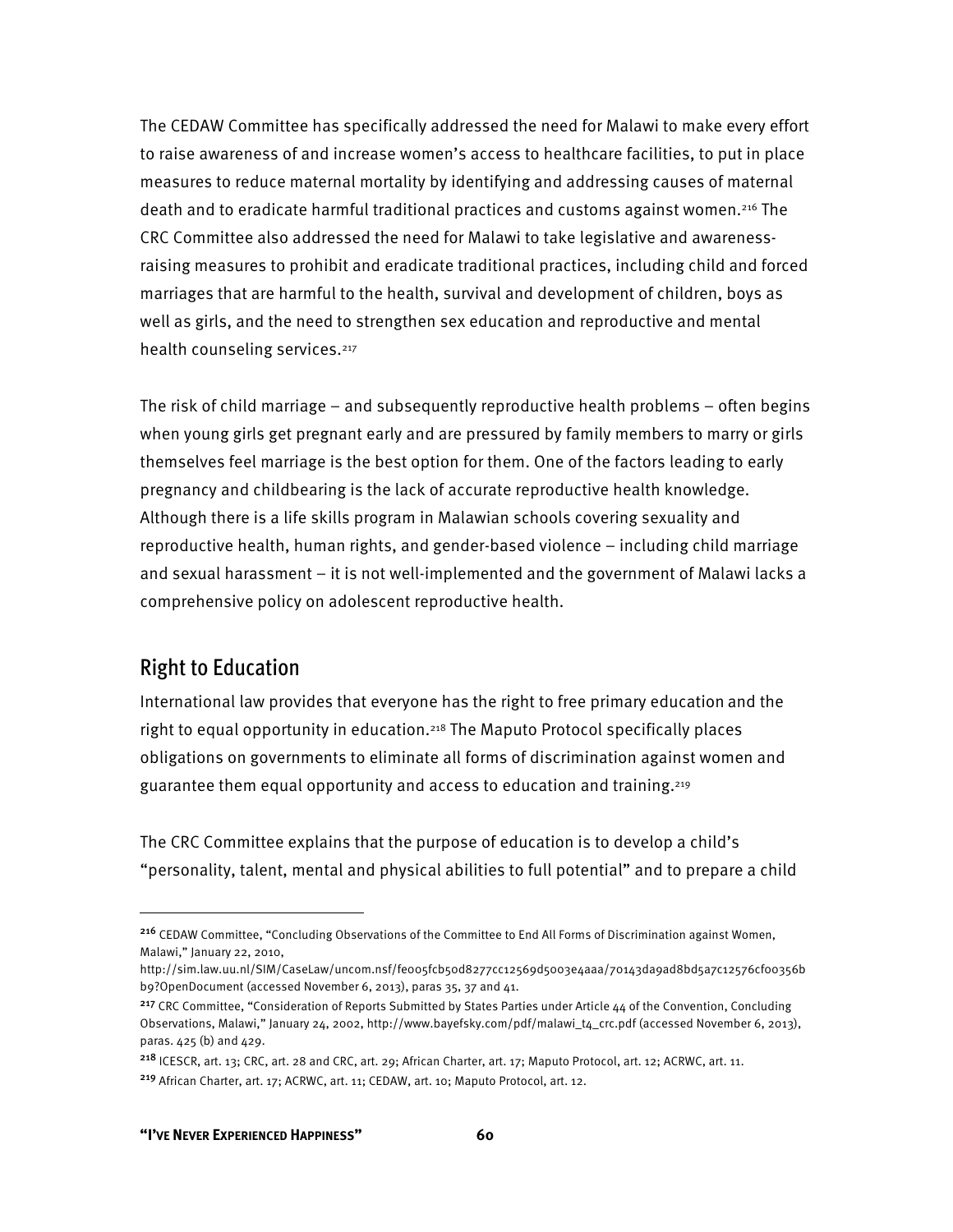to assume life's responsibilities.<sup>220</sup> It remarks that an education provides children with life skills such as critical thinking, the ability to make well-balanced decisions, to develop a healthy lifestyle and good social relationships; and empowers them by developing their self-esteem and confidence.<sup>221</sup>

Child and forced marriages are major contributors to Malawi's low rates of school enrollment among girls, particularly at the secondary level. They therefore also contribute to low rates of literacy among women. Such marriages are also a major cause of school dropout for girls. By failing to curb child and forced marriages, Malawi is failing in its obligation to ensure access to education for boys and girls on an equal basis.

### Right to be Free from Physical, Mental, and Sexual Violence

Under international and regional law, the government of Malawi has an obligation to prevent, investigate, prosecute, and punish violence against girls and women.222 The responsibility is grounded in the rights of non-discrimination and equality, security of person, health, and freedom from torture and other ill-treatment provided in treaties that Malawi has ratified.

The CRC obligates governments to protect children from physical, mental, and sexual abuse or exploitation through legislation and other social and educational measures. The obligation to protect children from violence includes protection from parents or other caregivers.223 The CRC also sets out the obligation of governments to protect children from sexual exploitation and abuse.<sup>224</sup>

The Maputo Protocol calls on states to adopt legislative, administrative, social, and economic measures as may be necessary to identify the causes and consequences, and ensure the prevention, punishment, and eradication of all forms of violence against

<sup>220</sup> CRC Committee, General Comment No. 1, The Aims of Education (Article 29(1)), (Twenty-sixth session, 2001), Compilation of General Comments and General recommendations Adopted by Human Rights Treaty Bodies, UN Doc. HRI/gen/1/rev.7, p.294, para. 1(a).

<sup>221</sup> Ibid., para. 2.

<sup>222</sup> Human Rights Committee, General Comment No. 31, Nature of the general legal obligation on states parties to the Covenant (hereinafter "General Comment 31"), para. 9, U.N. Doc. CCPR/C/21/Rev.1/Add.13 (2004); UN Committee Against Torture , General Comment No. 2: Implementation of Article 2 by States Parties, 24 January 2008.CAT/C/GC/2. <sup>223</sup> CRC, art. 19.

<sup>224</sup> Ibid., art. 34.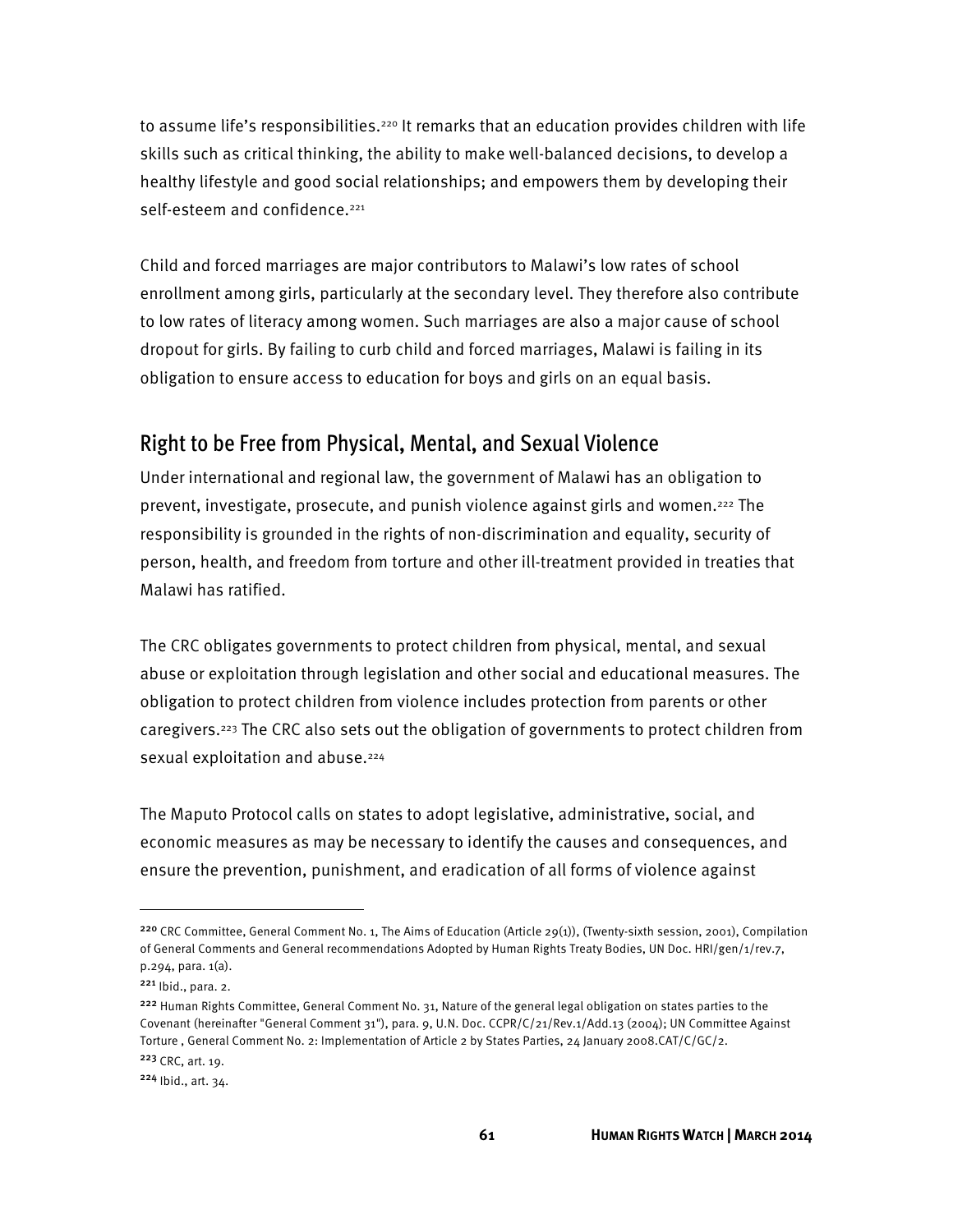women, including sexual violence whether it occurs in private or public.<sup>225</sup> It specifically obligates governments to take measures to protect women who are at risk of being subjected to harmful practices or all other forms of violence, abuse and intolerance, and to establish mechanisms and accessible services for effective information, rehabilitation, and reparation for victims of violence against women.<sup>226</sup>

In its general comment on the right of the child to freedom from all forms of violence, the CRC Committee explains "sexual abuse and exploitation" to include forced marriage, sexual exploitation, and sexual slavery. Included among "harmful practices" are forced marriage and early marriage.<sup>227</sup>

As this report shows, girls in Malawi who are subjected to child marriage may experience violence from their spouses, in-laws, and other family members. This includes physical, verbal, sexual, and psychological abuse. Girls and women often do not report violence to the authorities due to a number of cultural and legal barriers as noted. Nonetheless, some women do report abuse, including forced marriages, but they rarely get redress.

Malawi's obligations to prevent, investigate, prosecute, and punish violence against girls and women includes ensuring that state actors, such as the police, the justice system, and traditional courts take all reasonable steps to provide everyone within its territory with effective protection against such violence by private parties. This obligation includes that a government effectively investigate such violence in a manner capable of leading to the identification, prosecution, and punishment of those responsible.<sup>228</sup>

The inaction of government authorities, police, prosecutors, and customary bodies in the face of violence against women creates an atmosphere of impunity facilitating further abuse, and dissuades women from seeking help. Their failure to act exposes girls and women to further violence.

<sup>&</sup>lt;sup>225</sup> Maputo Protocol, arts.  $4(2 \text{ and } b)$  and  $3(4)$ .

 $226$  Ibid., arts.  $5(d)$  and  $4(2f)$ .

<sup>&</sup>lt;sup>227</sup> Committee on the Rights of the Child, General Comment No. 13 (2011) on the Right of the Child to Freedom from all Forms of Violence (Article 19), U.N. Doc. CRC/C/GC/13, paras 25(d), and 29(e).

<sup>&</sup>lt;sup>228</sup> See generally, the European Court of Human Right, *Kaya v. Turkey*, judgment of February 19, 1998, Reports of Judgments and Decisions 1998-l, p. 324; Jordan v. the United Kingdom, No. 24746/94, judgment of May 4, 2001; Finucane v. the United Kingdom, No. 29178/95, judgment of July 1 2003; Isayeva v. Russia, 57950/00, judgment of July 27, 2004; Adali v. Turkey, 38187/97, judgment March 31, 2005.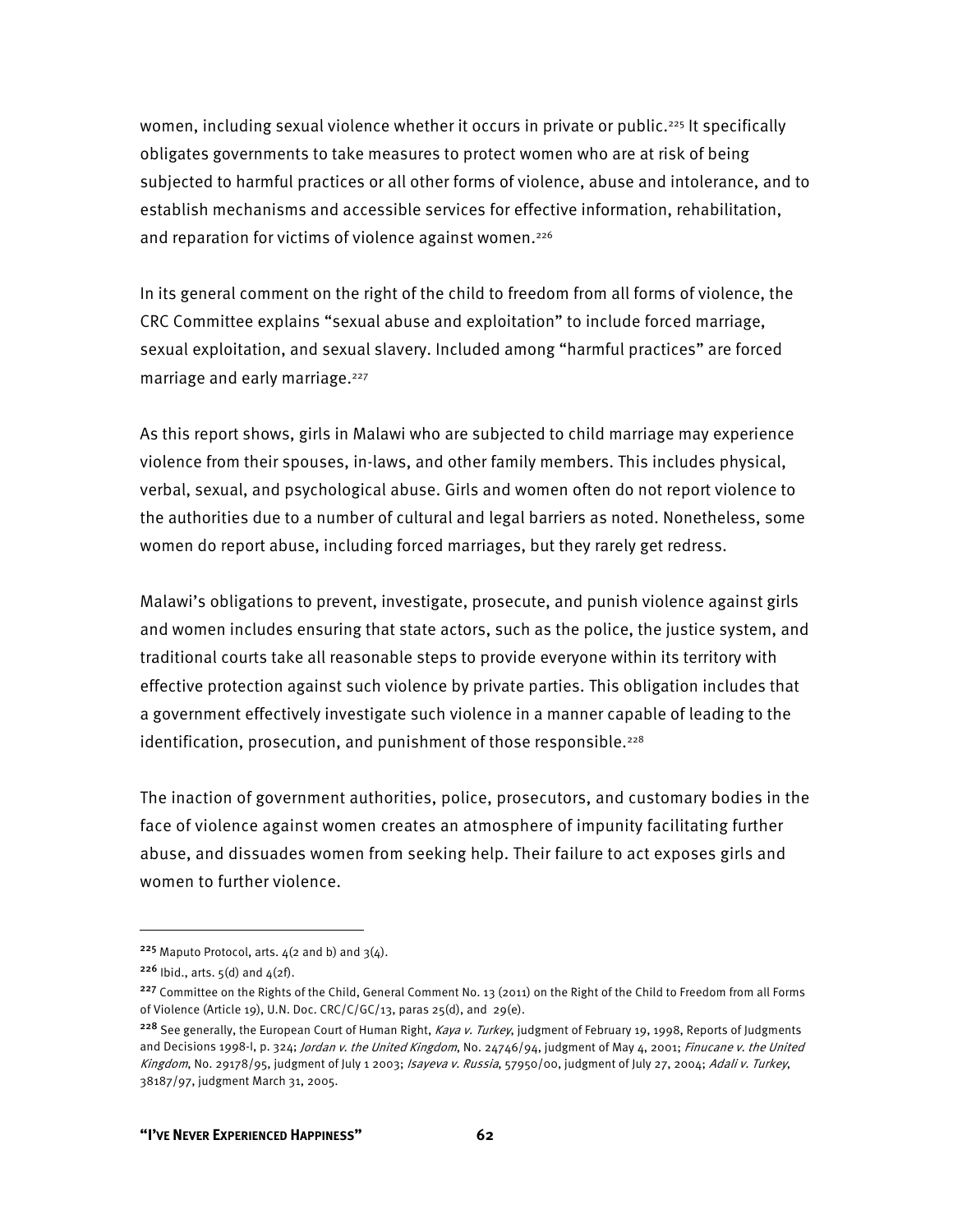# **Recommendations**

### To the President of Malawi

- Sign into law the Education Bill that was passed by parliament in October 2013.
- Publicly support the prompt enactment of the Marriage, Divorce and Family Relations Bill, calling on relevant government agencies to consult and take the required legislative steps for passage.

## To the Ministry of Justice and Constitutional Affairs

- Take the necessary legislative steps for the enactment of the Marriage, Divorce, and Family Relations Bill, and promptly carry out its provisions.
- Revise the Marriage, Divorce and Family Relations Bill before it goes through the legislative process to include the following:
	- o A provision that clearly establishes the requirement for full and free consent of both partners to a marriage.
	- o A provision that would require young persons to demonstrate proof of age before obtaining a marriage license.
	- o A clear definition of forced marriage that is broad enough to include a definition of free and full consent and the whole array of related harmful practices.
	- o A specific offense of child marriage and forced marriage, and criminalization of adults involved in the arrangement, contracting or solemnizing and registering of a child marriage or forced marriage.
	- o Provision that the betrothal and the marriage of a child shall have no legal effect.
	- o Penalties and punishment for acts of violence against anyone carried out as intimidation or retribution for refusal to marry; provisions to assist victims of attacks with legal, medical, and psycho-social services.
- Use the opportunity of the current review of the Prevention of Domestic Violence Act to expand protections against sexual violence.
- Seek revisions to the Penal Code to recognize marital rape as a criminal offense, stating specifically that no marriage or other relationship shall constitute a defense to a charge of sexual assault.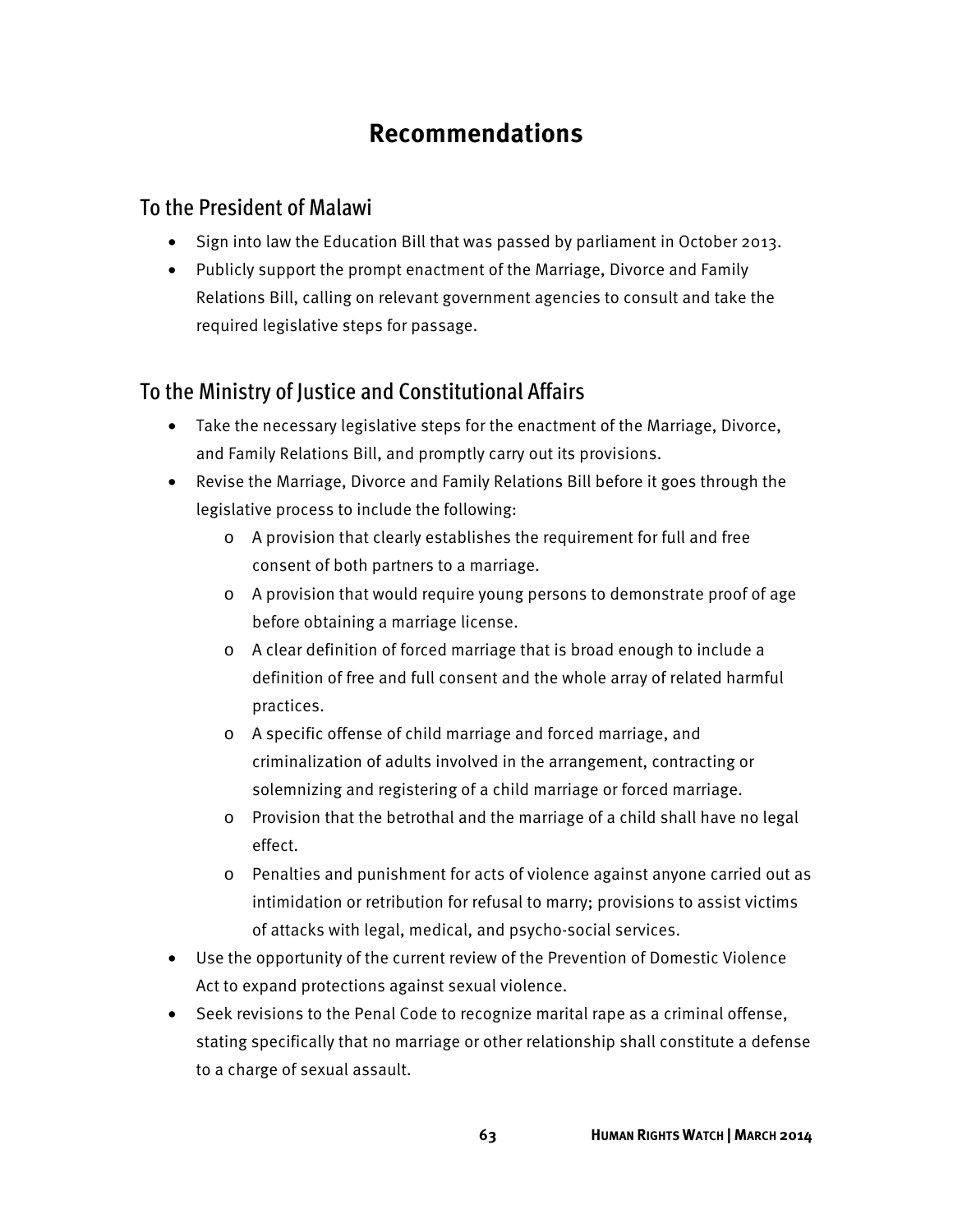• Together with the Ministry of Home Affairs and Internal Security, and the Ministry of Gender, Children and Community Development, provide regular trainings for police and prosecutors on their responsibilities to investigate and prosecute violence against women, including child marriage, under the applicable law. Trainings should clarify that child marriage can be prosecuted as a crime, in addition to using Penal Code provisions on defilement and abduction; and aim to address negative attitudes towards domestic violence.

### To the Ministry of Gender, Children and Community Development

- Create a national action plan to combat child marriage, with input from women's and children's rights groups, health professionals, and other service providers; coordinating efforts among all relevant ministries; and ensure sufficient resources to implement the plan.
- Develop and implement mechanisms for improving coordination among various government agencies working on violence against women, including child marriage.
- Establish a national budget line specifically aimed at combating violence against women on national, district, and traditional authority levels.
- Establish more safe spaces, such as shelters, for girls threatened by early and forced marriages or other forms of domestic violence.
- Together with the Ministry of Education, develop and implement childcare support programs to enable girls who have children to attend school.
- In coordination with the Ministry of Home Affairs and Internal Security, establish a central database on violence against women to record the number of cases of violence against women reported and addressed through prosecution or mediation and their outcomes; ensure such data is publicly available.
- Together with the Ministry of Justice and Constitutional Affairs, initiate a national awareness raising campaign on violence against women, including child marriage, focusing on the rights of victims as well as the responsibilities of law enforcement, prosecution, and other relevant authorities.
- Create, with the assistance of nongovernmental organizations, a database of violence against women programs, identifying gaps in such programming to promote international good practices.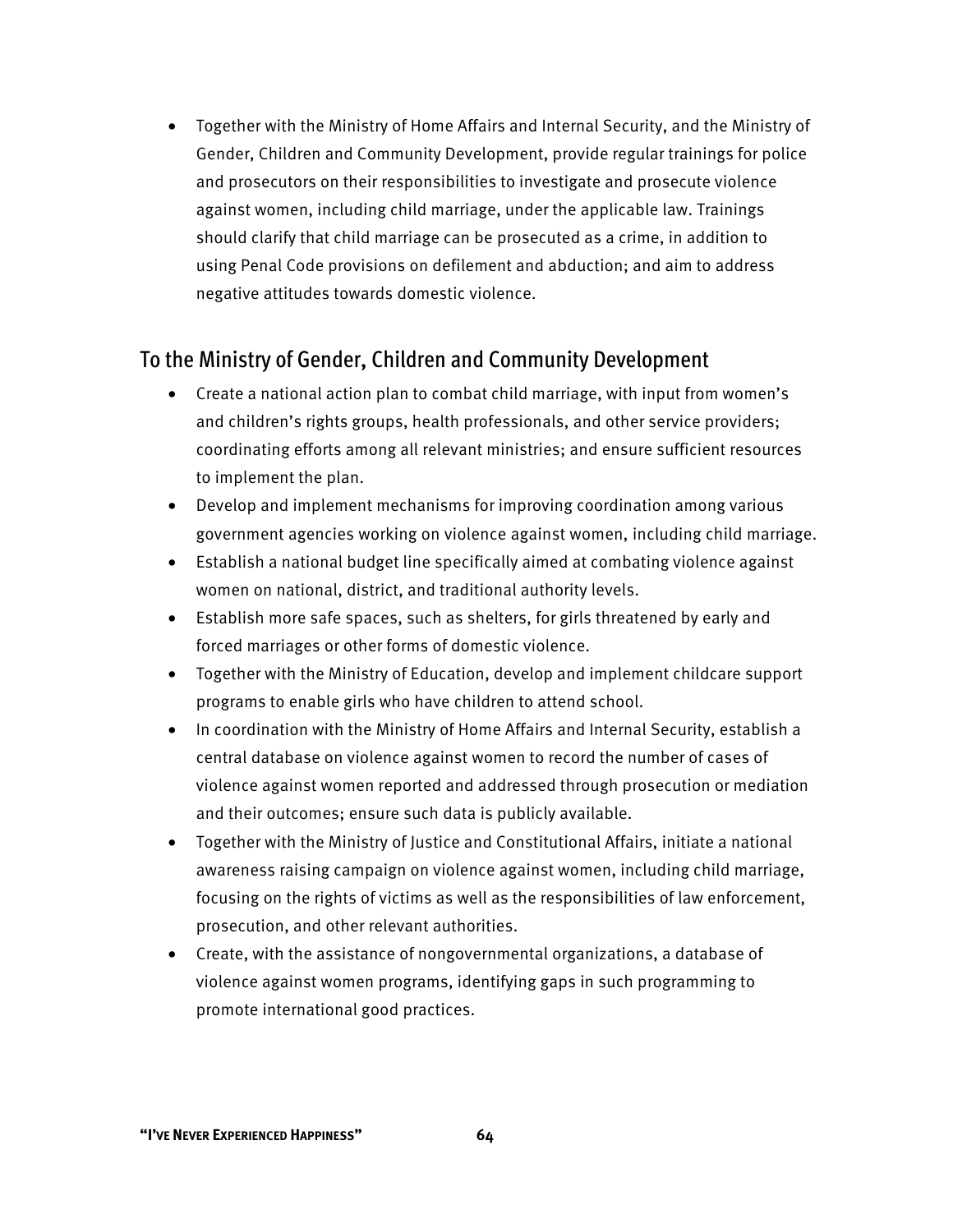## To the Ministry of Home Affairs and Internal Security

- Provide, in coordination with the Ministry of Gender, Children and Ministry of Justice and Constitutional Affairs, regular trainings for police and prosecutors on their responsibilities to investigate and prosecute violence against women, including child marriage, under the applicable law. Trainings should clarify that child marriage can be prosecuted as a crime, in addition to using Penal Code provisions on defilement and abduction; and aim to address negative attitudes towards domestic violence.
- Together with the Ministry of Gender, Children and Community Development, initiate a national awareness-raising campaign on violence against women, including child marriage, focusing on the rights of victims as well as the responsibilities of law enforcement, prosecution, and other relevant authorities.
- In coordination with the Ministry of Gender, Children and Community Development, establish a central database on violence against women to record the number of cases of violence against women reported and addressed through prosecution or mediation and their outcomes; ensure such data is publicly available.

## To the Ministry of Education

- After the Education Bill becomes law:
	- o Develop a comprehensive and costed plan to implement the provision on compulsory education.
	- o Initiate a national awareness raising campaign on the education law, with particular attention to compulsory education.
- Expand efforts to provide continuing formal education and vocational training opportunities for married girls and women, for example by initiating evening classes or part-time classes.
- Together with the Ministry of Gender, Children and Community Development, expand child care for teenage mothers so they can attend school.
- Monitor implementation of the readmission policy for girls who leave school because of pregnancy or marriage.
- Improve monitoring and data collection on girls who drop out of school due to pregnancy or marriage and readmission, as well as on girls' attendance and completion rates.
- Monitor and ensure competent teaching of "life skills" lessons in schools.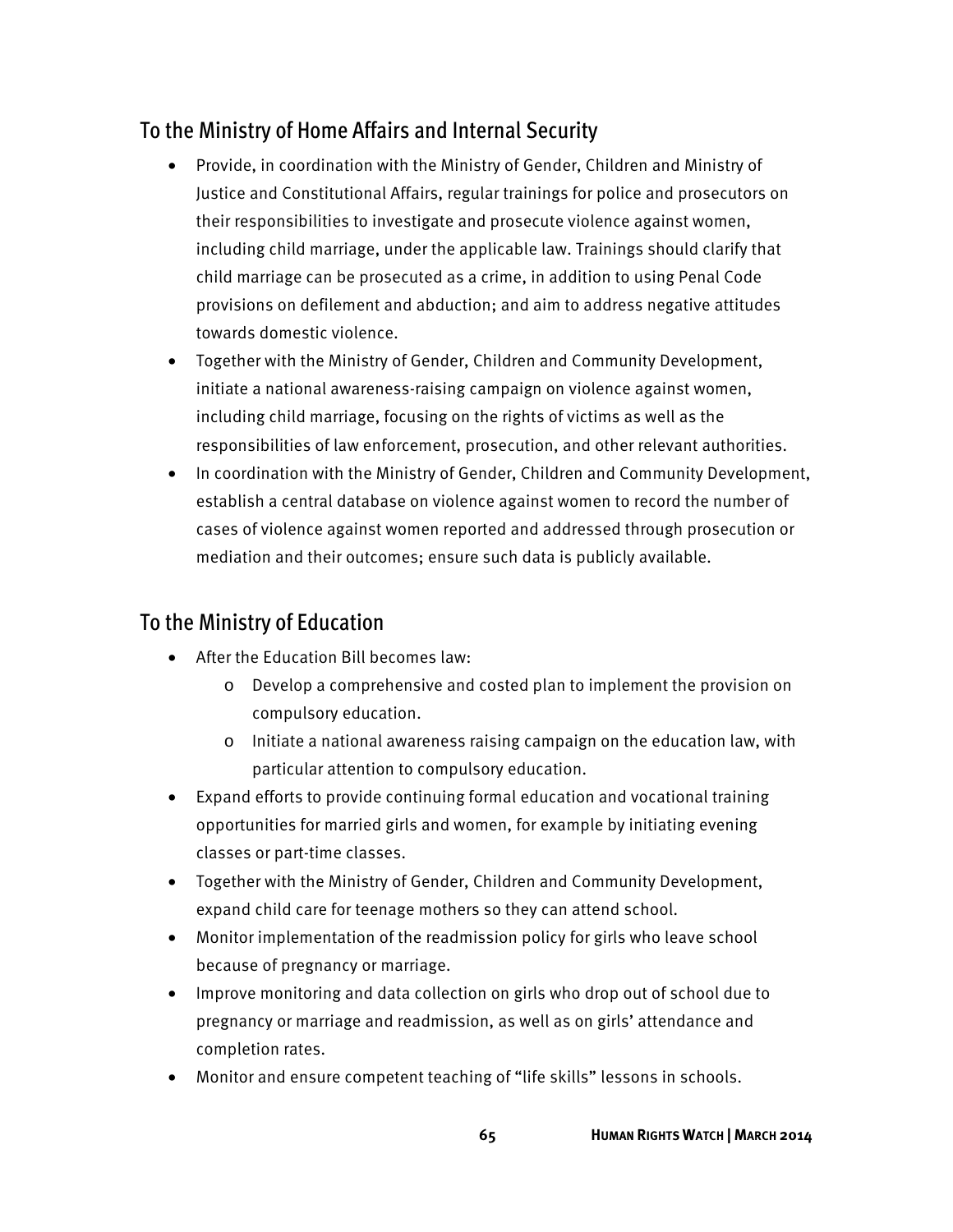### To the Ministry of Health

- Develop and implement a national policy and a national strategy on adolescent reproductive health. Both the policy and the strategy should have a strong focus on the right to access health information and services, including contraception, and address factors that contribute to unplanned pregnancies.
- Improve access to reproductive health services and information for all girls and women, including access to emergency obstetric care and family planning.
- Provide tailored health information to young mothers about proper nutrition and care for their health and the health of their babies.
- Raise awareness among health workers and the public on the importance of registering all births, including home deliveries.

### To the Judiciary

- Issue judicial circulars to raise awareness among judicial officials that:
	- $\circ$  Clarify the provision in the Child Care, Protection and Justice Act, article 183, that, "A court may, on application or on its own motion, extend the application of this Act to persons that are above sixteen years of age but below twenty-one years of age."
- Provide regular training for judges on their legal responsibilities to punish violence against women, including child marriage, under the applicable law. Trainings should clarify that child marriage can be punished as a crime in addition to using Penal Code provisions on defilement and abduction.

### To the Malawi Human Rights Commission

• Increase monitoring of child marriage cases. Investigate and publish reports on the issue of child marriages and gaps in protection and access to justice for victims.

### To United Nations Agencies and International Donors

• Urge the government to enact and implement the Marriage, Divorce and Family Relations Bill.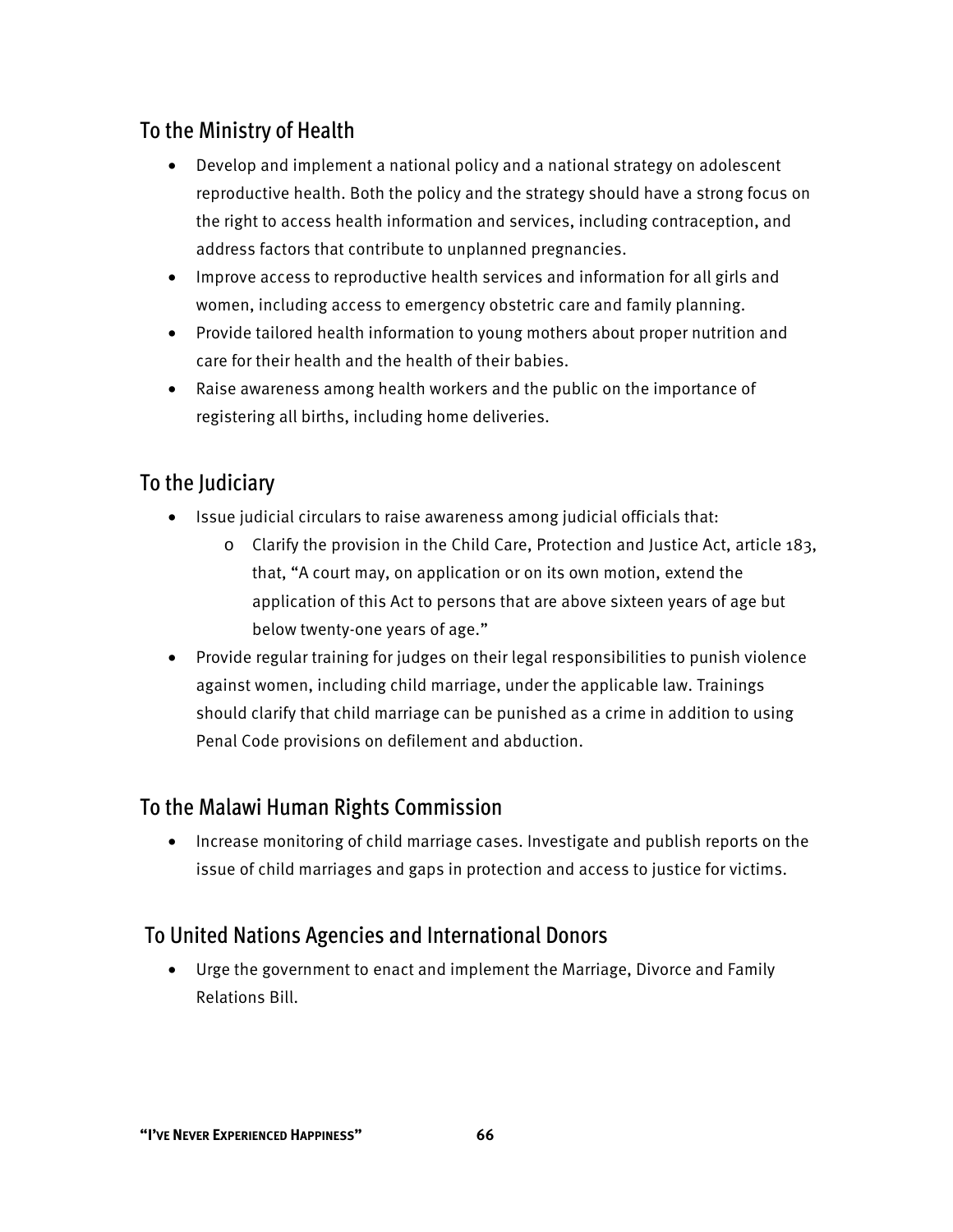- Urge the government to develop a comprehensive national strategy for combating child marriage, and support programs to implement the national action plan once it is developed.
- Support the development and implementation of a national adolescent reproductive health policy and a strategy that has a strong focus on preventing teenage pregnancy.
- Support nongovernmental organizations to monitor and evaluate programs on violence against women and to use this information to improve programing.
- Support efforts to assist girls in seeking legal remedies for forced marriage and abuse, obtaining maintenance, and in continuing their education, including through support for public interest litigation.
- Support the establishment and maintenance of shelters for survivors of genderbased violence.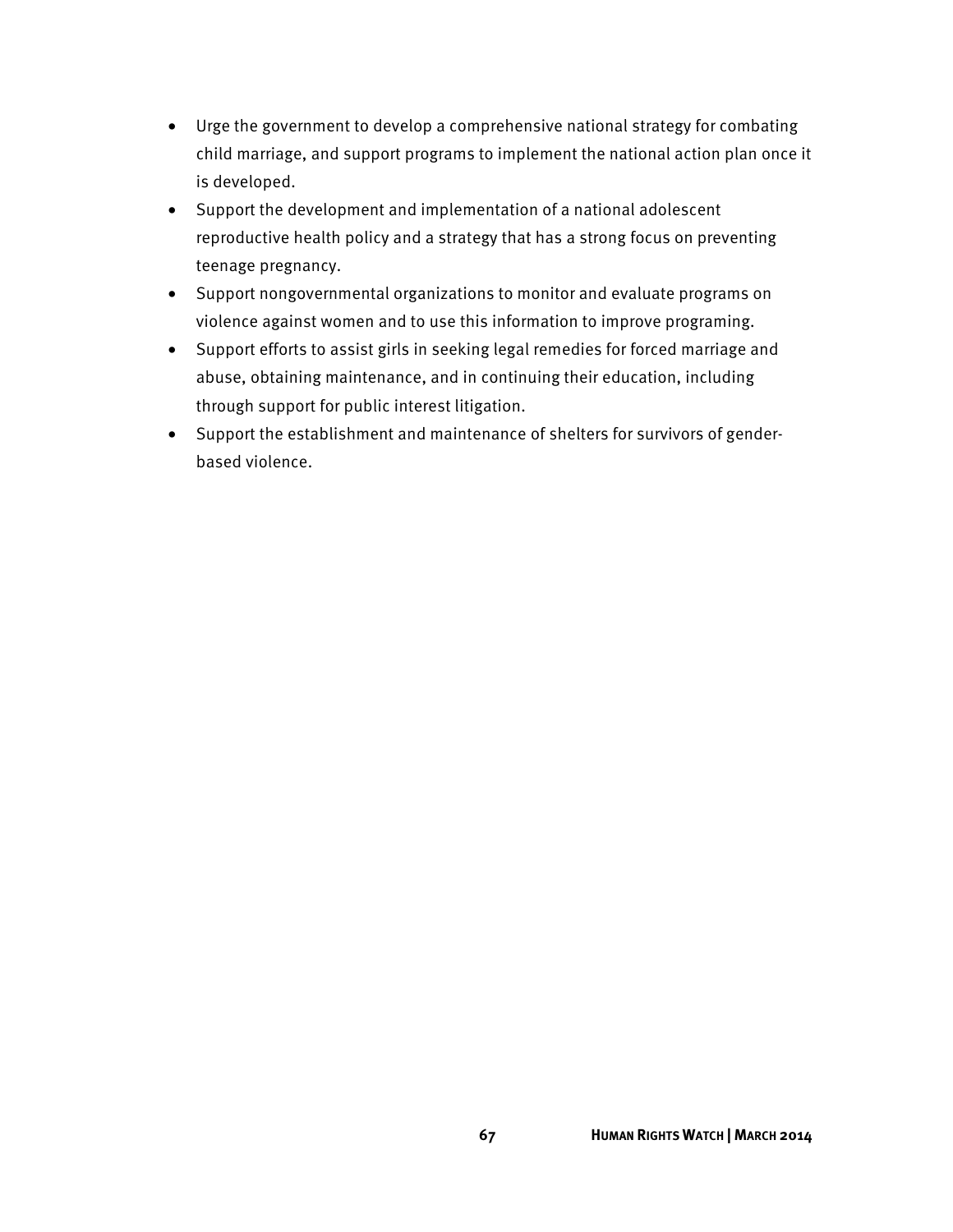## **Acknowledgements**

This report was written by Agnes Odhiambo, Africa researcher in the Women's Rights Division of Human Rights Watch. The report is based on research conducted by Agnes Odhiambo and Women's Rights research fellow Brenda Akia. Specialist review was provided by Megan McLemore, senior researcher with the Health and Human Rights Division; Juliane Kippenberg, senior researcher with the Children's Rights Division; and Tiseke Kasambala, Southern Africa director. The report was edited by Liesl Gerntholtz, director of the Women's Rights Division; James Ross, legal and policy director; and Tom Porteous, deputy program director.

Report production and editorial assistance was provided by Camille Pendley, associate in the Women's Rights Division; Grace Choi, publications director; Kathy Mills, publications specialist; and Fitzroy Hepkins, administrative manager.

Human Rights Watch would like to express our deep appreciation to all of the individuals who agreed to be interviewed for this report, particularly the girls and women who told us their personal stories. We also wish to thank the local women's rights activists, district youth officers, and NGO representatives who helped to facilitate our research in Malawi.